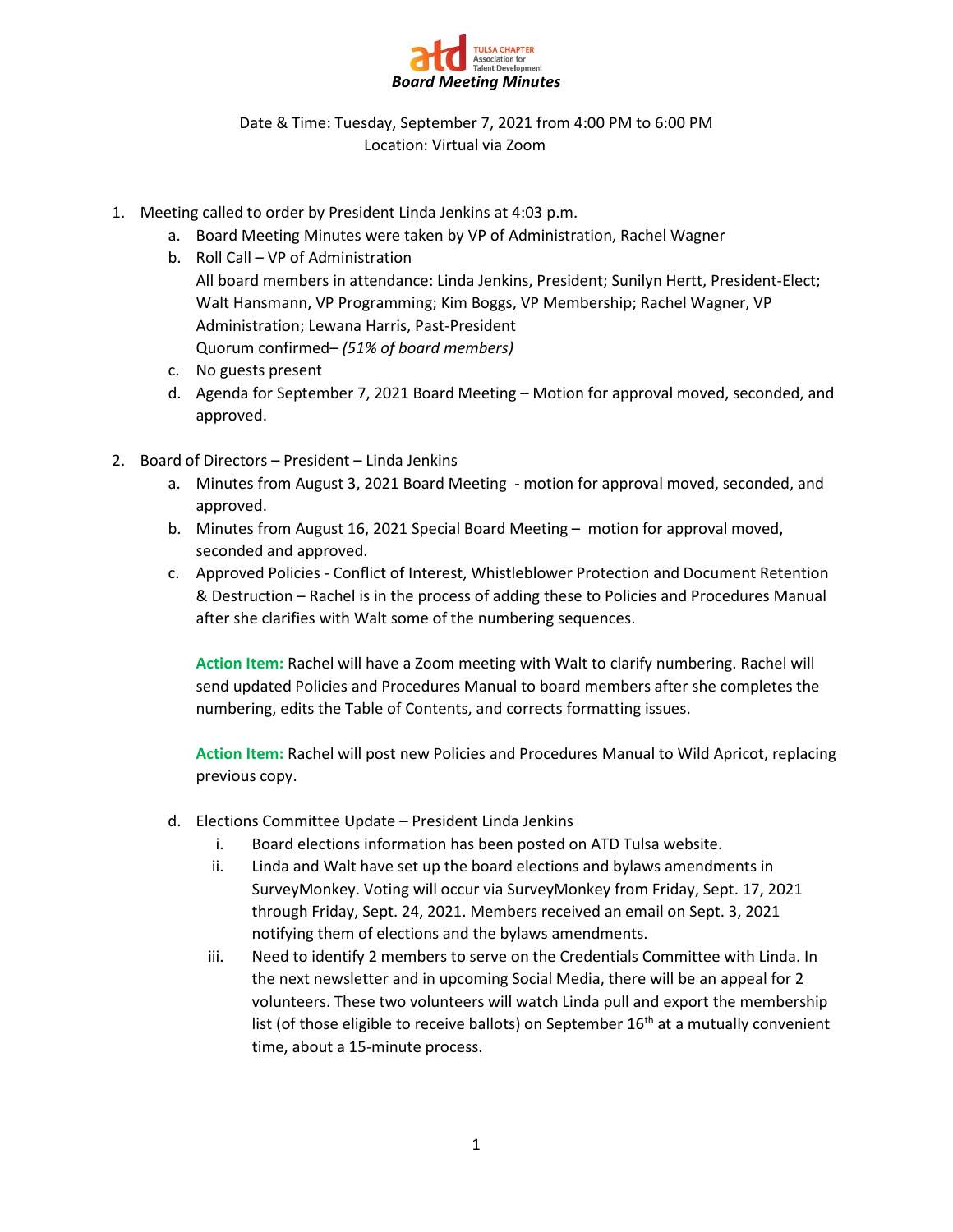

**Action Item:** Walt and Linda will notify members of volunteer opportunity with Credentials Committee via newsletter and Social Media.

- e. NAC Meeting President-Elect Suni
	- 1) Kim attended August NAC meeting on August 17, 2021 @ 1 PM CDT

**Action Item:** Linda will send state conference information to Krishna and she'll send the information to rest of NAC group.

- 2) Next NAC meeting will be on Tuesday, September 21, 2021 at 1 PM CDT Kim and Suni will attend. Linda and Rachel tentatively scheduled to attend.
- 3. Governance President Linda

Airtable – All board members encouraged to update as projects completed.

#### 4. Financial – President Linda

- a. Financial Reports as of August 31, 2021
	- i. Per Statement of Financial Position, we have Total Assets of \$21,588.40 including \$6,514.78 in our Checking Account and \$15,000.32 in our Money Market account.
	- ii. Per board authorization, Linda went in person (to Arvest) to open a Business Money Market account on August 6, 2021 and \$15,000 was transferred from Checking to Money Market account.
	- iii. Per Income and Expense Report:

| Total August 2021 Income =      | \$1,307.00 (mostly from conference |
|---------------------------------|------------------------------------|
| registrations and sponsorships) |                                    |
| $Total$ August 2021 Expanse $-$ | <b>S24014</b>                      |

 $Total August 2021 Expense =  $$249.14$$ </u> Overall August 2021 Total = \$1,057.86

Motion made to accept Financial Reports as of August 31, 2021 seconded, and approved.

b. ATDOK21 Budget Report

| Total August 2021 Income =  | \$987.00 |
|-----------------------------|----------|
| Total August 2021 Expense = | \$333.35 |
| Overall August 2021 Total   | \$653.65 |

- c. Purchased ATD Tulsa Zoom account via TechSoup VP of Programming
	- i. System for use of Zoom account by all board members. Linda will use it for the next Conference meeting.

**Action Item:** Linda – add to Agenda for November board meeting - additional TechSoup purchases to consider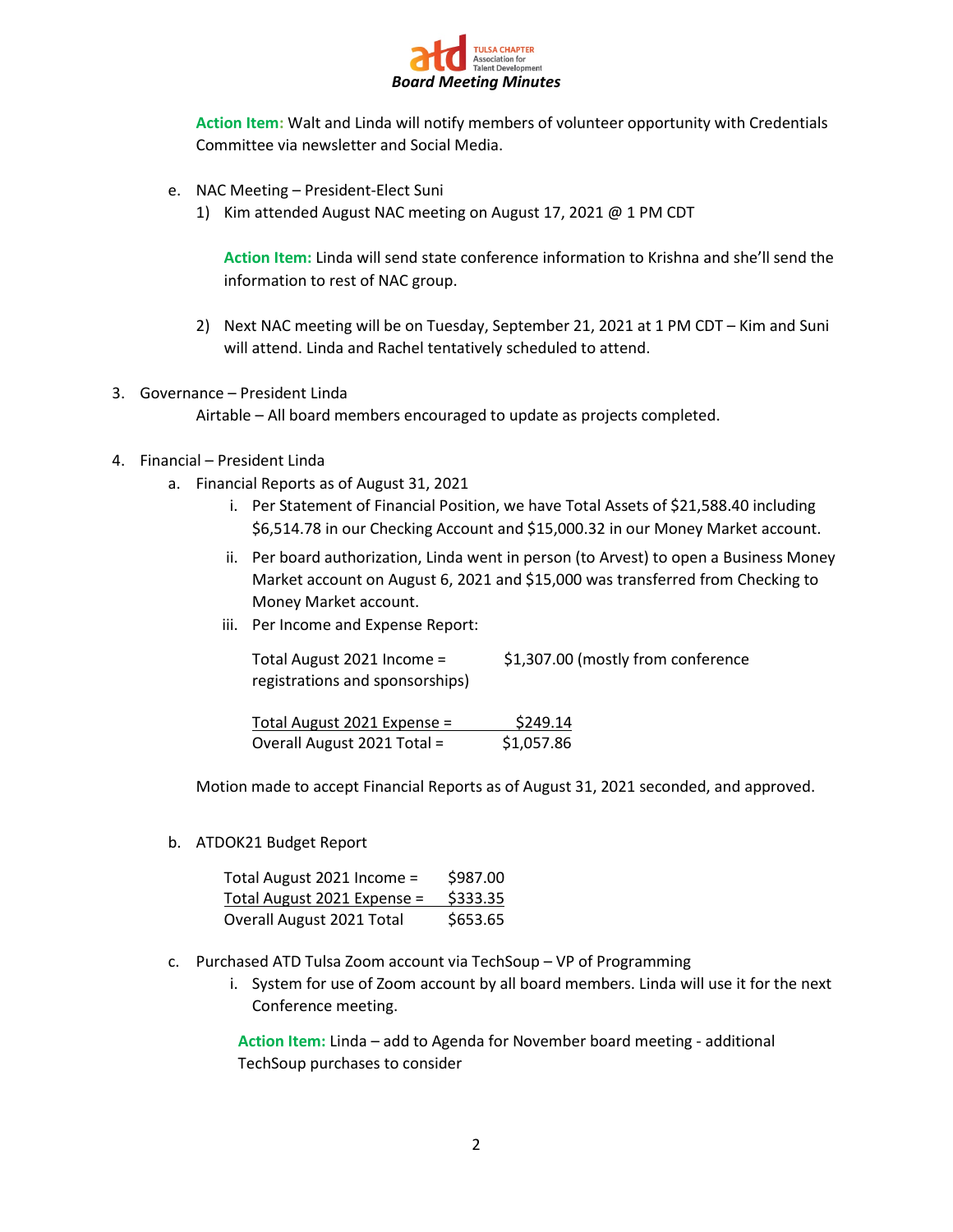

- 5. Membership VP of Membership Kim Boggs
	- a. Monthly Membership Report

Total Membership as of 8/31/21 – no change from last month PM: 51 (0) (8 past due) – several will be moved to non-member status. Tulsa: 26 (0) Student: 2 (0) Student PM: 1 (0) PM/Membership: 61% (0)

Motion made to accept Membership Report as of August 31, 2021 seconded, and approved.

**Action Item:** Kim will call Stu Ward since his membership only expired on 8/31/21 to see if he plans to renew. He was at ATD21 in Salt Lake City.

- **b.** Report/Feedback re August 27<sup>th</sup> Membership Event at Neighborhood Jam good turnout, only 1 RSVP didn't show up.
- **c.** Plans/ideas for next membership event were discussed.
	- **i.** Decision to have in-person event outside at Mother Road Market at 11<sup>th</sup> and Lewis. ATD will take care of food purchases; members will pay own alcohol. Date: Tuesday, Sept. 28th, 4:00-6:00 p.m.
	- **ii.** Kim recommended not having a member event in October because of the State Conference. Will plan a combined November/December member event. Perhaps do an event first week in December which is Employee Learning Week.

**Action Item:** Linda will bring signage to event to place on outside tables to indicate where to meet.

- b. Plans for Annual Member Survey
	- i. Kim says it will go out sometime this year.
	- ii. Question will include location venue options (OSU BS Roberts Room, one of the public libraries such as Hardesty, or possibly at Tulsa Tech., day of week, time of day (breakfast, afternoon), whether to meet online or in person or hybrid, etc.)

**Action Item:** Kim will have draft of Member Survey at October board meeting. Kim will create questions for Member Survey (including above in b. ii).

**Action Item:** After results of Member Survey are in, Kim will contact member Ann Wheeler and/or Susan Nightingale who work at Tulsa Tech re: options for meeting there; will look into other low/no cost venues that have all the technology we need for hybrid events/programming.

Break 5:00 – 5:07 p.m. (Lewana left at 5:01 p.m.; Suni left at 5:30 p.m.)

6. Programming – VP of Programming – Walt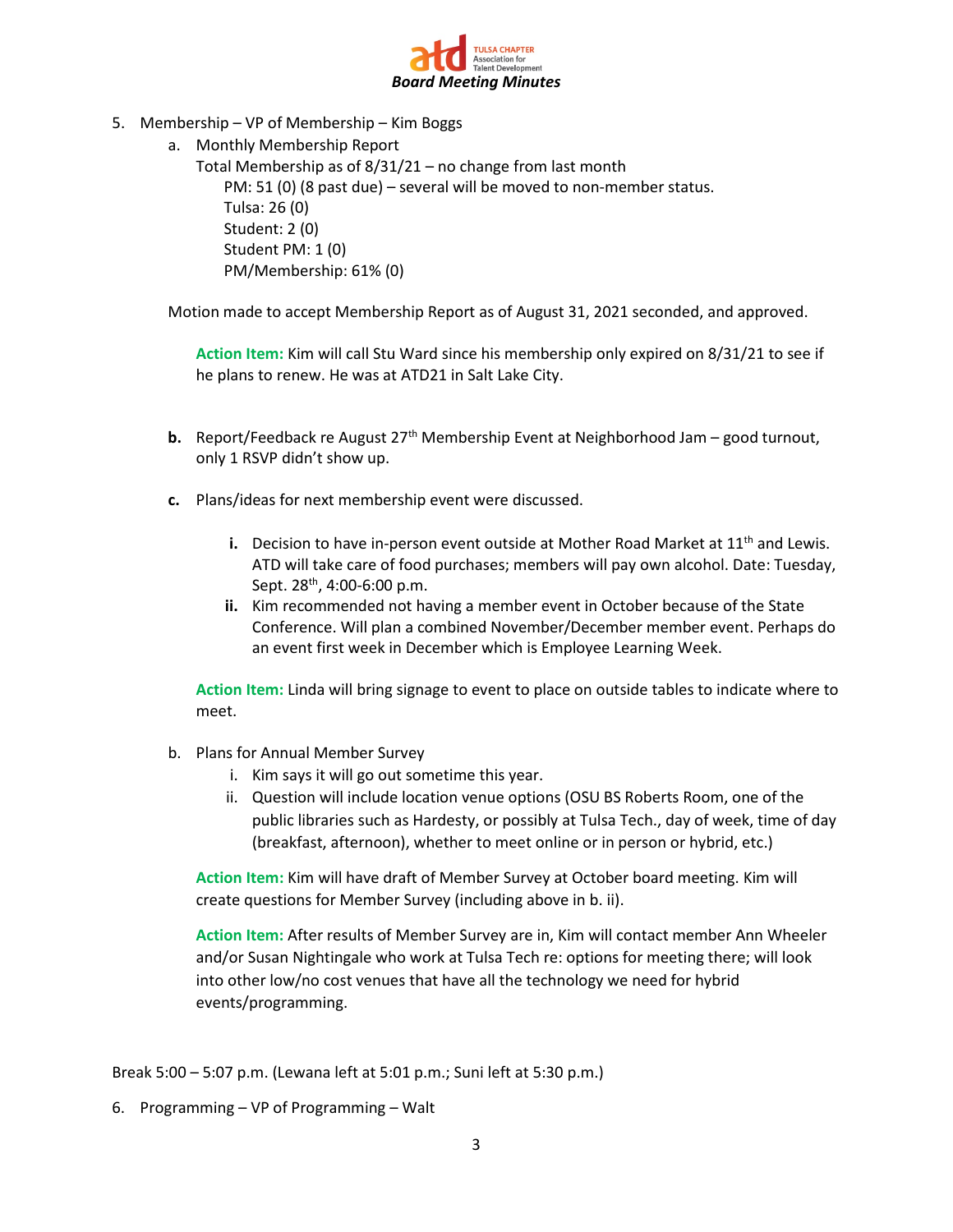

- a. Program meeting session videos (below) for attendees were sent out.
	- i. May 21, 2021 Program Meeting Tips & Tricks for Training in Zoom
	- ii. June 18, 2021 Program Meeting Copyright Law for Learning Professionals: Shedding Some Light
	- iii. August 20, 2021 Program Meeting Seven Simple Rules for Making Slides That Make Sense
- b. Program Evaluation Summary good feedback on August Program Meeting Seven Simple Rules for Making Slides That Make Sense (attached)
- *c.* Plans for September 17, 2021 Program Meeting
	- i. Topic & Presenter All Leadership is Change Leadership: Effective Change Management Strategies in Our New Normal with Kimara Mayberry, Senior Human Resources Business Partner for SpartanNash, and Founder & Principal Consultant for Platinum Consulting Group
	- ii. Accommodations Virtual via Zoom. Linda will do PPT slides.
	- iii. Workshop Program 12:00 PM to 1:00 PM with Welcome & Announcements from 11:45 AM to 12 PM and Networking from 1 PM to 1:30 PM CDT.
		- 8 people currently registered
		- Kamara also promoting it
	- iv. Board Member Attendance & Participation Walt and Linda currently registered; Rachel unable to attend due to Rotary Conference in Arkansas.
		- 1. Reminder to VOTE on Elections & Bylaws Amendments
		- 2. Pitch to Attend Future Program Meetings and Ideas for Future Meetings
		- 3. Pitch to Attend Statewide Virtual Conference Accessibility by Design
	- v. Post Meeting Evaluation Online Distribution by Monday, September 20, 2021 & Options to use Zoom polls at the beginning and end of the session to ask marketing questions currently included on evaluation.
	- vi. November Program Meeting Coordinating logistics for ICE Takeaways

**Action Item:** Suni to coordinate with Andrea and others who attended ATD21 – International Conference & Expo (ICE) (Shelby, Stu Ward, Myra Fanning) to see who wants to share a favorite takeaway during November Program Meeting.

**Action Item:** Walt and Kim – do Zoom meeting to plan December Trainer Throw Down and Employee Learning Week Activities

- vii. 2022 Programming Q1 Most programs planned for Q1 2022. January: State of the Industry (Have each board member share like they did in January 2021). February: Going Solo. March: Tammy Means
- d. Plans for Statewide Conference President-Elect Suni
	- i. Date: Thursday, October 28, 2021
	- ii. Keynote Speaker: Dr. Maureen Orey, Workplace Learning and Performance Group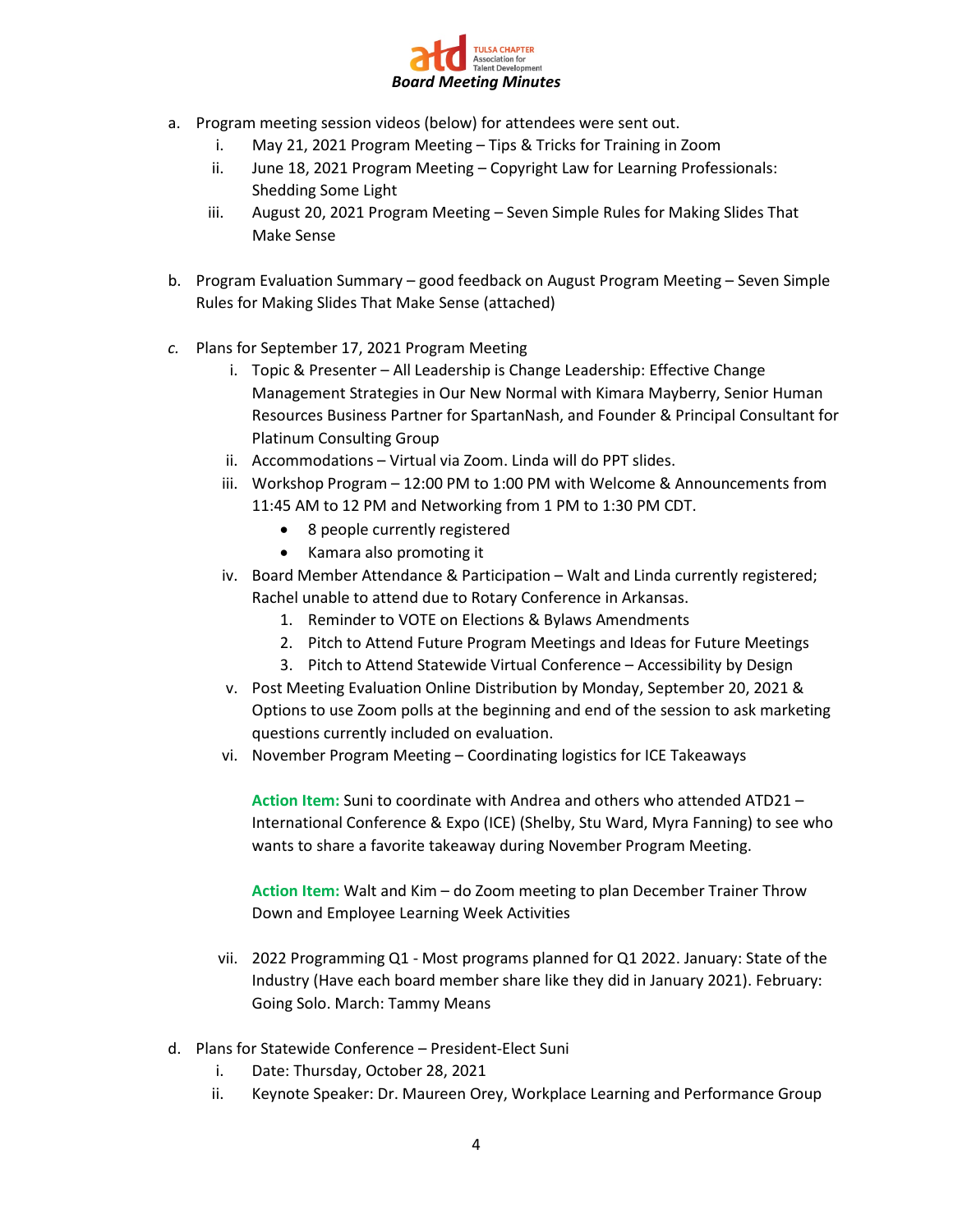

- iii. Title & Theme: Accessibility by Design: Integrating Accessibility Principles into Your Talent Development Strategies
- iv. Registrations as of 8-31-21: 7
- v. Sponsorships as of 8-31-21: 1 @ \$500

**Action Item:** Suni will send board sponsorship levels (marketing piece) which includes registration.

- vi. Next Steps:
	- a. Planning Meeting Scheduled for Sept. 14<sup>th</sup> at 3:30 p.m.
		- Will have a more robust discussion of marketing and getting people to register.

b.Marketing/Communications via email and social media

- Walt emailed Lauren for ATD members in OK and surrounding states to help us promote.
- Presenters are "liking" the posts they're tagged in.
- Suni has short videos from presenters that can be used in some of our posts.
- COC-ATD Communications they said they will promote but we don't know what they're doing.

Action Item: Kim will contact Krishna (NAC) re promoting it.

- 7. Communications
	- a. Communications Plan for 2021
		- Build social media following on LinkedIn with posts four to five times per week Now have 141 followers. Would like to grow more as we head into the Conference.
		- Algorithms rank posts higher if we share and make comments, versus just "liking" it.
	- b. Communications Scheduled for September Newsletter
		- Special Announcement to ATD Tulsa members only on September 8<sup>th</sup> or 9<sup>th</sup>? a.Elections – Three Candidates and bylaws changes
			- b.Process/Code for attending COC-ATD events at Chapter Member rate is "Tulsa"
			- c. September Program Meeting
			- d.Register for Statewide Conference on October 28, 2021

**Action Item:** Walt to get September newsletter out by end of week.

• September Program Meeting Announcements and Invitations

**Action Item**: Linda will send graphics to Kim re: highlighting member highlights

**Action Item:** Linda will prepare ATDOK21 graphics featuring sponsorship opportunities, presenter spotlights, FAQs, and registration rates.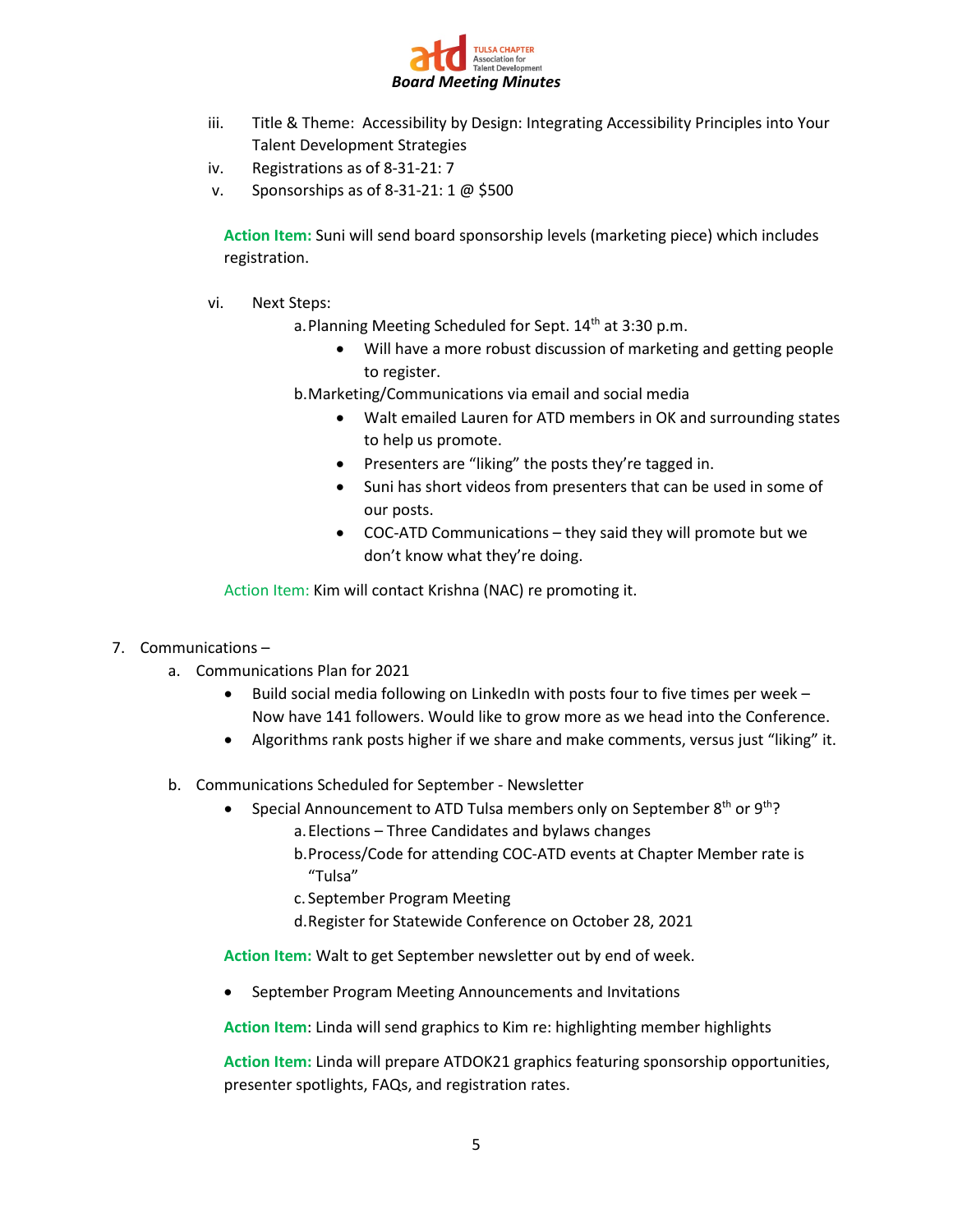

c. Communications Needs & Opportunities

**Action Item:** Kim – when she sends emails to new and renewing people, to include that if they want to attend a COC-ATD event as a partner chapter to use the code "Tulsa"

- 8. Old Business none
- 9. New Business none
- 10. Confirm Dates for Next Two Board Meetings
	- a. October Board Meeting Tuesday, October 5<sup>th</sup>

Note that we will likely need to hold another board meeting in October regarding logistics, marketing etc., for Statewide Conference on October 28<sup>th</sup>

b. November Board Meeting – Tuesday, November 2<sup>nd</sup>

#### 11. Confirm Action Items

**Rachel** - will have a Zoom meeting with Walt to clarify numbering. Rachel will send updated Policies and Procedures Manual to board members after she completes the numbering, edits the Table of Contents, and corrects formatting issues.

**Rachel** -will post new Policies and Procedures Manual to Wild Apricot, replacing previous copy.

**Walt and Linda** will notify members of volunteer opportunity with Credentials Committee via newsletter and Social Media.

**Linda** - will send state conference information to Krishna and she'll send the information to rest of NAC group.

**Linda** – add to Agenda for November board meeting - additional TechSoup purchases to consider

**Kim -** will call Stu Ward since his membership only expired on 8/31/21 to see if he plans to renew (versus moving him to non-member status). He was at the ATD program meeting last week.

**Linda** - bring signage to October Member event at Mother Road Market to place on outside tables to indicate where to meet.

**Kim** - will have draft of Member Survey at October board meeting. Kim will create questions for Member Survey (including above in b. ii).

**Kim** - After results of Member Survey are in, will contact member Ann Wheeler and/or Susan Nightingale who work at Tulsa Tech re: options for meeting there; will look into other low/no cost venues that have all the technology we need for hybrid events/programming.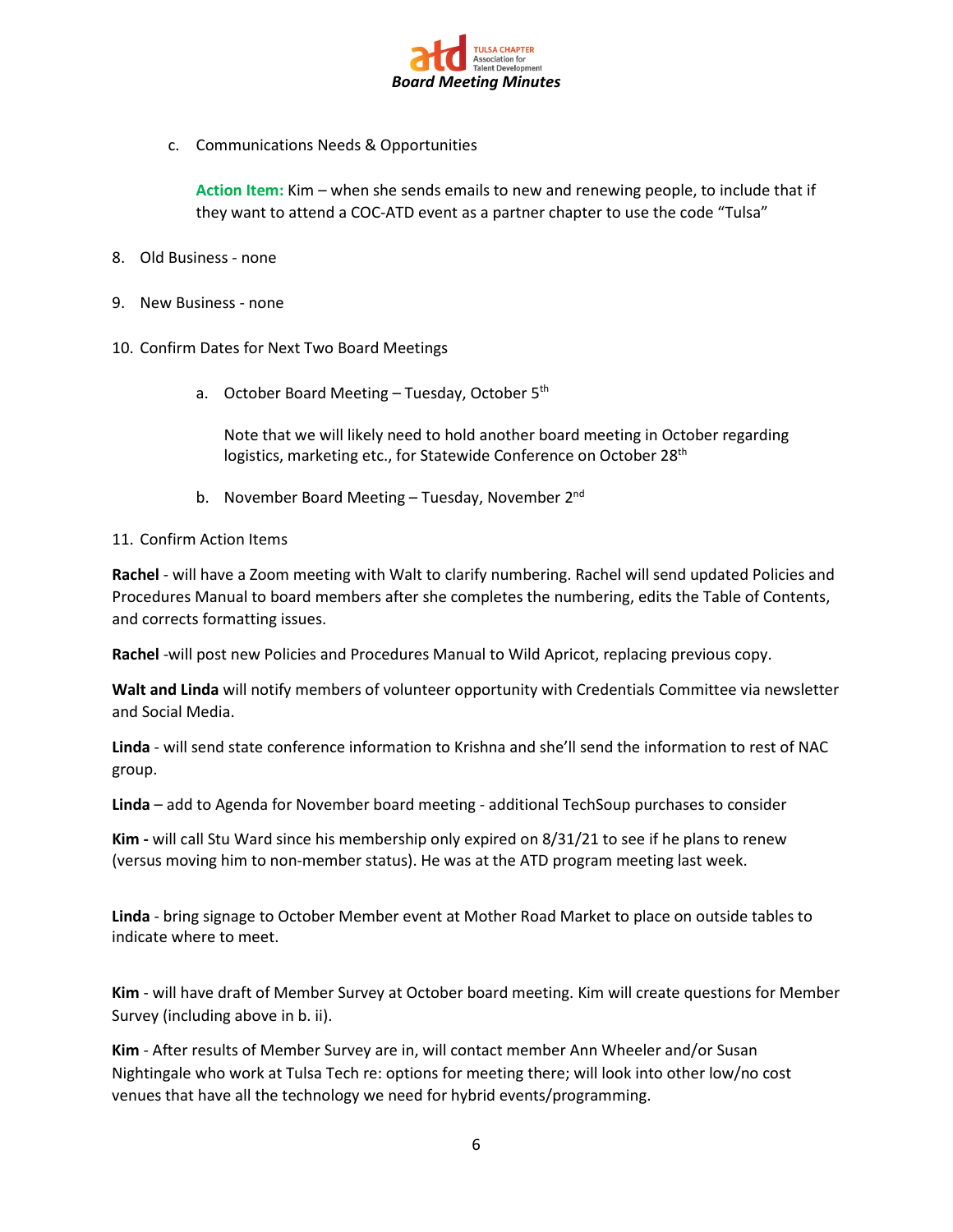

**Suni** - to coordinate with Andrea and others who attended ICE (Shelby, Stu Ward, Myra Fanning) to see who wants to share a favorite takeaway from ICE at November program meeting.

**Walt and Kim** – do Zoom meeting to plan December Throw Down

**Suni** -will send board sponsorship levels (marketing piece) which includes registration.

**Linda** - Statewide Conference Communications

**Linda** - will send graphics to Kim re: highlighting member highlights

**Linda** - will prepare ATDOK21 graphics featuring sponsorship opportunities, presenter spotlights, FAQs, and registration rates.

**Kim** - will contact Krishna (NAC) re promoting State Conference

**Kim** – when she sends emails to new and renewing people, to include that if they want to attend a COC-ATD event as a partner chapter to use the code "Tulsa"

12. Meeting adjourned at 5:43 p.m.

Minutes prepared and submitted by Rachel Wagner, VP of Administration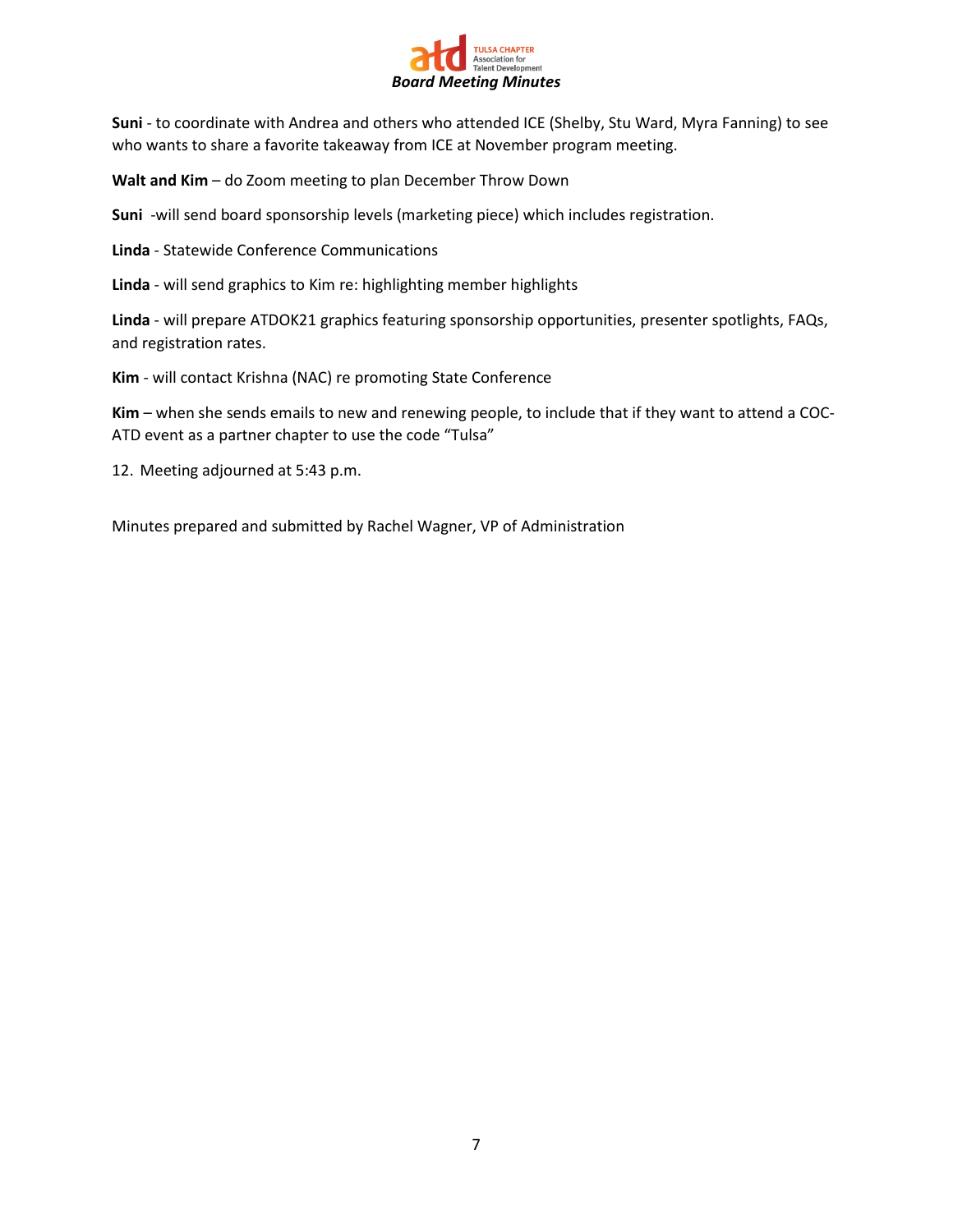

Date & Time: Tuesday, September 7, 2021 from 4:00 PM to 6:00 PM

Location: Virtual via Zoom

<https://us02web.zoom.us/j/7496535431?pwd=R0hrSktvcHpxVVE5UUZNcm1XQnJ6dz09>

Meeting ID: 749 653 5431 Passcode: 6P8XST

- 1. Call Meeting to Order President
	- a. Board Meeting Minutes will be taken by VP of Administration
	- b. Roll Call VP of Administration
	- c. Confirm Quorum Declare if Quorum is or is not Present *(51% of board members)*
	- d. Guests Present Acknowledge and Record
	- e. Agenda for September 7, 2021 Board Meeting **Review and Approve**
- 2. Board of Directors President
	- a. Minutes from August 3, 2021 Board Meeting **Review and Approve** VP of Administration (attached)
	- b. Minutes from August 16, 2021 Special Board Meeting **Review and Approve** VP of Administration (attached)
	- c. Approved Policies Conflict of Interest, Whistleblower Protection and Document Retention & Destruction - added to Policies and Procedures Manual and updated Manual distributed? – VP of Administration
	- d. Elections Committee Update President
		- i. Elections information posted on ATD Tulsa website
		- ii. Linda and Walt have setup the board elections and bylaws amendments in SurveyMonkey
		- iii. Need to identify 2 members to serve on the Credentials Committee with Linda  $-$ Would like to request volunteers to do it in the newsletter and on social media. They just must watch Linda pull and export the membership list on September  $16<sup>th</sup>$ at a time that works for all the members
		- iv. Voting on the board member candidates and bylaws changes will occur via SurveyMonkey from Friday, September 17, 2021 through Friday, September 24, 2021
	- e. NAC Meeting President-Elect
		- 1) Kim attended August NAC meeting on August 17, 2021 @ 1 PM CDT
		- 2) Need at least one board member to attend NAC meeting on Tuesday, September 21, 2021 at 1 PM CDT – Linda tentatively scheduled to attend
- 3. Governance President
	- a. Airtable All board members encouraged to update as projects completed
- 4. Financial President
	- a. Financial Reports as of August 31, 2021 **Review and Accept** (attached)
		- i. Per Statement of Financial Position, we have Total Assets of \$21,588.40 including \$6,514.78 in our Checking Account and \$15,000.32 in our Money Market account.
		- ii. Per board authorization Business Money Market account opened on August 6, 2021 and \$15,000 transferred from Checking to Money Market account.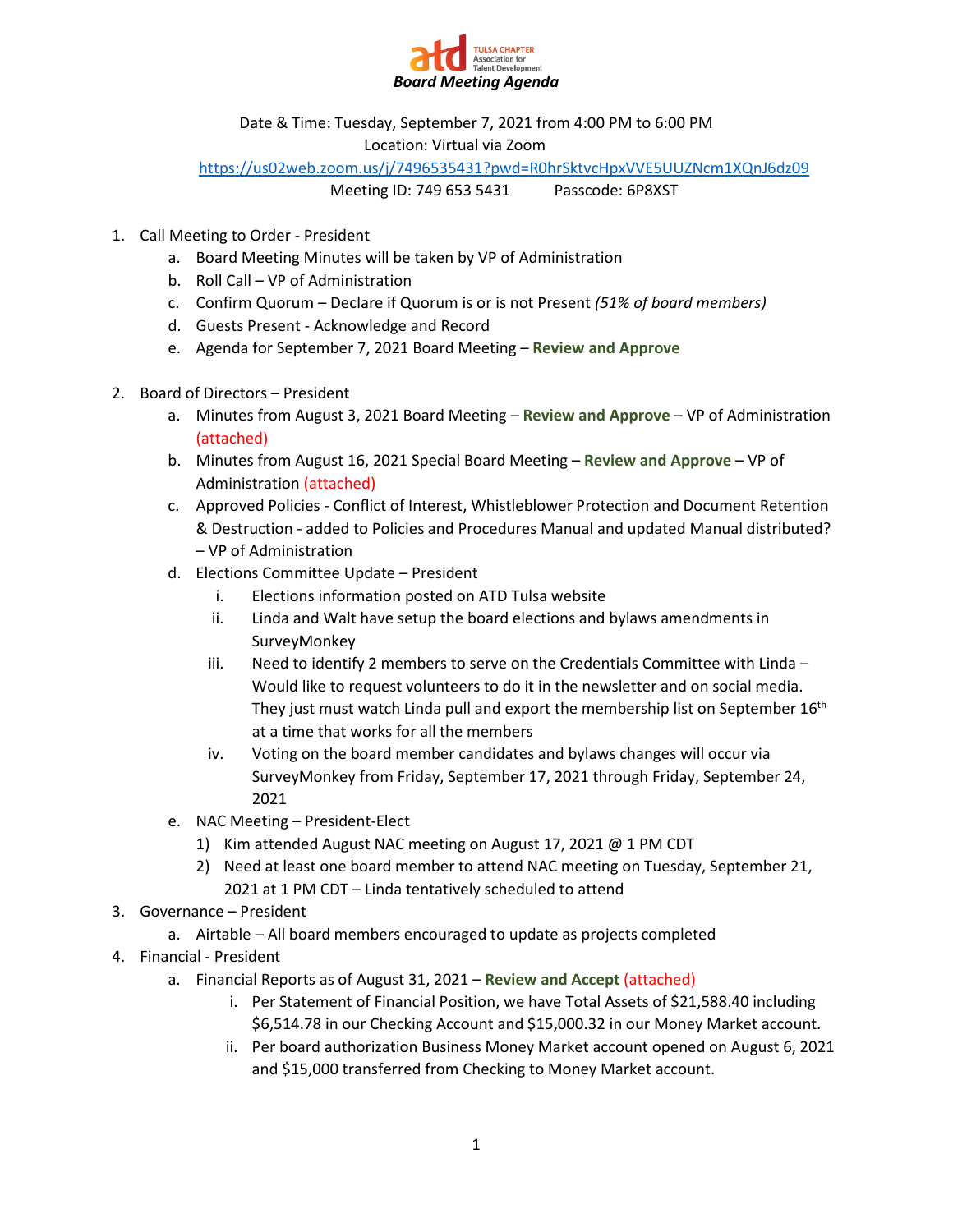

iii. Per Income and Expense Report:

| Total August 2021 Income =  | \$1,307.00    |
|-----------------------------|---------------|
| Total August 2021 Expense = | \$249.14      |
| Overall August 2021 Total = | ( \$1,057.86) |

b. ATDOK21 Budget Report

| Total August 2021 Income =  | \$987.00 |
|-----------------------------|----------|
| Total August 2021 Expense = | \$333.35 |
| Overall August 2021 Total   | \$653.65 |

- c. Purchased ATD Tulsa Zoom account via TechSoup VP of Programming
	- i. System for use of Zoom account by all board members?
	- ii. Options to consider other TechSoup purchases?
- 5. Membership VP of Membership
	- a. Monthly Membership Report **Review and Accept Total Membership as of 8/31/21:**
	- **b.** Report/Feedback re August 27<sup>th</sup> Membership Event at Neighborhood Jam?
	- **c.** Plans/ideas for next membership event?
	- b. Plans for Annual Member Survey?
- 6. Programming VP of Programming
	- a. Update on plans for distributing session videos for attendees?
		- i. May 21, 2021 Program Meeting Tips & Tricks for Training in Zoom
		- ii. June 18, 2021 Program Meeting Copyright Law for Learning Professionals: Shedding Some Light
		- iii. August 20, 2021 Program Meeting Seven Simple Rules for Making Slides That Make Sense
	- b. Program Evaluation Summary August Program Meeting Seven Simple Rules for Making Slides That Make Sense (attached)
	- *c.* Plans for September 17, 2021 Program Meeting Content & Logistics:
		- i. Topic & Presenter All Leadership is Change Leadership: Effective Change Management Strategies in Our New Normal with Kimara Mayberry, Senior Human Resources Business Partner for SpartanNash, and Founder & Principal Consultant for Platinum Consulting Group
		- ii. Accommodations Virtual via Zoom
		- iii. Workshop Program 12:00 PM to 1:00 PM with Welcome & Announcements from 11:45 AM to 12 PM and Networking from 1 PM to 1:30 PM CDT
		- iv. Board Member Attendance & Participation Walt and Linda currently registered:
			- 1. Elections & Bylaws Amendments VOTE!
			- 2. Pitch to Attend Future Program Meetings and Ideas for Future Meetings
			- 3. Pitch to Attend Statewide Virtual Conference Accessibility by Design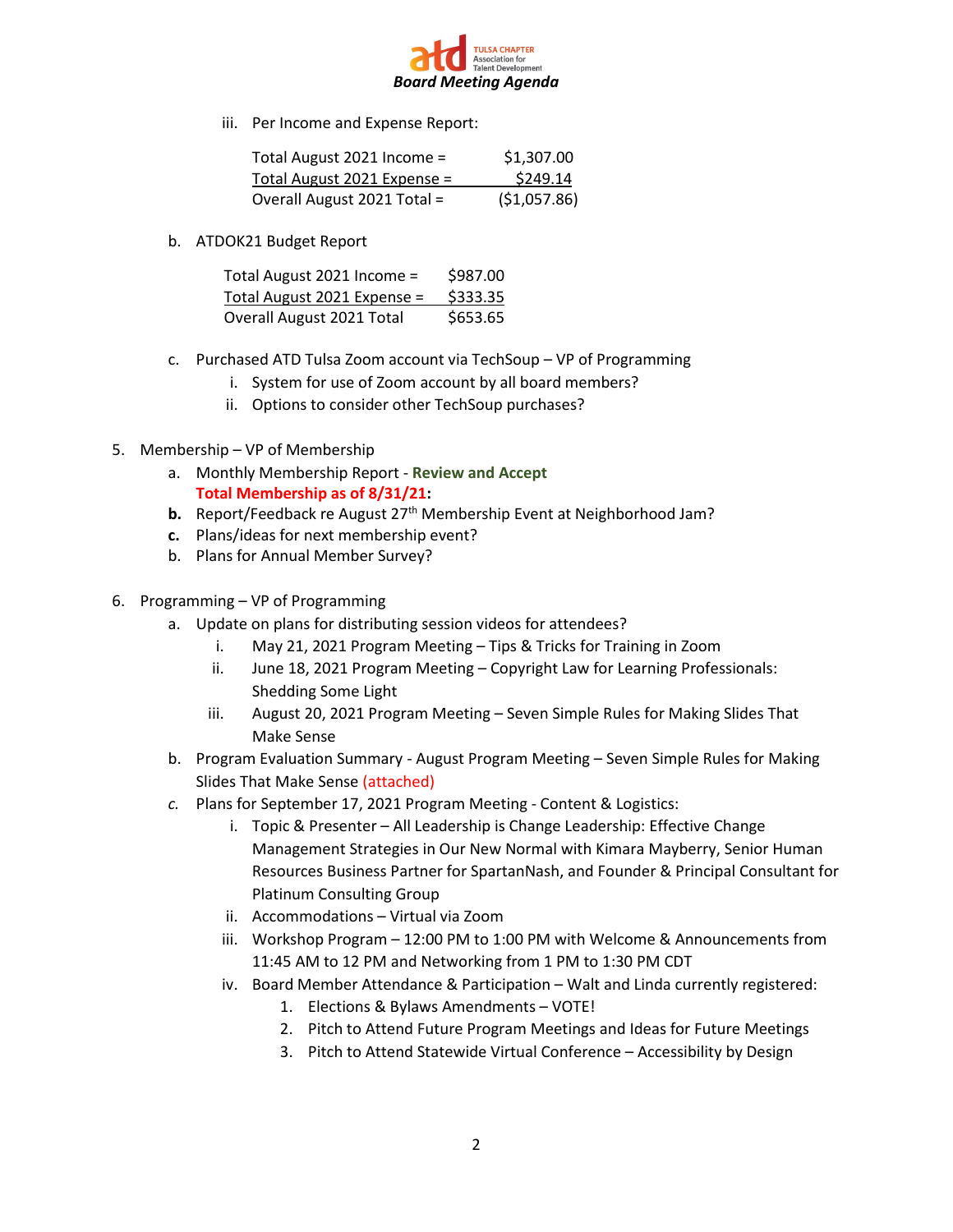

- v. Post Meting Evaluation Online Distribution by Monday, September 20, 2021 & Options to use Zoom polls at the beginning and end of the session to ask marketing questions currently included on evaluation
- d. Plans for Statewide Conference President-Elect
	- i. Date: Thursday, October 28, 2021
	- ii. Keynote Speaker: Dr. Maureen Orey, Workplace Learning and Performance Group
	- iii. Title & Theme: Accessibility by Design: Integrating Accessibility Principles into Your Talent Development Strategies
	- iv. Registrations as of 8-31-21: 7
	- v. Sponsorships as of 8-31-21: 1 @ \$500
	- vi. Next Steps:
		- a.Planning Meeting Scheduled?
		- b.Marketing/Communications via email and social media
- 7. Communications
	- a. Communications Plan for 2021
		- 1. Build social media following on LinkedIn with posts four to five times per week Now have 139 followers
	- b. Communications Scheduled for September
		- 1. Special Announcement to ATD Tulsa members only on September  $8<sup>th</sup>$  or  $9<sup>th</sup>$ ?
			- a.Elections Three Candidates and bylaws changes
			- b.Process/Code for attending COC-ATD events at Chapter Member rate is "Tulsa"
			- c. September Program Meeting
			- d.Register for Statewide Conference on October 28, 2021
		- 2. September Program Meeting Announcements and Invitations
		- 3. Statewide Conference Communications
			- 1.Sponsorship Opportunities
			- 2.Presenter Spotlights
			- 3.Registration Rates
			- 4.FAQs
	- c. Communications Needs & Opportunities
- 8. Old Business
- 9. New Business
- 10. Confirm Dates for Next Two Board Meetings
	- a. Date for October Board Meeting Tuesday, October 5<sup>th</sup>
	- b. Note that we will likely need to hold another board meeting in October regarding logistics, marketing etc., for Statewide Conference on October 28<sup>th</sup>
	- c. Date Options for November Board Meeting Tuesday, November  $2^{nd}$ , Wednesday, November 3rd or Thursday, November 4<sup>th</sup>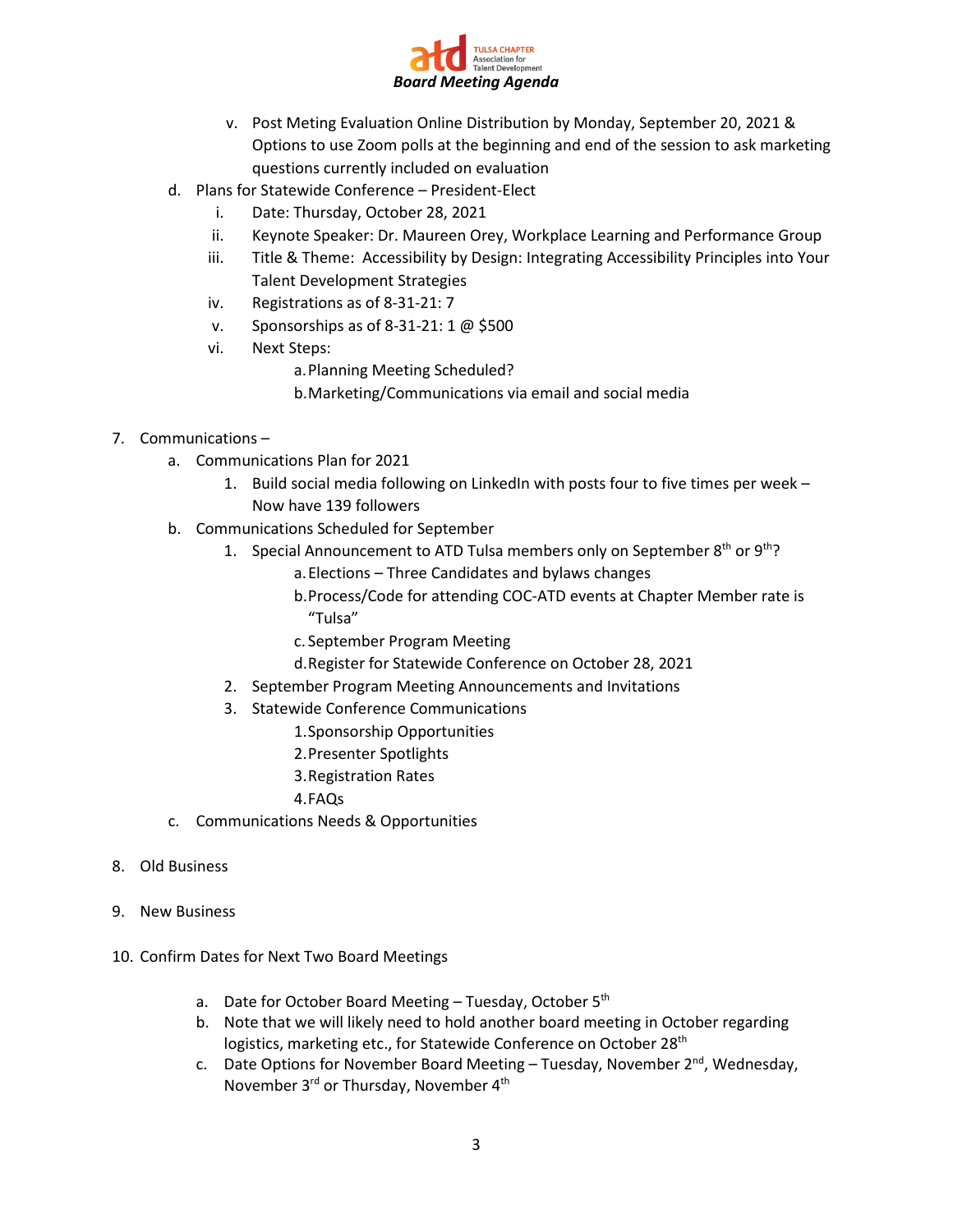

- 11. Confirm Action Items
- 12. Adjourn Meeting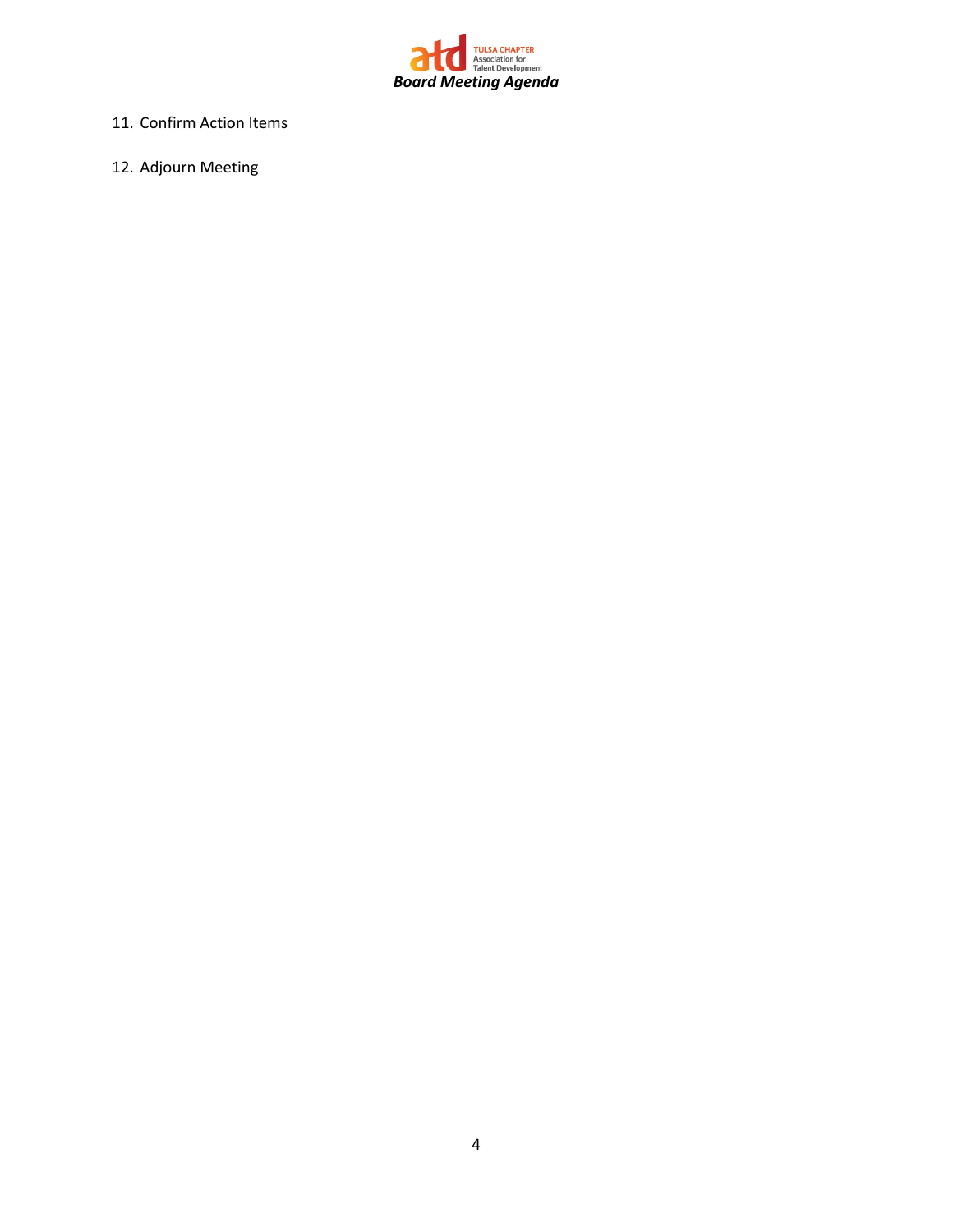

Date & Time: Tuesday, August 3, 2021, 4:00 PM to 6:00 PM Location: Virtual via Zoom

### **Meeting Minutes**

- 1. Meeting called to order by President Linda Jenkins at 4:10 p.m.
	- a. Board Meeting Minutes were taken by VP of Administration, Rachel Wagner
	- b. Roll Call VP of Administration All Board Members in attendance: Linda Jenkins, President; Sunilyn Hertt, President-Elect; Walt Hansmann, VP Programming; Kim Boggs, VP Membership; Rachel Wagner, VP Administration; Lewana Harris, Past-President (arrived 4:12)
	- c. Quorum confirmed *(51% of board members, had 100% present)*
	- d. No guests
	- e. Agenda for August 3, 2021 Board Meeting Motion for approval moved, seconded, and approved.
- 2. Board of Directors President Linda Jenkins
	- a. Minutes from July 6, 2021 Board Meeting motion for approval moved, seconded, and approved.
	- b. Bylaws and Policies Committee Policies for Review and Approval VP of Administration
		- i. 3 sub-committees met separately via Zoom in June and July; full Bylaws/Policies Committee met July 20 to review, edit and recommend the 3 newly created policies (Conflict of Interest, Whistleblower Protection, and Document Retention and Destruction) for Board approval.
		- ii. Motion was made, seconded, and approved for acceptance of all three policies created by the Bylaws/Policies Committee.

**Action Item:** Walt and Rachel will coordinate a time to add these policies to the Policies Manual.

- c. Elections Committee Update President
	- i. Only one completed set of nominations forms received as of 8-3-21
	- ii. Board members can recruit members to encourage participation
	- iii. Reminder email message will be sent to members on 8-4-21
	- iv. Social media posts on LinkedIn, Twitter, and Facebook on 8-4-21

**Action Item:** Linda, Walt will send out email and social media posts re: board member nominations

**Action Item:** Suni will put together a brief video to encourage members to submit nomination forms that Linda can share on LinkedIn

- d. NAC Meeting President-Elect
	- 1) ATD Chapter Leader Networking event held on July  $13<sup>th</sup>$  for 1 hour (in lieu of July NAC meeting) – Main topic of discussion: value propositions for Chapters. Linda attended and also shared about the state conference.
	- 2) NAC Meeting August 17, 2021 @ 1 p.m. CDT **Action Item:** Kim will attend. Linda and Suni tentatively plan to attend.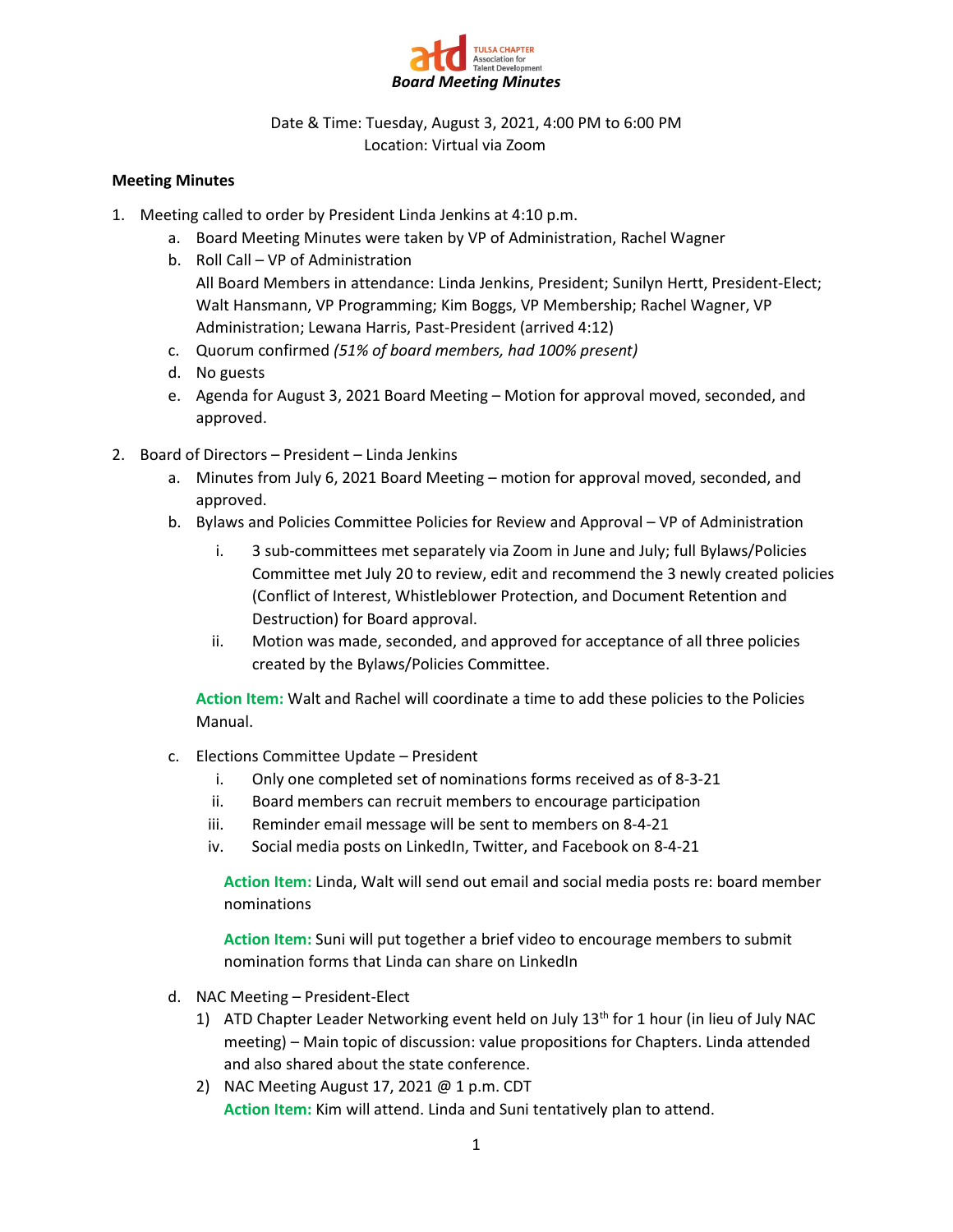

- 3) NAC meeting on Tuesday, September 21, 2021 at 1 p.m. CDT **Action Item:** Kim and Linda will attend; possibly Rachel.
- 3. Governance President
	- a. Airtable All board members encouraged to update as projects completed and not put off until end of year.
- 4. Financial President
	- a. Financial Reports as of July 31, 2021
		- i. Per Statement of Financial Position, we have total assets of \$20,863.57 including \$20,863.57 in our Arvest checking account as of July 31, 2021.
		- ii. Per Income and Expense Report:

| Total July 2021 Income =  | \$377.08      |
|---------------------------|---------------|
| Total July 2021 Expense = | \$1,409.03    |
| Overall July 2021 Total = | ( \$1,031.95) |

Motion for acceptance of Financial Reports as of July 31, 2021. Moved, seconded, and approved.

- b. Per notification from ATD, we have paid \$700 for a team of five (5) 2022 board members to attend virtual ALC in November.
- c. With approved minutes for May board meeting, Linda scheduled two phone call appointments with Arvest to establish Business Money Market account and transfer \$15,000 into the account from the Business Checking Account. Arvest did not call at scheduled appointment times. Linda has now scheduled in-person meeting for Friday, August 6, 2021 at 10 AM.

**Action Item:** Linda will have an in-person meeting with Arvest on August 6, 2021 to establish the Business Money Market account and transfer \$15,000 into the account from the Business Checking Account.

d. Annual Financial Compilation Report

Moved, seconded, and approved Annual Compilation Report by M&M Consulting Partners PLLC.

e. Review of draft Compilation Report resulted in need to revise Statement of Financial Position and Income & Expense Report as of December 31, 2020. Linda reviewed all transactions and found two errors that resulted in the need for a revised Statement of Financial Position and Income & Expense Report as of December 31, 2020.

Moved, seconded, and approved the revised Statement of Financial Position and Income & Expense Report as of December 31, 2020 "in compliance with the information that came out of the Compilation."

- f. Purchased ATD Tulsa Zoom account via TechSoup VP of Programming Walt
	- i. Will use it for next two Program Meetings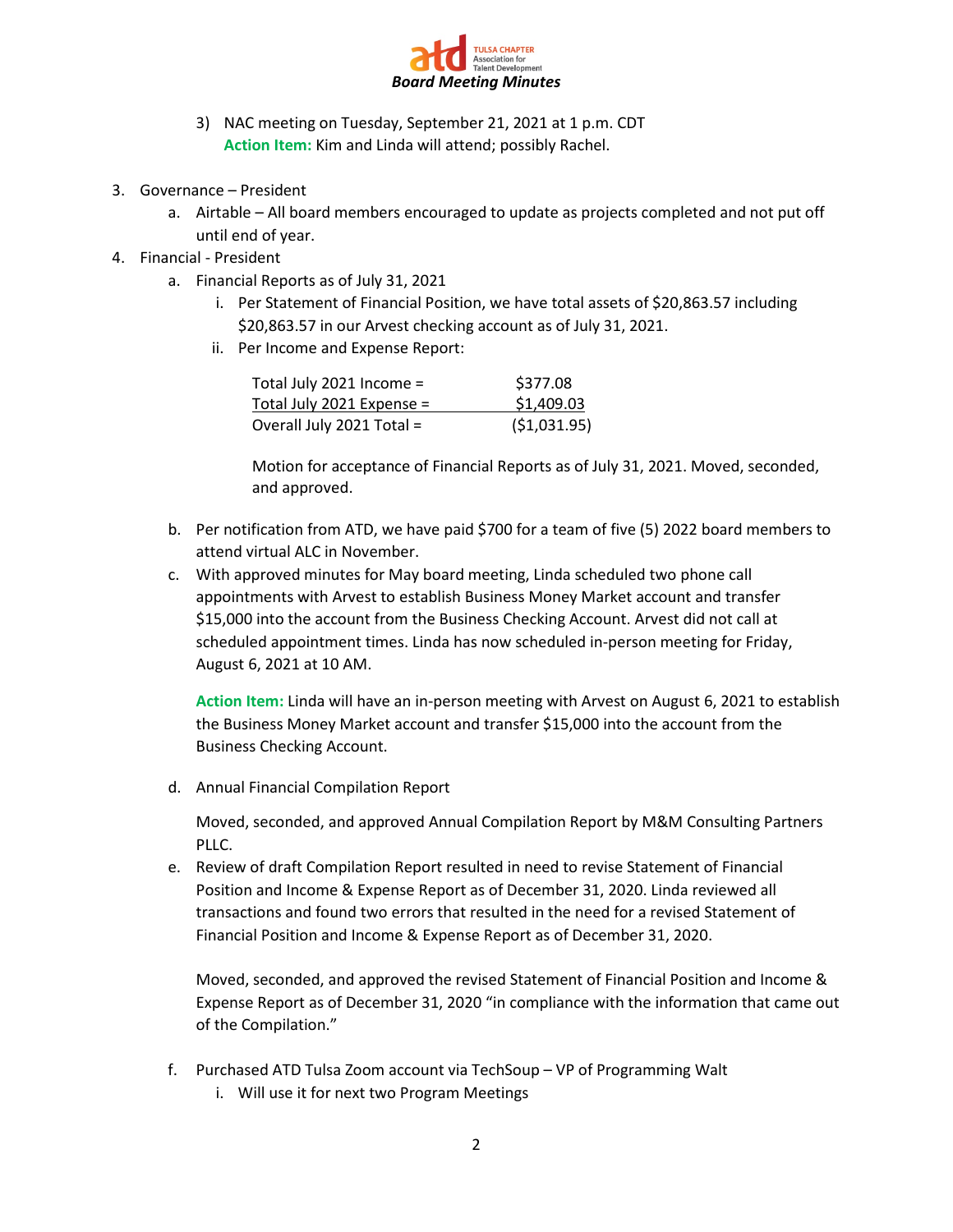

- ii. No procedures developed yet for board members using it
- 5. Membership VP of Membership
	- a. Monthly Membership Report
		- **Total Membership as of 7/31/21: 84 (0)**

PM: 51 (0) (7 Past due) Tulsa: 26 (+1) Student: 2 (No change) Student PM: 1 (no change) PM/Membership: 61% (0)

All seven past-due Power Members as of 7/31/2021 have been emailed personally by Kim in addition to ATD automatic emails.

Motion made, seconded, accepted Monthly Membership Report

- b. ATD Automatic Renewal Opportunity Vote needed if we want to opt out of 10% discount for renewal participants (attached) Note: Item not addressed during board meeting.
- c. August Membership Event Ideas With uptick of Covid, board members are comfortable with holding an outdoor event vs. indoor event. Possibly in-person morning event/breakfast in patio area of Neighborhood JAM at  $61<sup>st</sup>/Y$ ale. Option for ATD Tulsa to pay for coffee/bagels. Possibly do 5 ice breakers at event.

**Action Item:** Rachel will contact Neighborhood JAM on 8/4 for information re: use of their patio area and capacity. Will email board same day since we're looking at a late August date.

### **Break - 4:52 p.m. Resumed - 4:59 p.m.**

- 6. Programming VP of Programming
	- a. Update on plans for distributing session videos for attendees
		- i. May 21, 2021 Program Meeting Tips & Tricks for Training in Zoom located under Monthly Programs on website. Have to be logged in to access.
		- ii. June 18, 2021 Program Meeting Copyright Law for Learning Professionals: Shedding Some Light – Walt will edit and get it on website.

**Action Item:** Walt will edit June 18 Program Meeting and will send email to members that both these videos are available. Will send a link.

- b. Program Evaluation Summary July Program Meeting The Skillset Economy presented by Jon Tota. Only a few evals received. Ratings per our normal.
- *c.* Plans for August 20, 2021 Program Meeting
	- i. Topic & Presenter was supposed to be: Staying on the Path to Making Training Stick with Dr. Tammy Means, PhD, Chief Learning Officer, Make Training Stick. During board meeting, Tammy emailed Walt that she would need to reschedule. No other presenters are in pipeline.

**Action Item:** Walt will investigate other workshop options to confirm new speaker as soon as possible.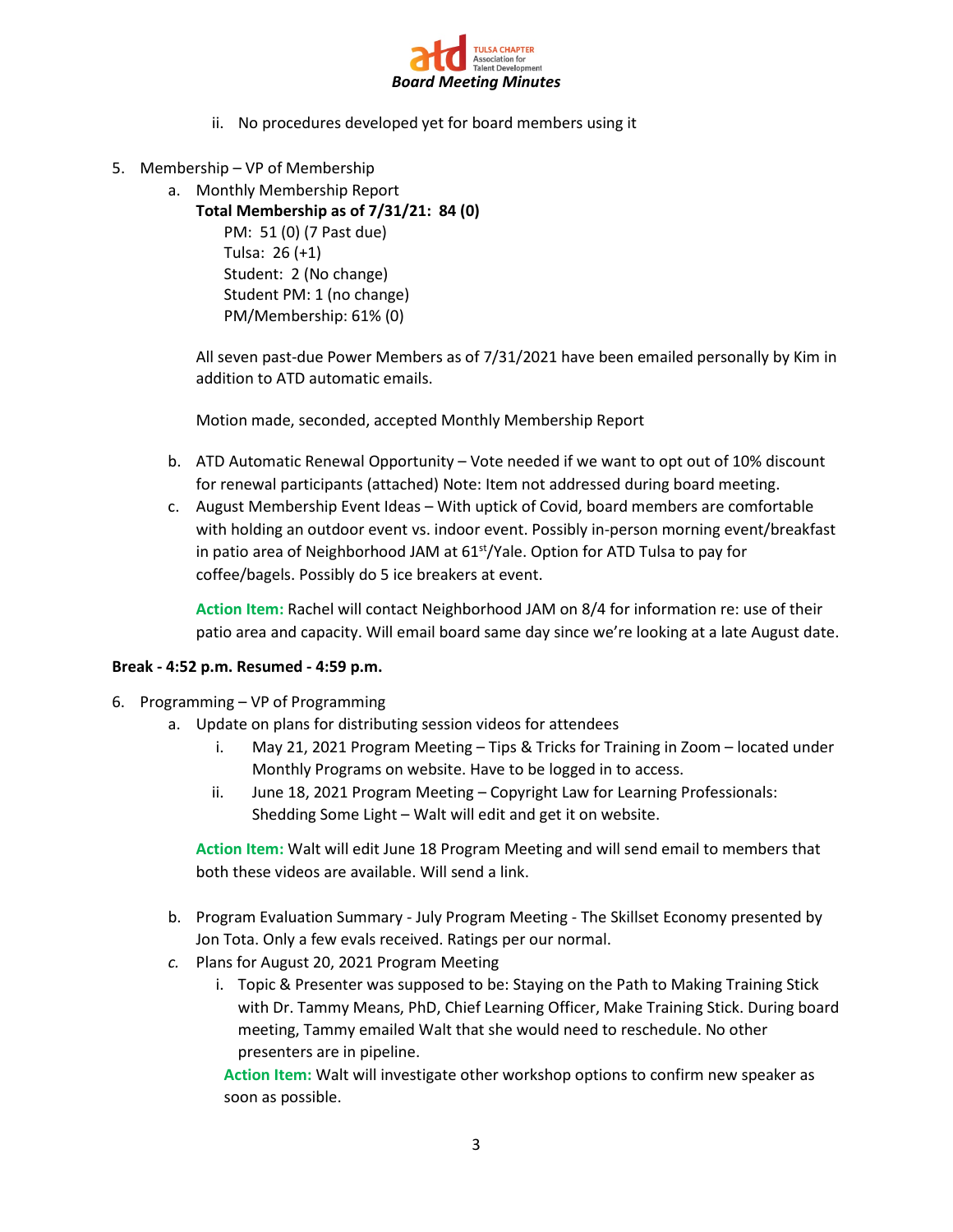

**Action Item:** Rachel will give feedback on Bob Schooley as a possible presenter since she will hear him speak on 8/4 at Bixby Metro Chamber lunch meeting.

- ii. Accommodations Virtual via ATD Zoom
- iii. Workshop Program 12:00 PM to 1:00 PM with Welcome & Announcements from 11:45 AM to 12 PM and Networking from 1 PM to 1:30 PM CDT
- iv. Board Member Attendance & Participation Walt, Linda, Kim, and Rachel currently registered
	- 1. Elections Update
	- 2. Pitch to Attend Future Program Meetings and Ideas for Future Meetings
	- 3. Power Membership Promotional Activities ATD21 ICE Team
- v. Post Meeting Evaluation Online Distribution by Monday, August 23, 2021 & Options to use Zoom polls at the beginning of the session to ask marketing questions currently included on evaluation.
- d. Plans for Statewide Conference President-Elect
	- i. Date Selected Thursday, October 28, 2021
	- ii. Keynote Speaker Dr. Maureen Orey, Workplace Learning and Performance Group
	- iii. Title & Theme Accessibility by Design: Integrating Accessibility Principles into Your Talent Development Strategies
	- iv. Items for Review and Approval:
		- 1. Conference Budget
			- a. Conference Registration rates schedule

**Action Item** – Conference Committee will meet again soon to confirm conference registration fees. Suni will send this information to board to discuss at a separately scheduled board meeting so Walt can set up in Wild Apricot.

2.Conference platform services provided by Training Umbrella

Motion to accept proposal from Training Umbrella as State Conference platform, seconded, approved.

**Action Item** – Suni will confirm with Training Umbrella that we accepted their proposal and will move forward with them.

c. Honorariums for presenters – no discussion on this at board meeting

d. ATD Tulsa branded polo shirts will be provided for Conference Planning Committee members. Also, can provide for board members, Rachel and Lewana, who aren't on Planning Committee if they volunteer at conference.

**Action Item:** Linda will get polo shirt size info to Rachel and Lewana.

3. RFP's for Conference presenters

Speakers are fully vetted by Conference Committee. Agenda structure will have 30 minute breaks in between sessions, per recommendation of Training Umbrella.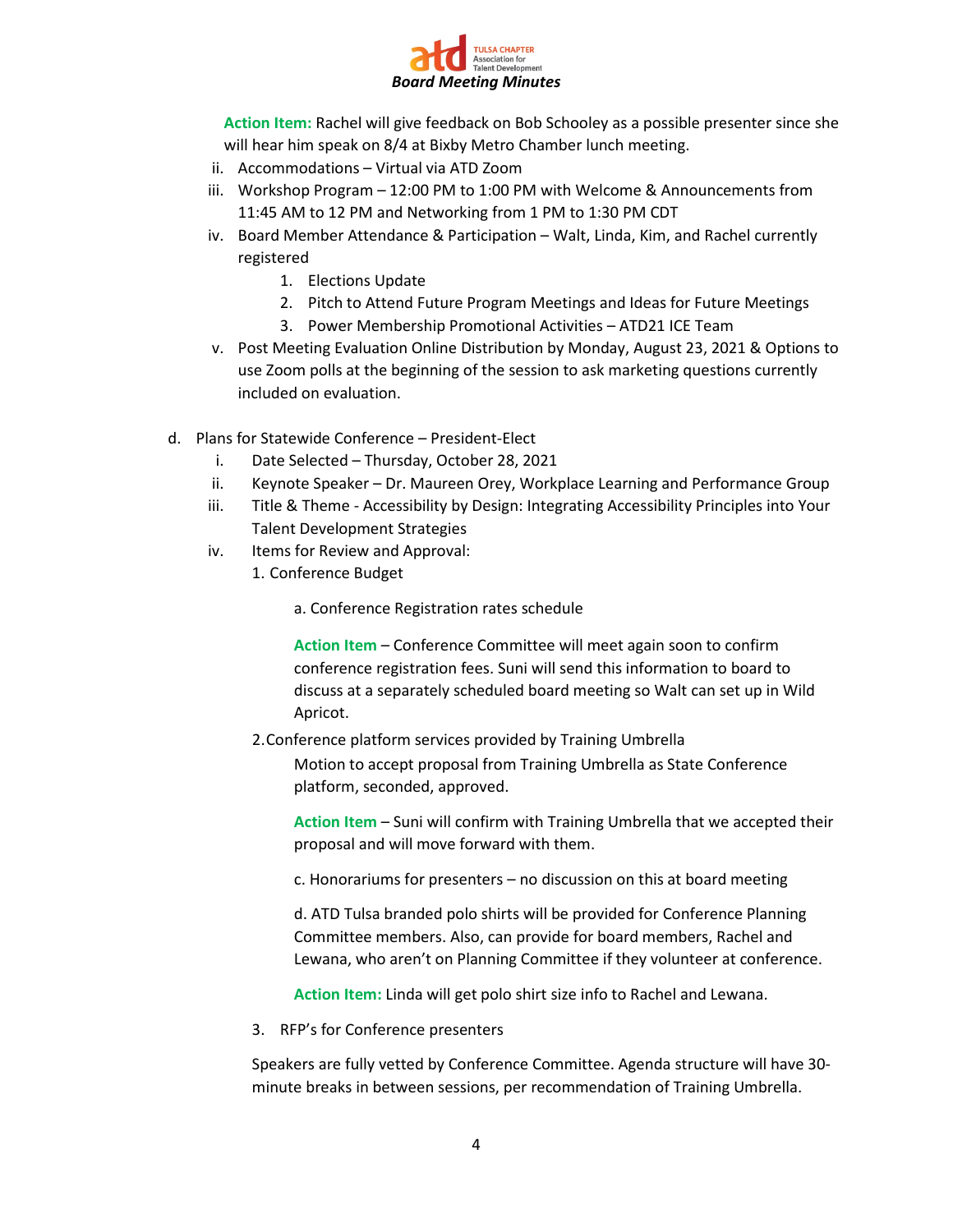

Motion to approve Conference Agenda and presenters that Suni presented, seconded, approved.

**Action Item** – Suni will send conference agenda and RFPs to board members.

### 7. Communications

- a. Communications Plan for 2021
	- 1. Continue to build social media following on LinkedIn with posts four to five times per week – Now have 124 followers on LI.
- b. Communications Scheduled for August
	- 1. Special Announcement to ATD Tulsa members only on August  $4<sup>th</sup>$  re: the following: a.Elections – Nomination Forms due by August 6, 2021
		- b. 2020 Annual Report that it's posted and available for download by members
		- c. Process/Code for attending COC-ATD events at Chapter Member rate is "Tulsa"
		- d.August Program Meeting that details will be coming soon
		- e.Save the Date for Statewide Conference on October 28, 2021 conference website and registration coming soon!
	- 2. August Program Meeting Announcements and Invitations
	- 3. Statewide Conference Communications once website is established after August 16, 2021
- c. Communications Needs & Opportunities –

**Action Item –**Suni will try to do a brief video for LinkedIn encouraging members to consider board opportunities. Linda will post it when she gets it from Suni.

- 8. Old Business none
- 9. New Business none
- 10. Confirm Dates for Next Two Board Meetings
	- a. September Board Meeting **Tuesday, September 7,** 4-6 p.m.
	- b. October Board Meeting **Tuesday, October 5,** 4-6 p.m.
- 11. Action Items
	- **Walt** and **Rachel** will coordinate a time to add the 3 new policies to the Policies Manual.
	- **Linda** and **Walt** will send out email and Social Media posts re: board member nominations
	- **Suni** will put together a brief video to encourage members to submit board nomination forms that **Linda** can share on LinkedIn
	- **Kim** will attend August 17 NAC meeting. **Linda** and **Suni** tentatively plan to attend.
	- **Kim** and **Linda** will attend September 21 NAC meeting; possibly **Rachel**.
	- **Linda** will have an in-person meeting with Arvest on August 6, 2021 to establish the Business Money Market account and transfer \$15,000 into the account from the Business Checking Account.
	- **Rachel** will contact Neighborhood JAM on 8/4 for information re: use of their patio area and capacity. Will email board same day since we're looking at a late August date.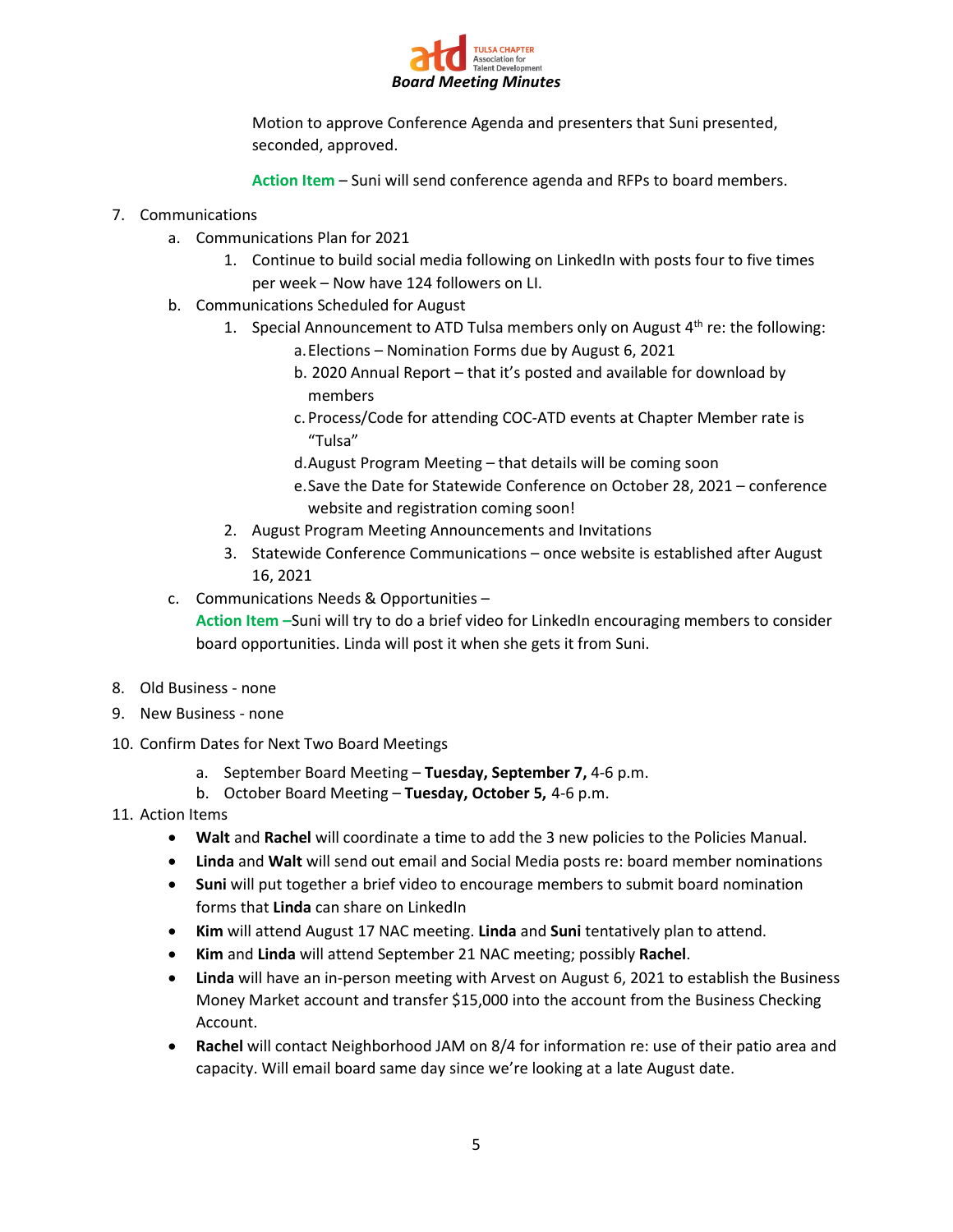

- **Walt** will edit June 18 Program Meeting (Copyright Law) and will send email to members that both these videos are available. Will send a link.
- **Walt** will investigate other workshop options to confirm new speaker as soon as possible.
- **Rachel** will give feedback on Bob Schooley as a possible presenter since she will hear him speak on 8/4 at Bixby Metro Chamber lunch meeting.
- **Conference Committee** will meet again soon to confirm conference registration fees. **Suni**  will send this information to board to discuss at a separately scheduled board meeting so **Walt** can set up in Wild Apricot.
- **Suni** will confirm with Training Umbrella that we accepted their proposal and will move forward with them.
- **Linda** will get polo shirt size info to Rachel and Lewana.
- **Suni** will send conference agenda and RFPs to board members.
- 12. Meeting adjourned 5:51 p.m.

Minutes respectfully submitted by Rachel Wagner, VP of Administration, 8/9/21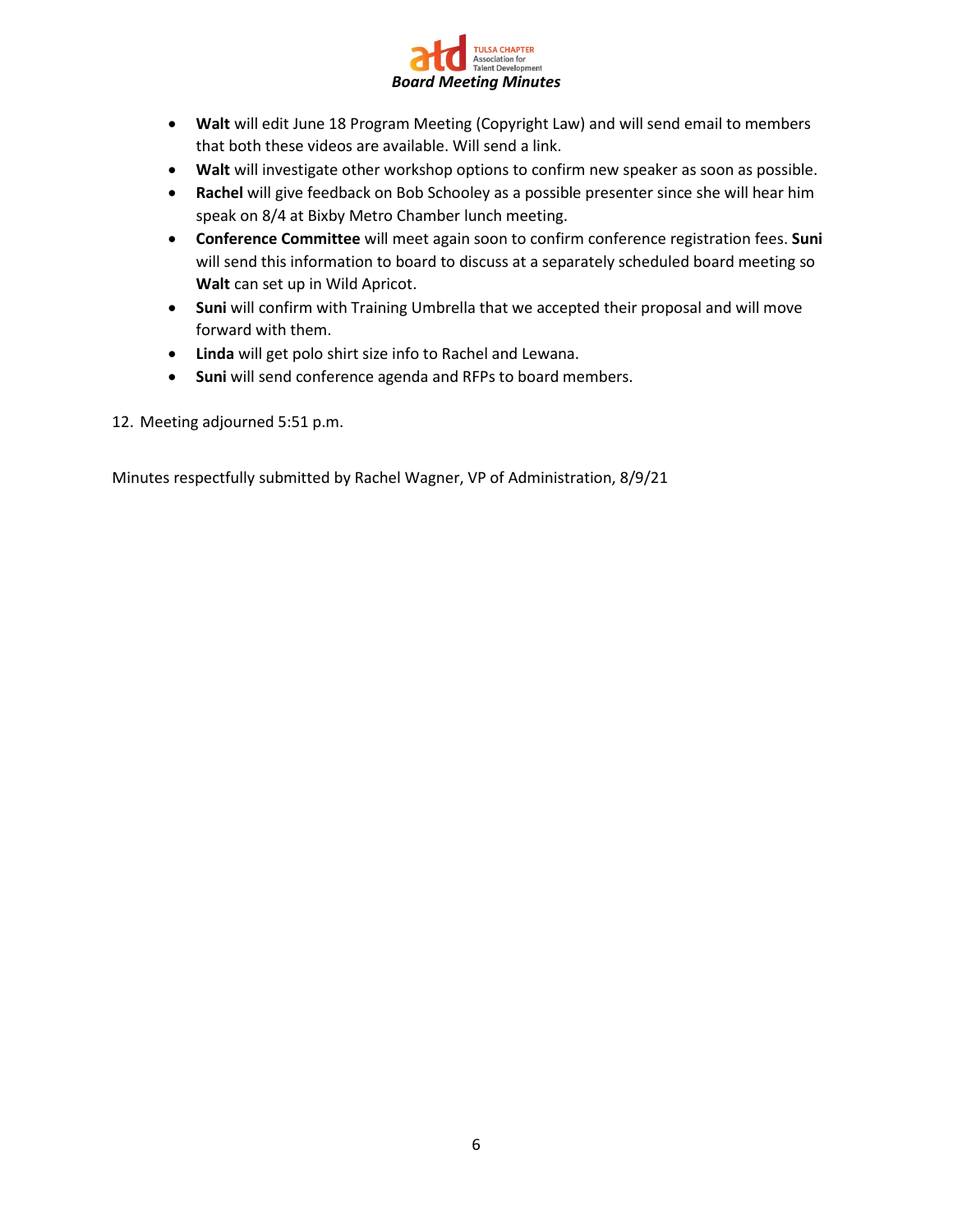

Date & Time: Monday, August 16, 2021 from 4:00 – 5:00 p.m. Location: Virtual via Zoom

### **Meeting Minutes**

- 1. Meeting called to order by President Linda Jenkins at 4:03 p.m.
	- a. Roll Call by VP of Administration, Rachel Wagner
	- b. Board members in attendance: Linda Jenkins, President; Suni Hertt, President-Elect; Walt Hansmann, VP of Programming; Kim Boggs, VP of Membership; Rachel Wagner, VP of Administration. Lewana Harris, Past-President arrived 4:07 p.m.
	- c. Quorum confirmed *over51% of board members*
	- d. No guests in attendance
	- e. Motion made, seconded and approved to approve Agenda for August 16, 2021 Board Meeting
- 2. Elections Committee Update by President Linda Jenkins (attached)
	- a. Have received 3 complete nomination packets Andrea Gentis for VP of Marketing, Kim Boggs for VP of Membership, and Walt Hansmann for VP of Programming. All are members and have been confirmed by Election Committee that they are eligible to run for office.
	- b. Andrea Gentis has resigned from Election Committee because she had submitted a nomination packet.
	- c. Elections Committee recommends nominations be opened and received again after first of year for vacant positions. Per bylaws, 2022 board may appoint members to serve in vacant positions.
- 3. Plans for Statewide Conference Update by President-Elect Sunilyn Hertt
	- a. Final conference registration fee schedule shown on PowerPoint slide (attached).

Motion made to approve the final conference fee schedule, seconded, and approved.

Registration link will be in Wild Apricot by end of the week.

b. Conference Agenda – breakdown of events shown on PowerPoint slide (attached).

Motion made to approve completed itemized conference schedule/agenda, seconded, and approved.

- c. Conference Expenditure Budget (PowerPoint slide attached)
	- i. Includes Polo shirts for Committee members and two board members (volunteers at Conference)
	- ii. Includes TSHA agreement for interpreter services Currently have 4 interpreters for 8 hours each.
	- iii. Discussion re: budgeting for HRCI certification at approximately \$250 which would allow for HR professionals to get continuing education credits.

Motion to approve final conference budget for \$10,750, which includes addition of HRCI fee of \$250 and Affinipay fee of \$500, seconded, and approved.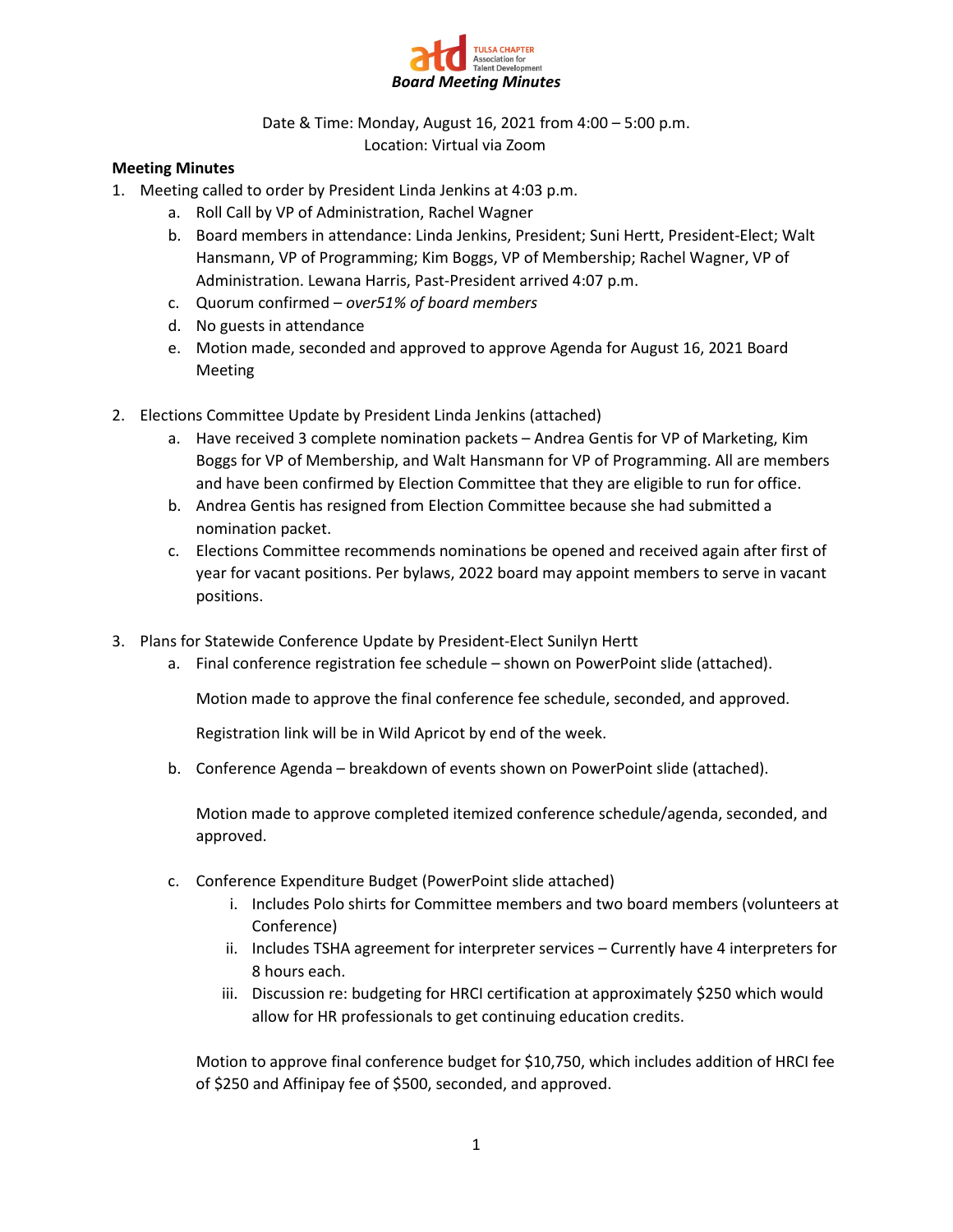

**Action Item** – Suni and committee will check on procedures to apply for HRCI credits

- d. RFPs for Two Workshop Presenters (PowerPoint slides attached)
	- i. Gwen Navarrete Klapperich, KITA topic is "Go Beyond Accessibility to Reach All Learners"
	- ii. Mary Lightfoot, Gallaudet University who works with deaf and hard-of-hearing participants

Motion made to approve both speakers, seconded, and approved.

e. Sponsorship Opportunities – PowerPoint slide shown to illustrate sponsorship levels

Committee members will ask businesses for sponsorships, ex: Hilti with more than one member from their company.

Motion to accept sponsorship schedule with addition of logo on Tulsa website for In Kind and \$250 levels (duration of 1 month for In Kind and duration of 3 months for \$250 level), seconded, and accepted.

f. Next Steps

**Action Item** – Suni and Conference Committee will work on marketing for conference, coordinated with other ATD Tulsa communications and Central Oklahoma Chapter

**Action Item** – Walt will get conference registration link up

- *4.* Plans for August 20, 2021 Program Meeting Content & Logistics Update by VP Programming, Walt Hansmann
	- a. Topic & Presenter *7 Simple Rules for Making Slides That Make Sense*, presented by Wendy Gates Corbett, President and Chief Presentation Officer, Refresher Training. LLC / Signature Productions, LLC
	- b. Accommodations Virtual via Zoom
	- c. Workshop Program 12:00 PM to 1:00 PM with Welcome & Announcements from 11:45 AM to 12 PM and Networking from 1 PM to 1:30 PM CDT
	- d. Board Member Attendance & Participation Walt, Linda, Rachel, and Suni currently registered
		- i. Elections Update
		- ii. Pitch to Attend Future Program Meetings
		- iii. Pitch to Attend Statewide Conference
		- iv. Power Membership Promotional Activities ATD21 ICE Team
	- e. Walt may not be able to attend. Will need Linda to claim host on ATD Zoom account.

**Action Item** – Walt will share with Linda on ATD Zoom account how to claim host.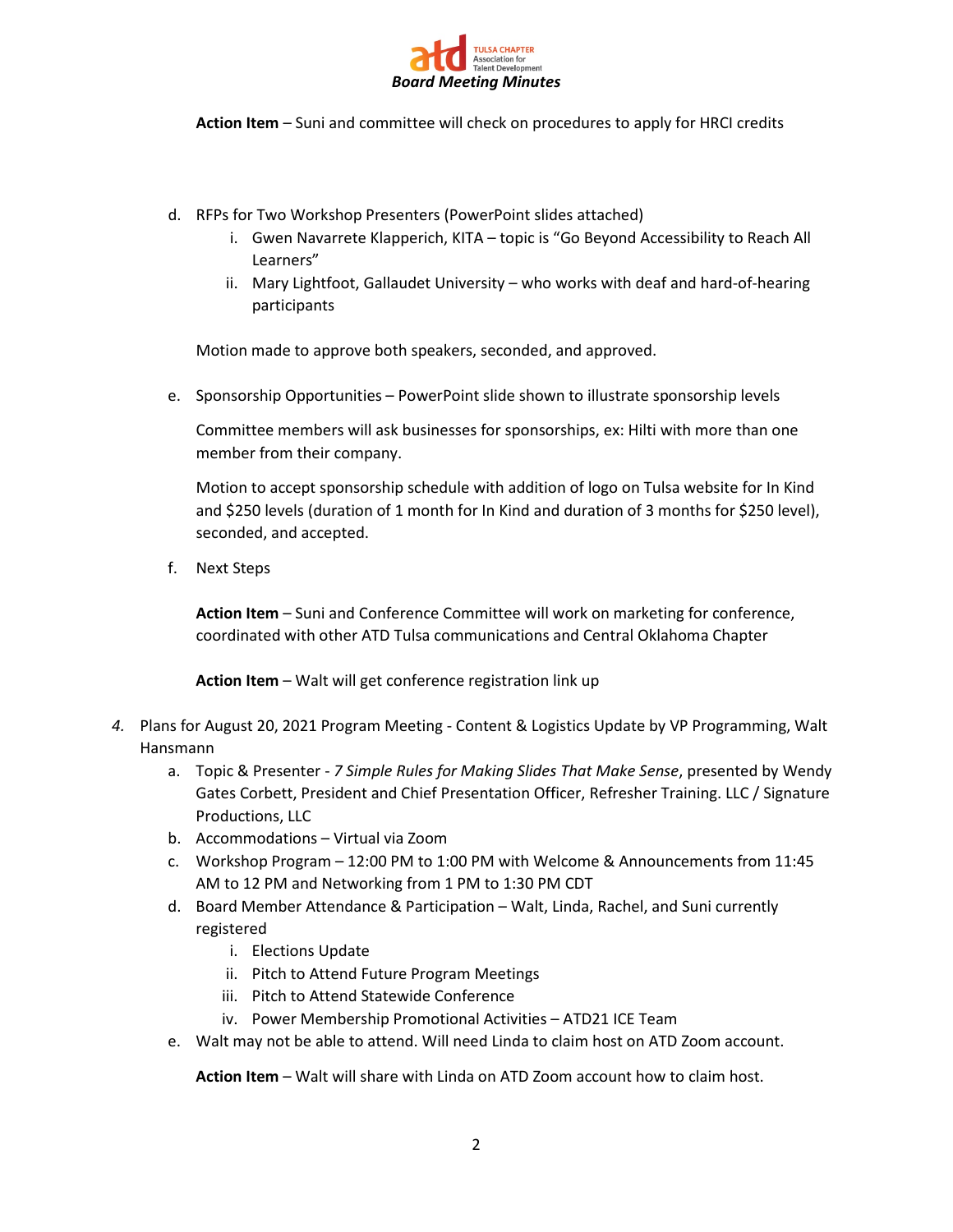

- f. Post Meeting Evaluation Online Distribution by Monday, August 23, 2021. Options to use Zoom polls at the beginning of the meeting to ask marketing questions currently included on evaluation
- 5. Plans for August Member Event Content and Logistics Update by VP of Membership, Kim Boggs
	- a. Date and time: August 27, 2021, 7:30-8:30 a.m. CDT
	- b. Location: Neighborhood Jam, 4830 E  $61^{st}$ , Suite 300 ( $61^{st}$  & Yale)
	- c. We will meet outside on the patio and enjoy breakfast treats and informal networking. Patio has umbrellas over tables for shade/rain. If there is rain, we will meet inside rather than rescheduling.
	- d. Board members already registered: Walt, Kim, Linda, and Rachel
	- e. There is \$400 budgeted for membership appreciation/recognition. Each person individually orders; Linda will bring ATD Tulsa debit card to pay for food & beverages.

**Action Item:** Kim will contact Neighborhood Jam to give a heads up that our group will be arriving there and plan to use the outside patio table area.

**Action Item:** Kim will send email with link to register for Member event on morning of 8/17/21. Will send additional email reminder to those registered 2 days before event. Will send new email 2 days before event to remind people to register.

- 6. Confirm Action Items
	- **Suni and State Conference Committee** will work on marketing for conference, coordinated with other ATD Tulsa communications and Central Oklahoma Chapter
	- **Walt** will get conference registration link up
	- **Walt** will share with Linda on ATD Zoom account how to claim host.
	- **Suni and State Conference Committee** Suni and committee will check on procedures to apply for HRCI credits
	- **Kim** will contact Neighborhood Jam to give a heads up that our group will be arriving there and plan to use the outside patio table area.
	- **Kim** will send email with link to register for Member event on morning of 8/17/21. Will send additional email reminder to those registered 2 days before event. Will send new email 2 days before event to remind people to register.
- 7. Meeting adjourned 5:04 p.m. (Lewana had to leave at 4:45 p.m.)

Minutes respectfully prepared by Rachel Wagner, VP Administration on 8/17/21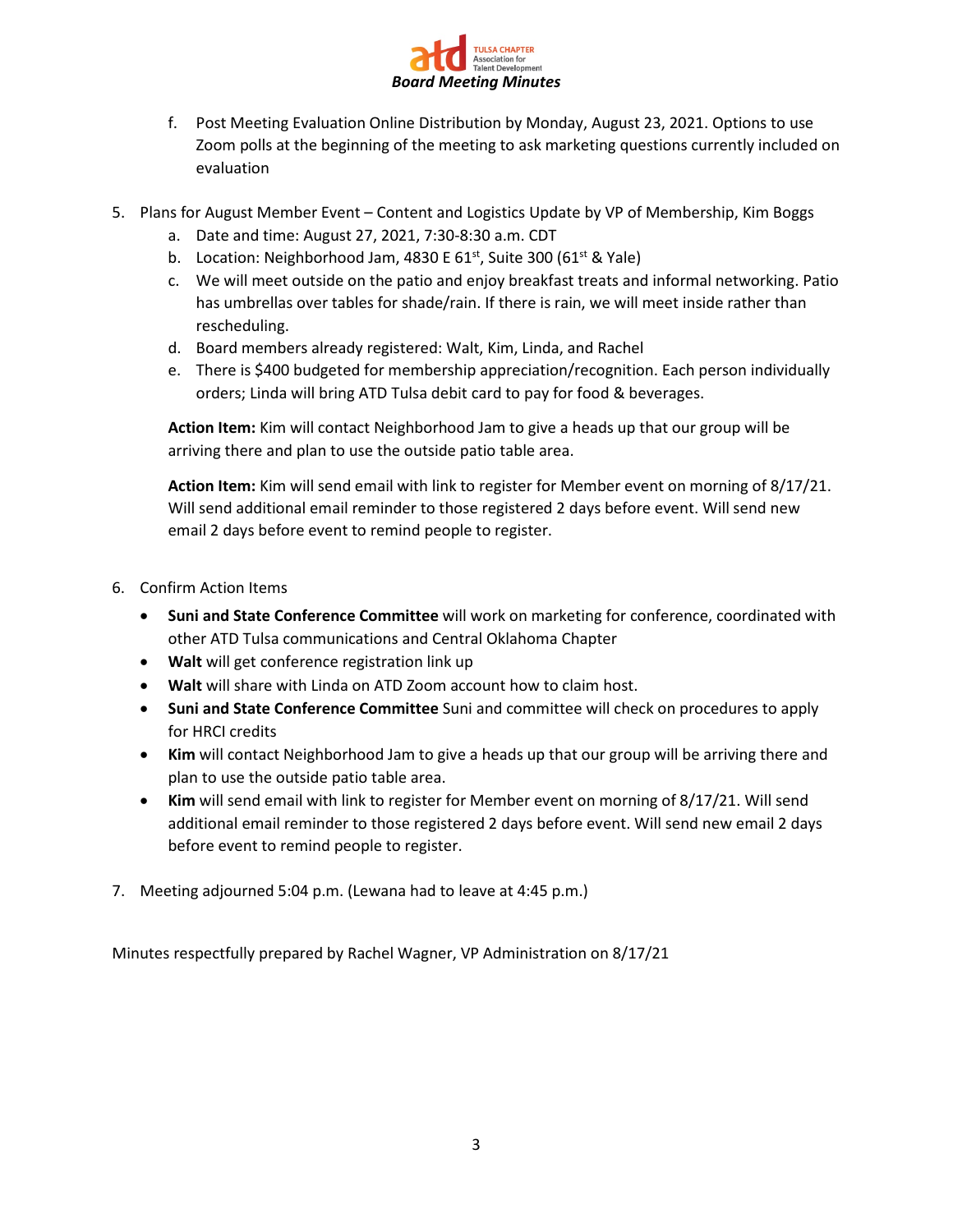### **ATD Tulsa Chapter Statement of Financial Position as of August 31, 2021**

| <b>Assets</b>                       |    |           | <b>Liabilities</b>                       |                                          |             |
|-------------------------------------|----|-----------|------------------------------------------|------------------------------------------|-------------|
| <b>Arvest Checking Account</b>      | \$ | 6,514.78  |                                          | <b>Accounts Payable</b>                  | \$          |
| <b>Arvest Money Market Account</b>  | S. | 15,000.32 |                                          |                                          |             |
| Cash<br>Accounts Receivable in Wild | \$ | 73.30     |                                          | <b>Taxes Payable</b>                     |             |
| Apricot*                            | \$ |           | <b>Total Liabilities</b>                 |                                          |             |
| (Less doubtful accounts)**          |    | \$0.00    |                                          |                                          |             |
|                                     |    |           | <b>Net Assets</b>                        | Unrestricted Net Assets                  | \$21,588.40 |
|                                     |    |           |                                          | <b>Temporarily Restricted Net Assets</b> | \$          |
|                                     |    |           |                                          | <b>Permanently Restricted Net Assets</b> | \$          |
| <b>Total Cash Assets</b>            |    | 21,588.40 | <b>Total Net Assets</b>                  |                                          | \$21,588.40 |
|                                     |    |           |                                          |                                          |             |
| <b>Total Assets</b>                 |    | 21,588.40 | <b>Total Liabilities Plus Net Assets</b> |                                          | \$21,588.40 |
|                                     |    |           |                                          |                                          |             |

\* Accounts Receivable (0 to 90 Days)

\*\*Doubtful Accounts are unpaid invoices greater than 90 days old with Unknown Status

Note: Per board authorization Business Money Market account opened on August 6, 2021 and \$15,000 transferred from Checking to Money Market account.

Prepared by Linda Jenkins, 2021 President on 9-1-21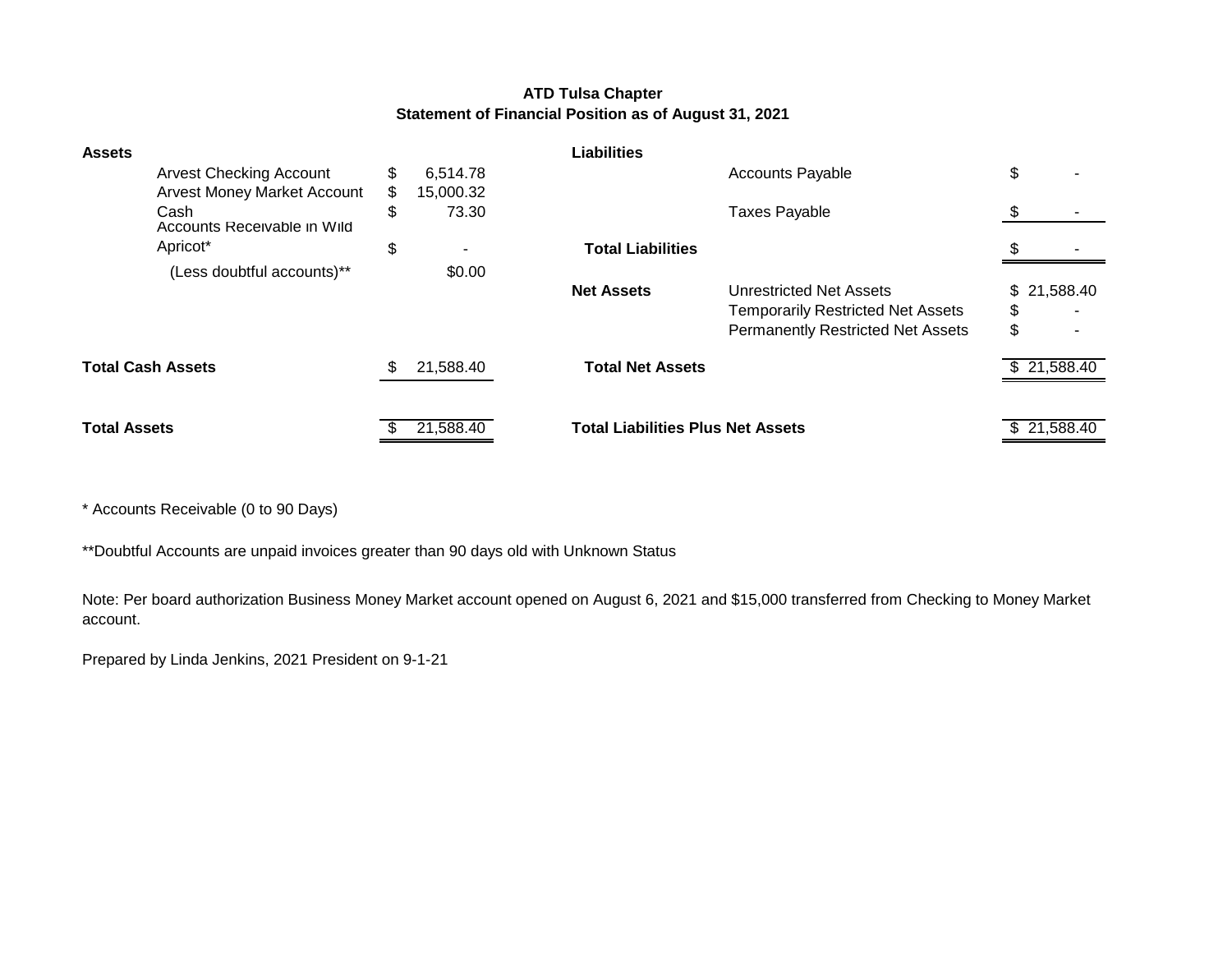#### **Income and Expense Report for August 2021 Association for Talent Development Tulsa Chapter**

|                                              | 2020 Actual                                 |                          | 2021 Approved                  |               |                    |                              |               |                              |                                                                            |
|----------------------------------------------|---------------------------------------------|--------------------------|--------------------------------|---------------|--------------------|------------------------------|---------------|------------------------------|----------------------------------------------------------------------------|
| <b>Category Description</b>                  |                                             |                          | <b>Budget</b>                  | <b>Aug-21</b> |                    | 2021 Total                   |               | Difference (+/-)             | <b>Notes</b>                                                               |
|                                              |                                             |                          |                                |               |                    |                              |               |                              |                                                                            |
| <b>INCOME</b>                                |                                             |                          |                                |               |                    |                              |               |                              |                                                                            |
| ATD ChIP/Membership Fees                     | \$<br>2,208.09                              |                          | Ŝ.<br>1,500.00                 |               | Ś.                 | $1,827.93$ \$                |               | (327.93)                     |                                                                            |
|                                              |                                             |                          |                                |               |                    |                              |               |                              | \$180 for August 2021 Program Meeting (Slides) & \$40 for September        |
| <b>Meeting Fees</b>                          | 3,730.00<br>\$                              |                          | Ŝ.<br>4,000.00 \$              | 220.00        | -\$                | 1,610.00                     | Ŝ.            |                              | 2,390.00 2021 Program Meeting (Change Management)                          |
| <b>Membership Dues</b>                       | $\overline{\xi}$<br>2,875.00                |                          | S.<br>$5,150.00$ \$            | 100.00        | Ŝ.                 | 1,125.00                     | $\mathsf{\$}$ |                              | 4,025.00 1 New @ \$50 and 1 Renewal @ \$50                                 |
| ATD Meeting Sponsorship                      | \$<br>$250.00$ \$                           |                          | 1,000.00                       |               | Ŝ.                 | $\overline{\phantom{a}}$     | Ŝ.            | 1,000.00                     |                                                                            |
| ATD Newsletter Sponsorship                   | \$                                          |                          | Ś<br>200.00                    |               | Ś                  | $\overline{\phantom{a}}$     | Ś.            | 200.00                       |                                                                            |
| <b>Special Event - Training</b>              | Ś                                           | $\overline{\phantom{a}}$ | Ś<br>3,000.00                  |               | Ś                  | $\overline{\phantom{a}}$     | Ŝ.            | 3,000.00                     |                                                                            |
| Networking Event Sponsorship                 | $\overline{\mathcal{S}}$                    |                          | Ŝ.<br>300.00                   |               | Ś.                 | $\sim$                       | Ŝ.            | 300.00                       |                                                                            |
| Networking Event Fees                        | \$<br>190.00                                |                          | Ś<br>400.00                    |               | $\mathsf{\dot{S}}$ | $\overline{a}$               | Ś.            | 400.00                       |                                                                            |
|                                              |                                             |                          |                                |               |                    |                              |               |                              | \$487 = 6 ATD Tulsa Members @ \$60 each (\$360), 1 Guest @ \$100 & 1       |
| Special Event - State Conference             | \$                                          | $\overline{\phantom{a}}$ | \$<br>$10,000.00$ \$           | 487.00        | \$                 | 487.00                       | -\$           |                              | 9,513.00 Hansmann Polo @ \$27                                              |
|                                              |                                             |                          |                                |               |                    |                              |               |                              |                                                                            |
| Special Event- State Conference Sponsorships | \$                                          |                          | \$<br>$3,000.00$ \$            | 500.00        | S.                 | 500.00                       | \$            |                              | 2,500.00 \$500 - Jenkins Consulting Group Sponsorship                      |
| <b>TOTAL INCOME</b>                          | $\overline{\boldsymbol{\zeta}}$<br>9,253.09 |                          | Ś.<br>$28,550.00$ \$           | $1,307.00$ \$ |                    | 5,549.93                     | Ŝ.            | 23,000.07                    |                                                                            |
|                                              | \$                                          |                          |                                |               | Š.                 | $\overline{\phantom{a}}$     | Ŝ.            |                              |                                                                            |
| <b>EXPENSES</b>                              | \$                                          |                          |                                |               | \$                 | $\overline{\phantom{a}}$     | $\zeta$       | $\blacksquare$               |                                                                            |
| <b>Board Expense</b>                         | \$                                          | $\sim$                   |                                |               | \$                 |                              | $\zeta$       |                              |                                                                            |
| <b>National ATD Dues</b>                     | Ś                                           | $\overline{\phantom{a}}$ | Ś.<br>$\omega$                 |               | Ś                  | 179.00                       | Ŝ.            | (179.00)                     |                                                                            |
| Retreat                                      | Ś                                           | $\overline{\phantom{a}}$ | Ŝ.<br>120.00                   |               | $\zeta$            |                              | $\zeta$       | 120.00                       |                                                                            |
|                                              |                                             |                          |                                |               |                    |                              |               |                              | Early Bird Payment for 5 2022 ATD Tulsa Board Members to attend            |
| ATD Leader's Conference (ALC)                | \$<br>700.00                                |                          | \$<br>3,500.00                 |               | Ś                  | 700.00                       | Ŝ.            | 2,800.00                     | virtual ALC in November                                                    |
| Freasurer Expense                            | \$                                          | 7.50                     | Ś.<br>350.00                   |               | Ś.                 | $\qquad \qquad \blacksquare$ | $\zeta$       | 350.00                       |                                                                            |
|                                              |                                             |                          |                                |               |                    |                              |               |                              |                                                                            |
| Annual Audit                                 | \$<br>1,200.00                              |                          | \$<br>1,300.00                 |               | \$                 | 1,260.00                     | Ŝ.            |                              | 40.00   2nd (final) payment to M&M Consultants for 2020 Compilation Report |
| <b>TOTAL Board Expense</b>                   | \$.<br>$1,907.50$ \$                        |                          | $5,270.00$ \$                  | $\mathbf{r}$  | \$.                | $2,139.00$ \$                |               | 3,131.00                     |                                                                            |
|                                              | \$                                          |                          |                                |               | Ś                  |                              | \$            |                              |                                                                            |
| <b>Communications Expense</b>                | \$                                          |                          |                                |               | Ś.                 | $\overline{\phantom{a}}$     | Ŝ.            | $\overline{\phantom{a}}$     |                                                                            |
| <b>GoDaddy Domains</b>                       | \$                                          | 84.68                    | S.<br>$\overline{\phantom{a}}$ |               | Ś                  |                              | $\varsigma$   |                              |                                                                            |
| Go Daddy Email                               | \$<br>119.76                                |                          | Ŝ.<br>540.00                   | 71.88         | Ŝ.                 | 646.92                       | Ŝ.            |                              | (106.92) Annual Renewal for Finance@tdtulsa.org                            |
| Wild Apricot Web Site                        | \$<br>1,536.00                              |                          | Ŝ.<br>1,700.00                 |               | Ŝ.                 | 1,536.00                     | Ŝ.            | 164.00                       |                                                                            |
| SurveyMonkey & Virtual Meeting               |                                             |                          |                                |               |                    |                              |               |                              |                                                                            |
| Subscriptions                                | 408.00<br>\$                                |                          | S.<br>808.00                   |               | Ś                  | 539.95                       | Ŝ.            | 268.05                       |                                                                            |
| PO Box Subscription                          | \$<br>92.00                                 |                          | \$<br>92.00                    |               | Ś                  | 118.00                       | \$            | (26.00)                      |                                                                            |
| Marketing                                    | \$                                          |                          | 250.00<br>Ŝ.                   |               | Ś.                 |                              | Ŝ.            | 250.00                       |                                                                            |
| <b>TOTAL Communications Expense</b>          | $\overline{\boldsymbol{\zeta}}$<br>2,240.44 |                          | Ś.<br>$3,390.00$ \$            | 71.88         | Ś                  | 2,840.87                     | Ŝ.            | 549.13                       |                                                                            |
|                                              | Ś                                           |                          |                                |               | Ś                  | $\overline{\phantom{a}}$     | Ŝ.            | $\overline{\phantom{a}}$     |                                                                            |
| <b>Meeting Expense</b>                       | \$                                          |                          |                                |               | Ś                  | $\overline{\phantom{a}}$     | Ŝ.            | $\qquad \qquad \blacksquare$ |                                                                            |
| <b>Facility Charge</b>                       | \$<br>220.00                                |                          | Ŝ.<br>500.00                   |               | \$                 | $\sim$                       | Ŝ.            | 500.00                       |                                                                            |
| Meals-Food                                   | Ś<br>778.11                                 | $\vert$ \$               | 2,000.00                       |               | $\dot{\mathsf{S}}$ | $\sim$                       | \$            | 2,000.00                     |                                                                            |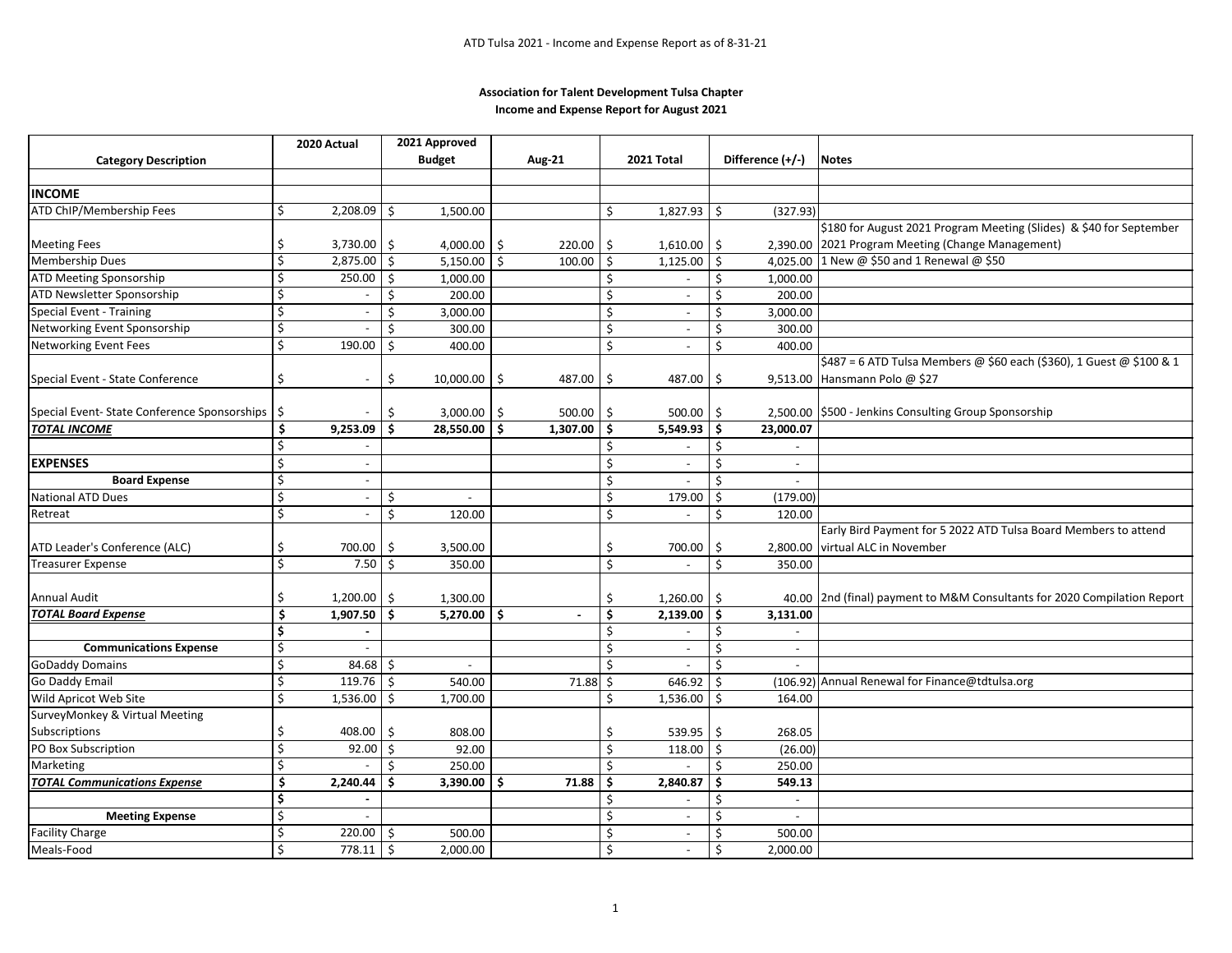#### **Income and Expense Report for August 2021 Association for Talent Development Tulsa Chapter**

|                                     |    | 2020 Actual    |    | 2021 Approved  |      |               |   |                          |                          |                                                              |
|-------------------------------------|----|----------------|----|----------------|------|---------------|---|--------------------------|--------------------------|--------------------------------------------------------------|
| <b>Category Description</b>         |    |                |    | <b>Budget</b>  |      | Aug-21        |   | 2021 Total               | Difference (+/-)         | <b>Notes</b>                                                 |
| ATD December Special Program        |    | 141.69         | Ŝ. | 200.00         |      |               |   | -                        | 200.00                   |                                                              |
| <b>Recognition Items</b>            |    |                |    | 700.00         |      |               |   | $\overline{\phantom{0}}$ | 700.00                   |                                                              |
| <b>TOTAL Meeting Expense</b>        |    | 1,139.80       | S  | $3,400.00$ \$  |      |               |   | $\blacksquare$           | 3,400.00                 |                                                              |
|                                     |    |                |    |                |      |               |   | -                        |                          |                                                              |
| <b>Membership Expense</b>           |    | $\blacksquare$ |    |                |      |               |   | $\overline{\phantom{a}}$ | $\overline{\phantom{a}}$ |                                                              |
| Name Badges                         |    | 309.73         |    |                |      |               |   |                          |                          |                                                              |
| Membership Development/Appreciation |    | 200.00         |    | 400.00         |      | 115.50        |   | 115.50                   |                          | 284.50 Membership Breakfast @ Neighborhood Jam on 8/27/21    |
| New Member Appreciation/Recognition |    |                |    | 400.00         |      |               |   |                          | 400.00                   |                                                              |
| <b>TOTAL Membership Expense</b>     |    | 509.73         |    | $800.00$   \$  |      | 115.50        |   | 115.50                   | 684.50                   |                                                              |
|                                     |    |                |    |                |      |               |   |                          |                          |                                                              |
| <b>Misc. Expenses</b>               |    |                |    |                |      |               |   |                          |                          |                                                              |
| Online Payment Processing Expense   |    | 280.70         |    | 1,000.00       | l \$ | 10.94         |   | 184.40                   |                          | 815.60 Monthly AffiniPay online payment processing expenses. |
| Oklahoma ATD State Conference       |    |                |    | 10,000.00      |      |               |   | 333.35                   |                          | 9,666.65 11 ATD Tulsa Branded Polos                          |
| <b>Other Special Event Expense</b>  |    |                |    | 1,500.00       |      |               |   |                          | 1,500.00                 |                                                              |
| Insurance                           |    | 970.60         |    | $1,200.00$ \$  |      | 50.82         |   | 917.78                   | 282.22                   | 1 monthly general liability insurance payment                |
| <b>TOTAL Misc Expense</b>           |    | 1,251.30       |    | 13,700.00 \$   |      | 61.76         | Ś | 1,102.18                 | 12,597.82                |                                                              |
|                                     |    |                |    |                |      |               |   |                          |                          |                                                              |
| <b>TOTAL EXPENSES</b>               | Ś  | 7,048.77       | S  | $26,560.00$ \$ |      | 249.14        |   | 6,197.55                 | 20,362.45                |                                                              |
|                                     |    |                |    |                |      |               |   |                          |                          |                                                              |
| <b>OVERALL TOTAL</b>                | \$ | $2,204.32$ \$  |    | $1,990.00$ \$  |      | $1,057.86$ \$ |   | $(647.62)$ \$            | 2,637.62                 |                                                              |

Prepared by Linda Jenkins, 2021 President on

9-1-21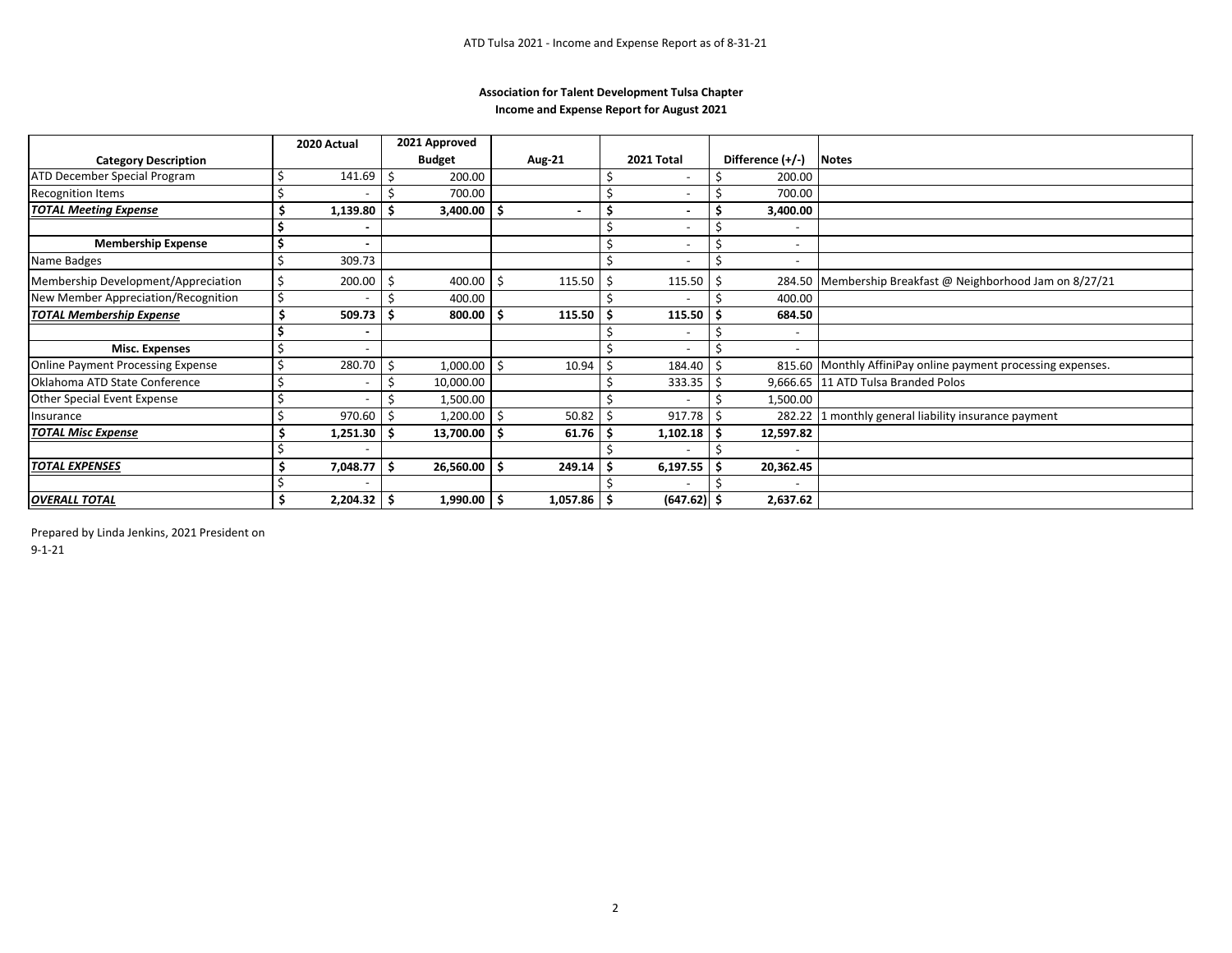|                                     | 2021          |               |              |                   |                                          |
|-------------------------------------|---------------|---------------|--------------|-------------------|------------------------------------------|
|                                     | Approved      |               |              | <b>Difference</b> |                                          |
| <b>Category Description</b>         | <b>Budget</b> | <b>Aug-21</b> | <b>Total</b> | $(+/-)$           | <b>Notes</b>                             |
| Income                              |               |               |              |                   |                                          |
| <b>Registrations</b>                |               |               |              |                   |                                          |
| \$60 - ATD Tulsa Early Bird         |               | \$360.00      | \$360.00     |                   | 6 Registrations                          |
| \$60 - COC-ATD Early Bird           |               |               | \$0.00       |                   |                                          |
| \$80 - ATD & ATD Chapter Early Bird |               |               | \$0.00       |                   |                                          |
| \$100 - Guest Early Bird            |               | \$100.00      | \$100.00     |                   | 1 Registration                           |
| \$60 - Student/Unemployed           |               |               | \$0.00       |                   |                                          |
| \$100 - ATD Tulsa Regular           |               |               | \$0.00       |                   |                                          |
| \$100 - COC-ATD Regular             |               |               | \$0.00       |                   |                                          |
| \$120 - ATD & ATD Chapter Regular   |               |               | \$0.00       |                   |                                          |
| \$140 - Guest Regular               |               |               | \$0.00       |                   |                                          |
| \$140 - ATD Tulsa Late              |               |               | \$0.00       |                   |                                          |
| \$140 - COC-ATD Late                |               |               | \$0.00       |                   |                                          |
| \$160 - ATD & ATD Chapter Late      |               |               | \$0.00       |                   |                                          |
| \$180 - Guest Late                  |               |               | \$0.00       |                   |                                          |
| <b>Registrations Total</b>          | \$9,750.00    | \$460.00      | \$460.00     | \$9,290.00        |                                          |
| Sponsorships                        |               |               |              |                   |                                          |
| \$250 Level                         |               |               | \$0.00       |                   |                                          |
| \$500 Level                         |               | \$500.00      | \$500.00     |                   | Jenkins Consulting Group                 |
| \$750 Level                         |               |               | \$0.00       |                   |                                          |
| \$1000 Level                        | \$1,000.00    |               | \$0.00       |                   | <b>COC-ATD Expected Support</b>          |
| <b>Sponsorships Total</b>           | \$1,000.00    | \$500.00      | \$500.00     | \$500.00          |                                          |
| Miscellaneous                       |               | \$27.00       | \$27.00      |                   | -\$27.00 Payment for 2nd Polo (Hansmann) |
| <b>Total Income</b>                 | \$10,750.00   | \$987.00      | \$987.00     | \$9,763.00        |                                          |
|                                     |               |               |              |                   |                                          |
| <b>Expense</b>                      |               |               |              |                   |                                          |
| <b>Training Umbrella</b>            | \$5,800.00    |               | \$0.00       | \$5,800.00        |                                          |
| TSHA, Inc.                          | \$1,760.00    |               | \$0.00       | \$1,760.00        |                                          |
| <b>Speaker Honorariums</b>          | \$2,100.00    |               | \$0.00       | \$2,100.00        |                                          |
| AffiniPay                           | \$500.00      |               | \$0.00       | \$500.00          |                                          |

**2021 Oklahoma ATD Statewide Virtual Conference Budget**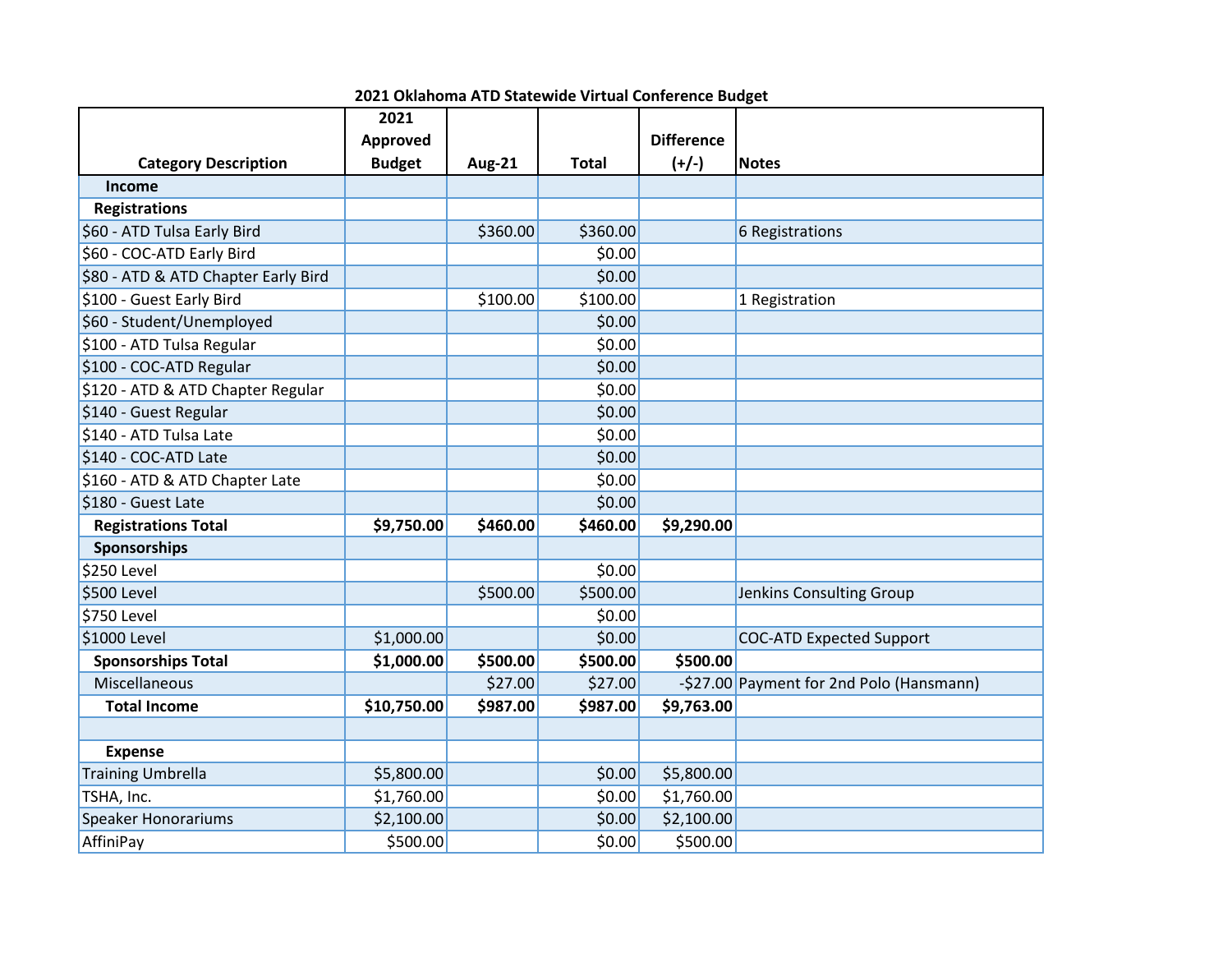|                             | 2021          |               |          |                   |                                        |
|-----------------------------|---------------|---------------|----------|-------------------|----------------------------------------|
|                             | Approved      |               |          | <b>Difference</b> |                                        |
| <b>Category Description</b> | <b>Budget</b> | <b>Aug-21</b> | Total    | $(+/-)$           | <b>Notes</b>                           |
| <b>HRCI Credits</b>         | \$250.00      |               | \$0.00   | \$250.00          |                                        |
|                             |               |               |          |                   | 11 Polos for Committee Members and ATD |
| Polos                       | \$340.00      | 333.35        | \$333.35 |                   | \$6.65 Tulsa board members             |
| <b>Total Expense</b>        | \$10,750.00   |               | \$333.35 | \$10,416.65       |                                        |
|                             |               |               |          |                   |                                        |
| <b>Overall Total</b>        | \$0.00        | \$987.00      | \$653.65 |                   |                                        |

### **2021 Oklahoma ATD Statewide Virtual Conference Budget**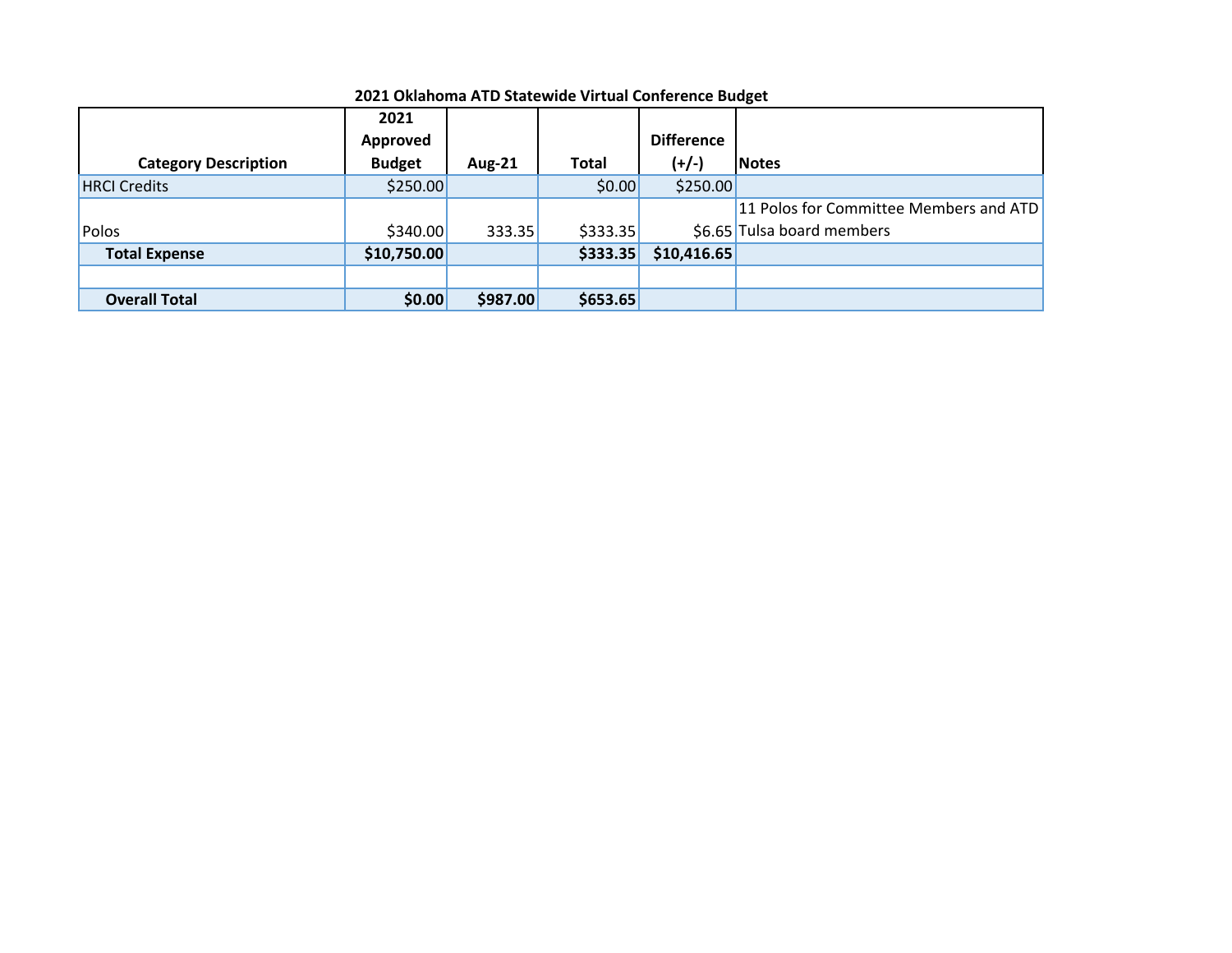## **August Membership Report**

### **Total Membership as of 8/31/21: 84 (0)**

PM: 51 (0) (8 Past due) Tulsa: 26 (0) Student: 2 (0) Student PM: 1 (0) PM/Membership: 61% (0)

## **New Members as of August 2021:**

1 new members in August

Jake Cleveland, Next Thought - Tulsa Associate Member

## **Renewing Members as of August 2021:**

1 renewing Member in August Emory Lazenby, Madison Strategies Group on August 10, 2021 – Tulsa Associate Member

### **Power Members Past Due as of 8/31/2021:**

- Erin Quinn 7/31/2021. emailed 8/2/2021. emailed 9/3/2021. Will move to non member 10/1/2021
- Dona Conn, American Airlines 6/30/21-emailed 7/9/2021, 8/2/2021. Moved to non-member 9/1/2021
- Diana DeLeon, CP Kelco 6/10/21-emailed 7/9/2021, 8/2/2021. Moved to non-member 9/1/2021
- Becky Greene  $6/30/2021$ -emailed 7/9/2021, 8/2/2021. Moved to non-member  $9/1/2021$
- Ashley Earl, Tulsa Federal Credit Union 5/31/2021-emailed 7/9/2021, 8/2/2021. Moved to nonmember 9/1/2021
- Cecilia Martin-Smith, CAP Tulsa 5/31/2021-emailed 7/9/2021. 8/2/2021.Moved to nonmember 9/1/2021
- Lisa Espinosa, Hilti, Inc 7/31/2021. emailed 8/2/2021. emailed 9/3/2021. Will move to nonmember 10/1/2021
- Stu Ward, Coca-Cola Business Services 8/31/2021. emailed 9/3/2021.

## **Member event for September**

September Ideas:

- Ice cream social, baseball game, Networking at Rachel's
- Challenges we've overcome in transitioning from ILT to ViLT? 4-5 panel members (and 1 ViLT veteran) discussing changes they have made. Then breakout rooms to discuss with one of the presenters in each room (depending on number of attendees)
- Getting back into ATD
- Get together in person at park or packaged foods outdoors at rooftop location, etc

Questions for Member Survey: When where to host meetings: OSU Tulsa BS Roberts? Other options for time-breakfast, afternoon? Other options for day of week? Review last years' survey in SurveyMonkey.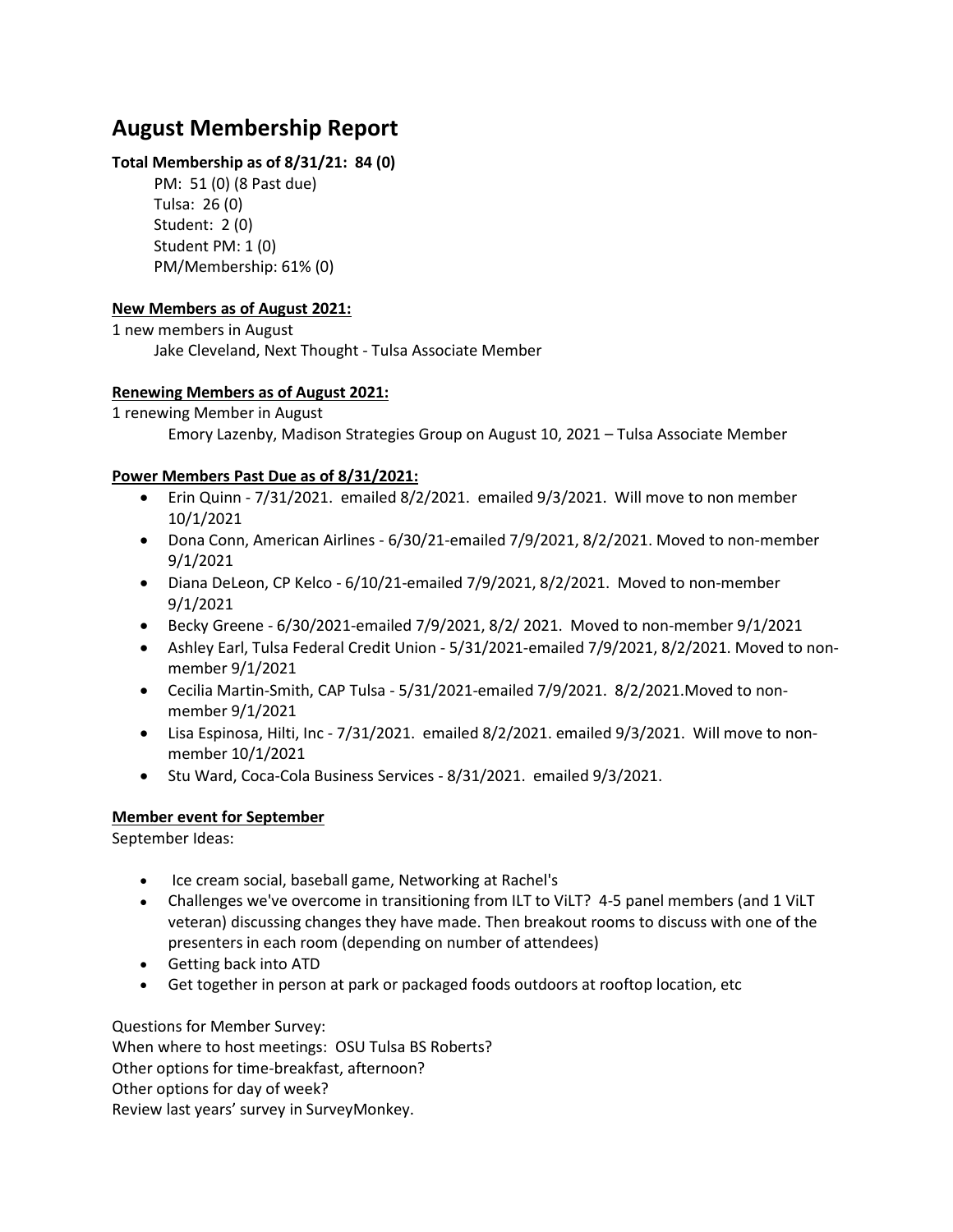# Q1 Why did you attend this ATD Tulsa Program Meeting? Check all that apply.



| 20.00%                                                                                       | 2             |
|----------------------------------------------------------------------------------------------|---------------|
| To acquire information on developments in the talent management industry.                    |               |
| 40.00%<br>To network with other talent management professionals.                             | 4             |
| $0.00\%$<br>To get more information about ATD Tulsa.                                         | $\Omega$      |
| 80.00%<br>To participate in an event delivered by the presenter.                             | 8             |
| 60.00%<br>To learn from Talent Management industry leaders.                                  | 6             |
| 20.00%<br>To share my expertise with other talent management professionals.                  | $\mathcal{L}$ |
| 60.00%<br>To learn from other talent management professionals attending the program meeting. | 6             |
| Total Respondents: 10                                                                        |               |

| <b>OTHER (PLEASE SPECIFY)</b>                                 | <b>DATE</b>       |
|---------------------------------------------------------------|-------------------|
| to learn new tips about PP to add to our training class on PP | 8/20/2021 1:27 PM |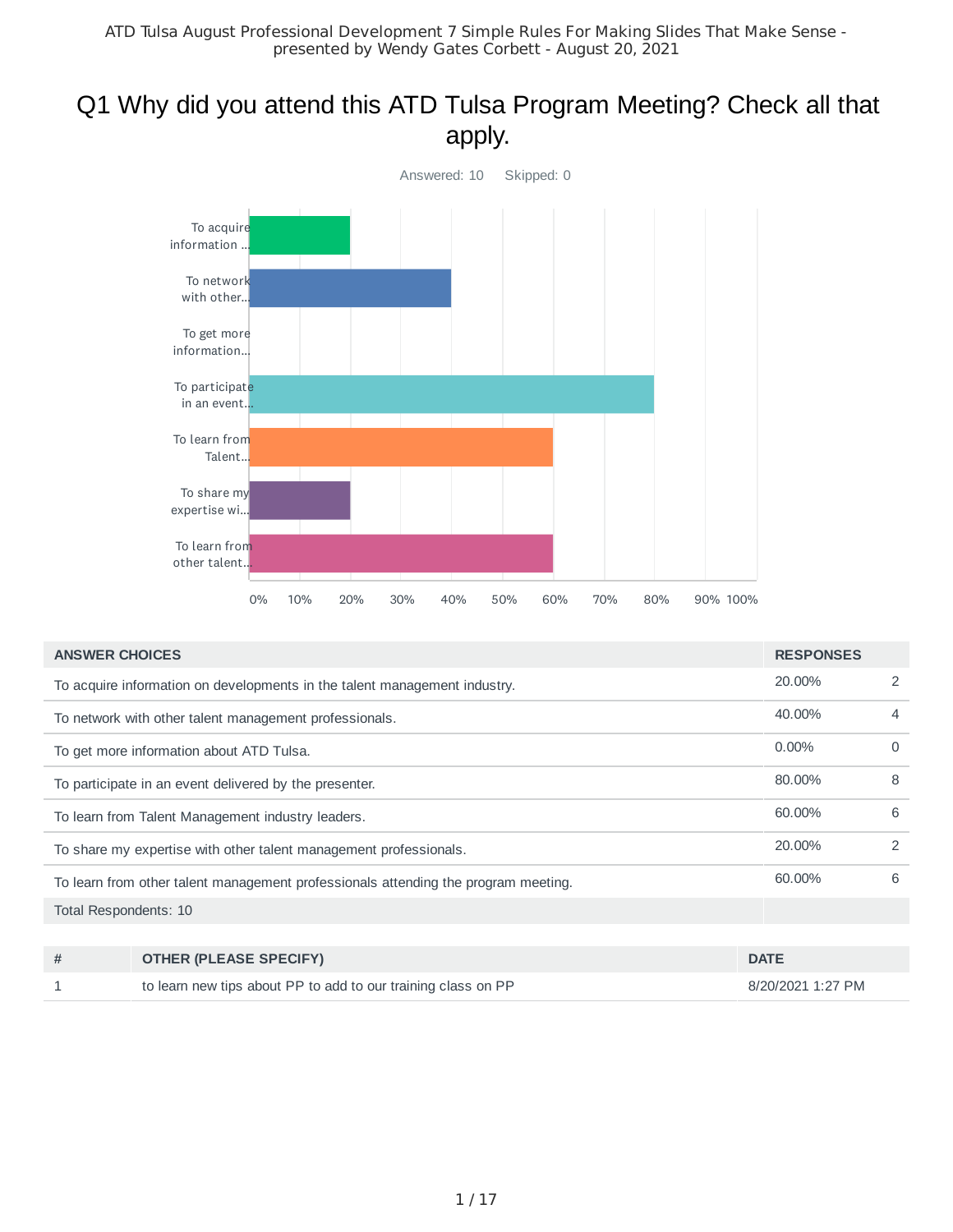# Q2 Please indicate your level of agreement with the following aspects of the facilitators and workshop content.

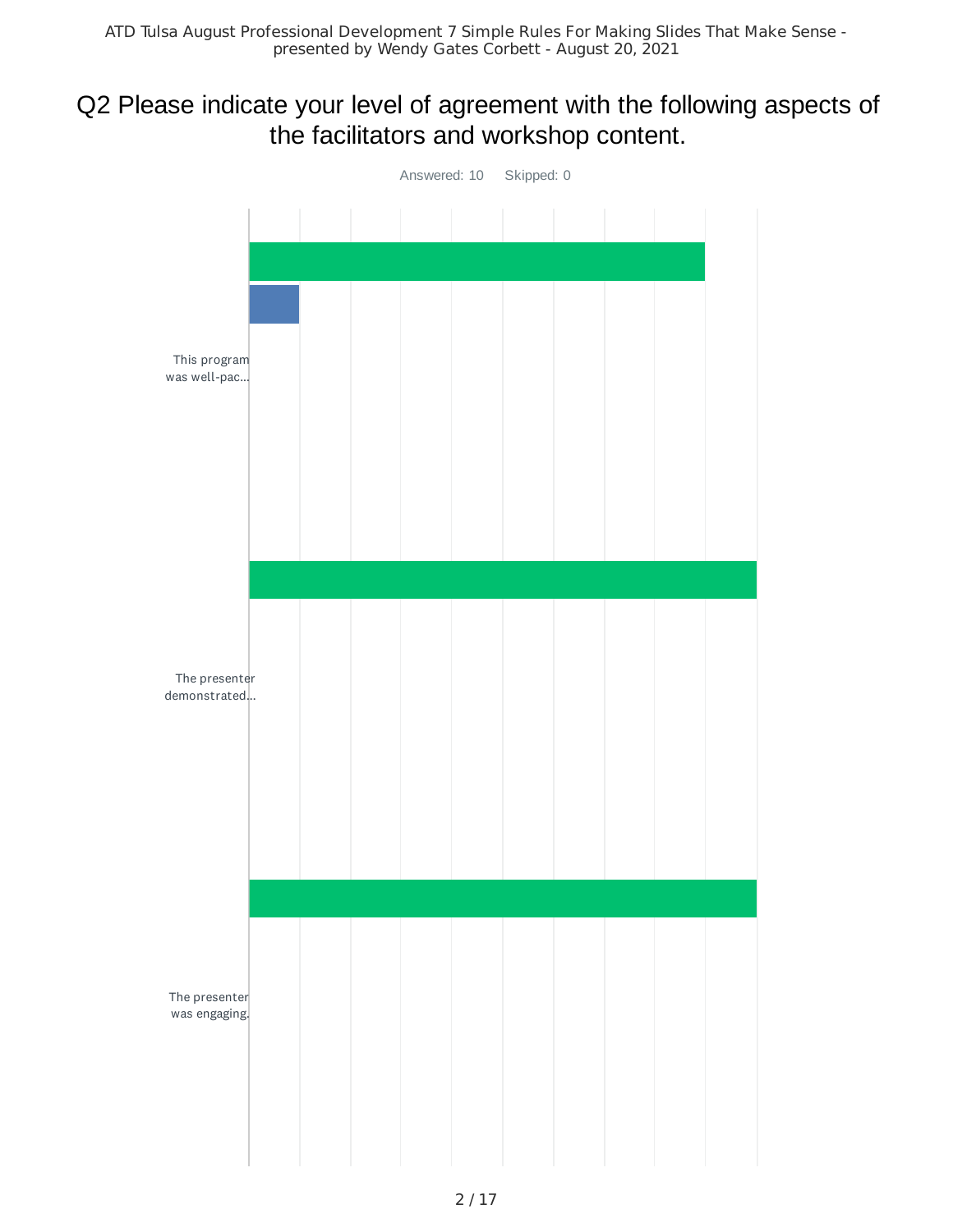ATD Tulsa August Professional Development 7 Simple Rules For Making Slides That Make Sense presented by Wendy Gates Corbett - August 20, 2021

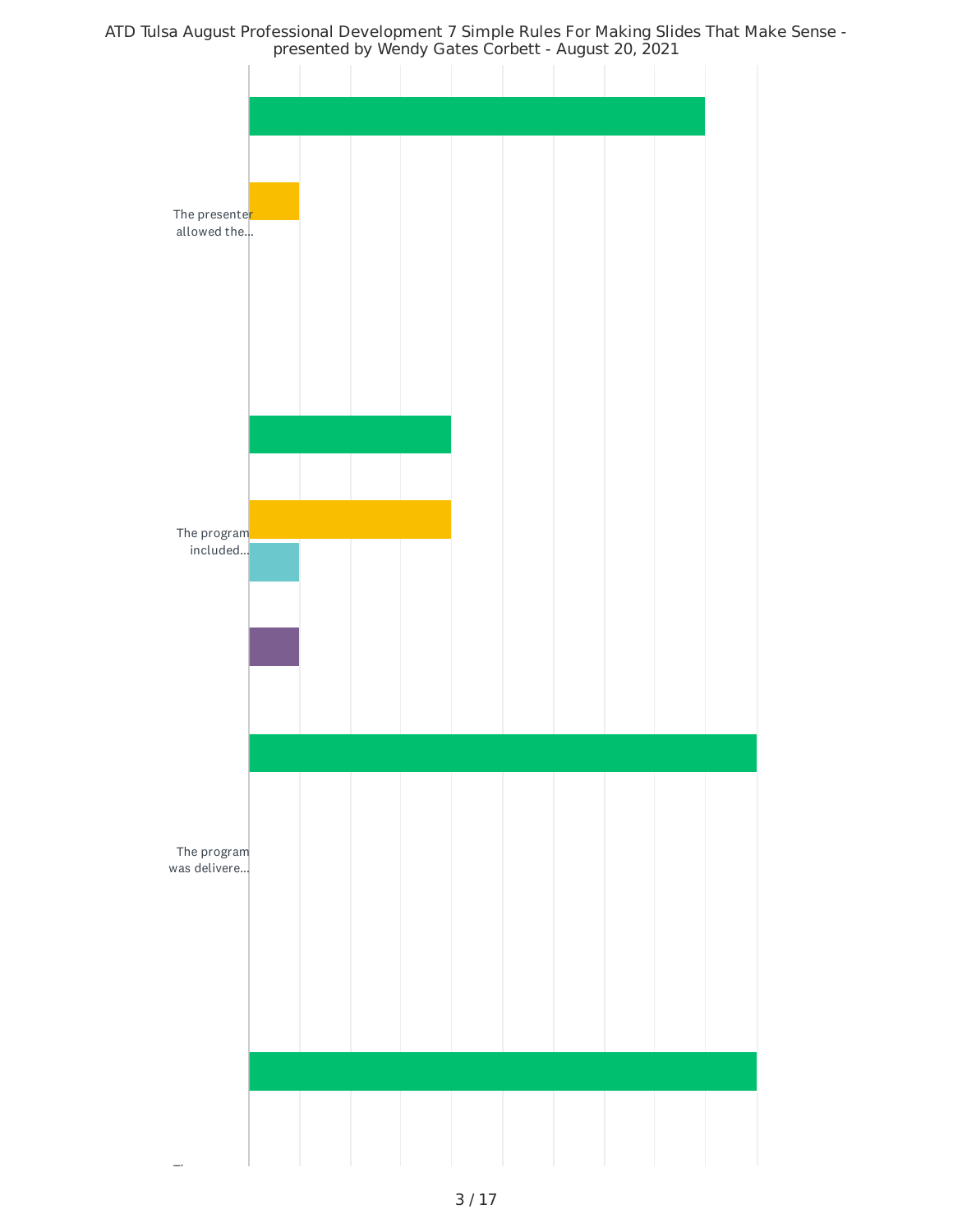

## 4 / 17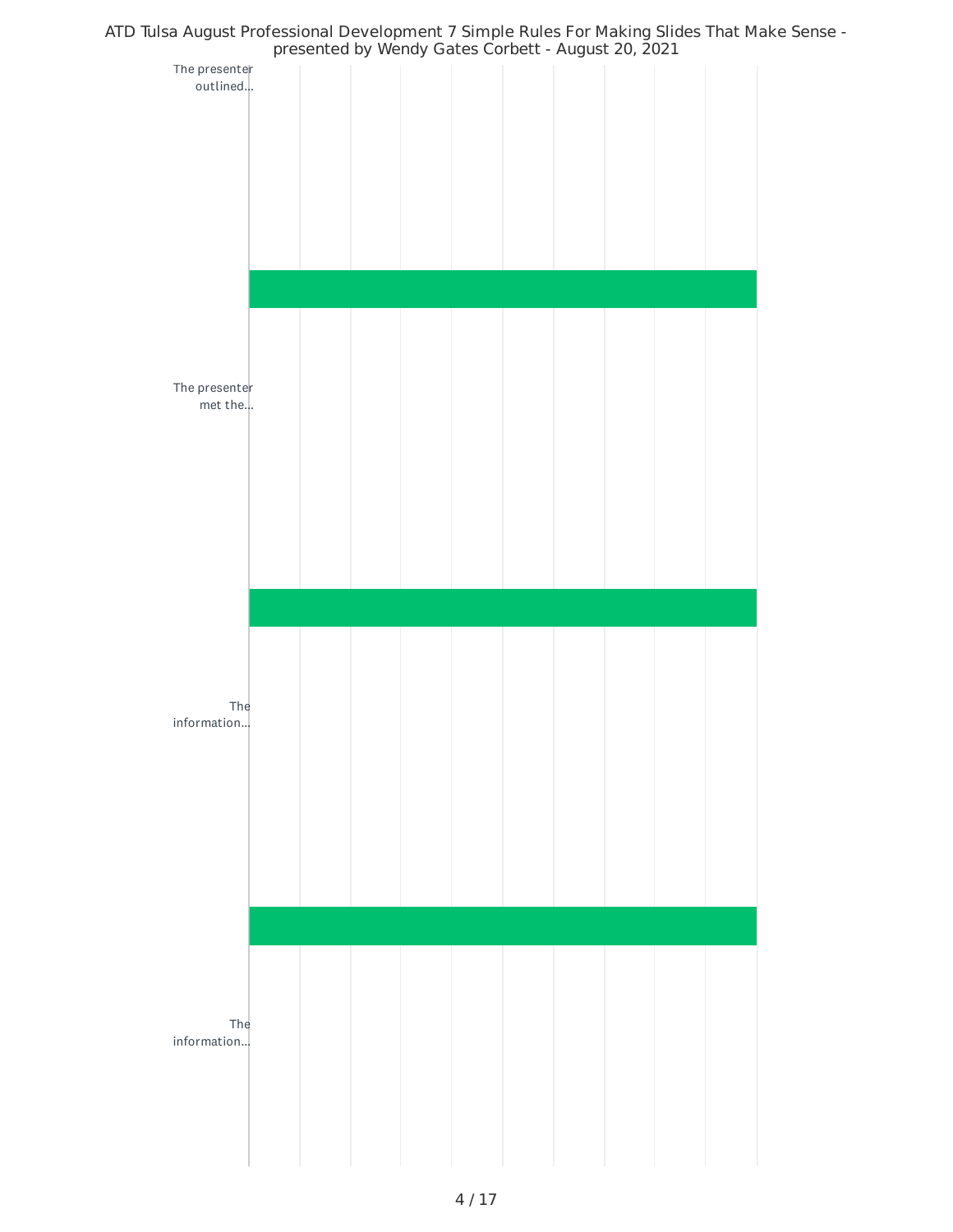ATD Tulsa August Professional Development 7 Simple Rules For Making Slides That Make Sense presented by Wendy Gates Corbett - August 20, 2021



Strongly Disagree Not Applicable

Strongly Agree **Agree Agree Agree Agree nor Disagree** Disagree

|                                                                                    | <b>STRONGLY</b><br><b>AGREE</b> | <b>AGREE</b>           | <b>NEITHER</b><br><b>AGREE NOR</b><br><b>DISAGREE</b> | <b>DISAGREE</b>   | <b>STRONGLY</b><br><b>DISAGREE</b> | <b>NOT</b><br><b>APPLICABLE</b> | <b>TOTAL</b> |
|------------------------------------------------------------------------------------|---------------------------------|------------------------|-------------------------------------------------------|-------------------|------------------------------------|---------------------------------|--------------|
| This program was well-paced                                                        | 90.00%                          | 10.00%                 | 0.00%                                                 | 0.00%             | 0.00%                              | $0.00\%$                        | 10           |
| and made good use of my time.                                                      | 9                               | 1                      | $\Omega$                                              | $\Omega$          | 0                                  | 0                               |              |
| The presenter demonstrated<br>subject matter expertise and<br>knowledge.           | 100.00%<br>10                   | $0.00\%$<br>$\Omega$   | $0.00\%$<br>$\Omega$                                  | 0.00%<br>$\Omega$ | $0.00\%$<br>0                      | $0.00\%$<br>0                   | 10           |
| The presenter was engaging.                                                        | 100.00%<br>10                   | $0.00\%$<br>0          | $0.00\%$<br>0                                         | 0.00%<br>0        | $0.00\%$<br>0                      | $0.00\%$<br>0                   | 10           |
| The presenter allowed the right                                                    | 90.00%                          | $0.00\%$               | 10.00%                                                | $0.00\%$          | $0.00\%$                           | $0.00\%$                        | 10           |
| amount of time for discussion.                                                     | 9                               | $\mathbf 0$            | $\mathbf{1}$                                          | $\Omega$          | 0                                  | 0                               |              |
| The program included hands-on                                                      | 40.00%                          | 0.00%                  | 40.00%                                                | 10.00%            | 0.00%                              | 10.00%                          | 10           |
| learning activities.                                                               | 4                               | $\Omega$               | 4                                                     | 1                 | 0                                  | 1                               |              |
| The program was delivered as                                                       | 100.00%                         | 0.00%                  | 0.00%                                                 | 0.00%             | $0.00\%$                           | 0.00%                           | 10           |
| promoted.                                                                          | 10                              | 0                      | 0                                                     | 0                 | 0                                  | 0                               |              |
| The presenter outlined                                                             | 100.00%                         | 0.00%                  | 0.00%                                                 | 0.00%             | $0.00\%$                           | $0.00\%$                        | 10           |
| objectives for their session.                                                      | 10                              | 0                      | 0                                                     | 0                 | 0                                  | 0                               |              |
| The presenter met the                                                              | 100.00%                         | 0.00%                  | 0.00%                                                 | 0.00%             | 0.00%                              | 0.00%                           | 10           |
| objectives as outlined.                                                            | 10                              | 0                      | 0                                                     | 0                 | 0                                  | 0                               |              |
| The information presented during                                                   | 100.00%                         | $0.00\%$               | $0.00\%$                                              | 0.00%             | $0.00\%$                           | $0.00\%$                        | 10           |
| this program was well organized.                                                   | 10                              | $\mathbf 0$            | 0                                                     | $\Omega$          | 0                                  | 0                               |              |
| The information presented during                                                   | 100.00%                         | $0.00\%$               | $0.00\%$                                              | $0.00\%$          | $0.00\%$                           | $0.00\%$                        | 10           |
| this program is useful to my job.                                                  | 10                              | $\mathbf 0$            | 0                                                     | $\Omega$          | 0                                  | 0                               |              |
| The information presented during<br>this program can be applied to<br>my business. | 90.00%<br>9                     | 10.00%<br>$\mathbf{1}$ | 0.00%<br>$\Omega$                                     | 0.00%<br>$\Omega$ | 0.00%<br>$\Omega$                  | $0.00\%$<br>0                   | 10           |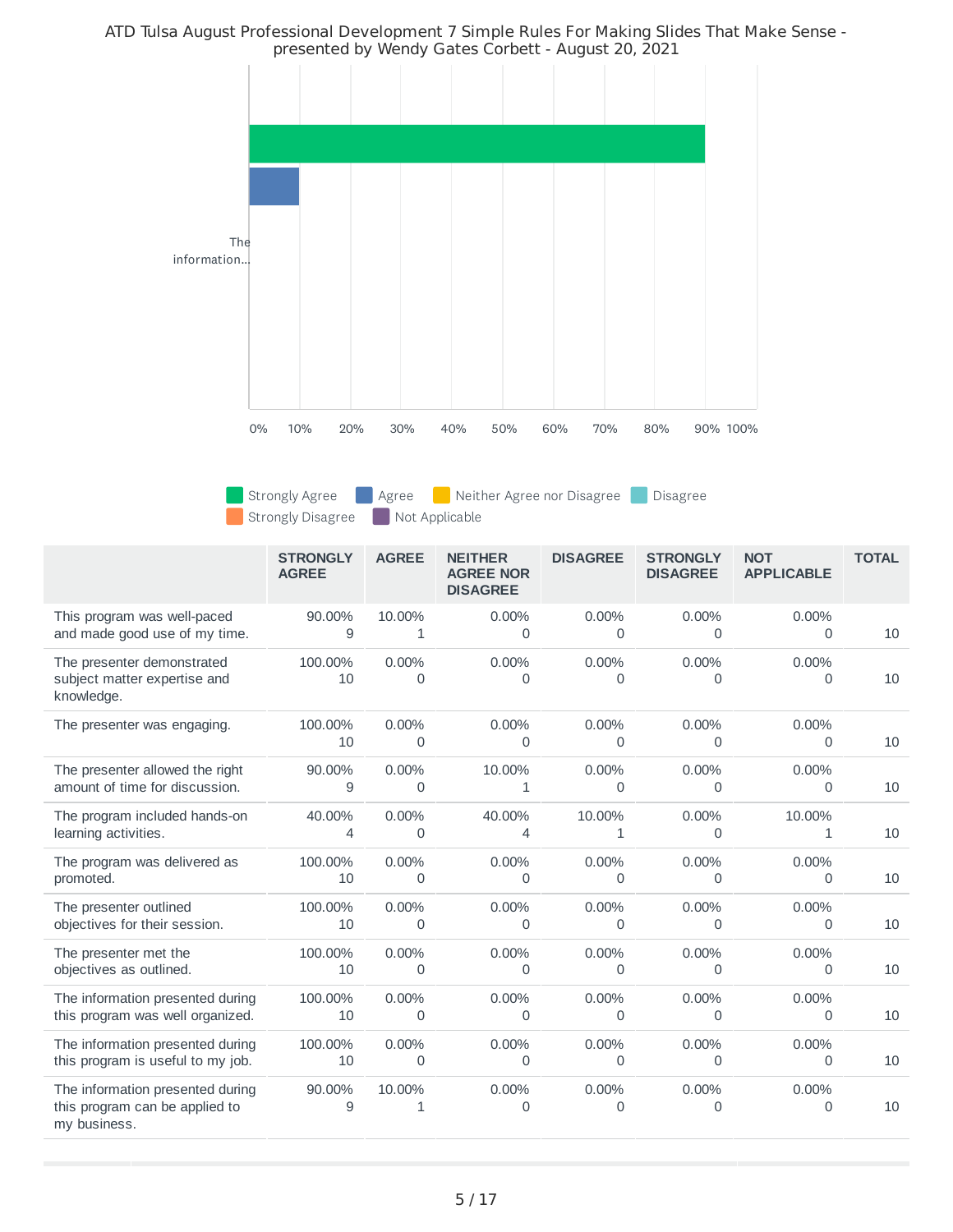ATD Tulsa August Professional Development 7 Simple Rules For Making Slides That Make Sense presented by Wendy Gates Corbett - August 20, 2021

| # | IF YOU RATED ANY STATEMENT(S) AS "STRONGLY DISAGREE" OR "DISAGREE,"<br>WHAT COULD BE DONE DIFFERENTLY TO CHANGE YOUR RESPONSE TO "STRONGLY<br>AGREE?"                                    | <b>DATE</b>        |
|---|------------------------------------------------------------------------------------------------------------------------------------------------------------------------------------------|--------------------|
|   | Rated neutral on hands-on learning activity because she showed us lots of things to do (the<br>point of the workshop) but we didn't do any of the actions ourselves during the workshop. | 8/21/2021 10:14 AM |
|   | While there was not a specific "hands-on" activity, I used the handout to capture notes and tips<br>as an interactive tool.                                                              | 8/20/2021 1:36 PM  |
|   | time was short, another 30 to 45 mins for guided practice like using the sketch outlines or<br>shadows. If we dont practice it as we see it we forget how to get to it                   | 8/20/2021 1:27 PM  |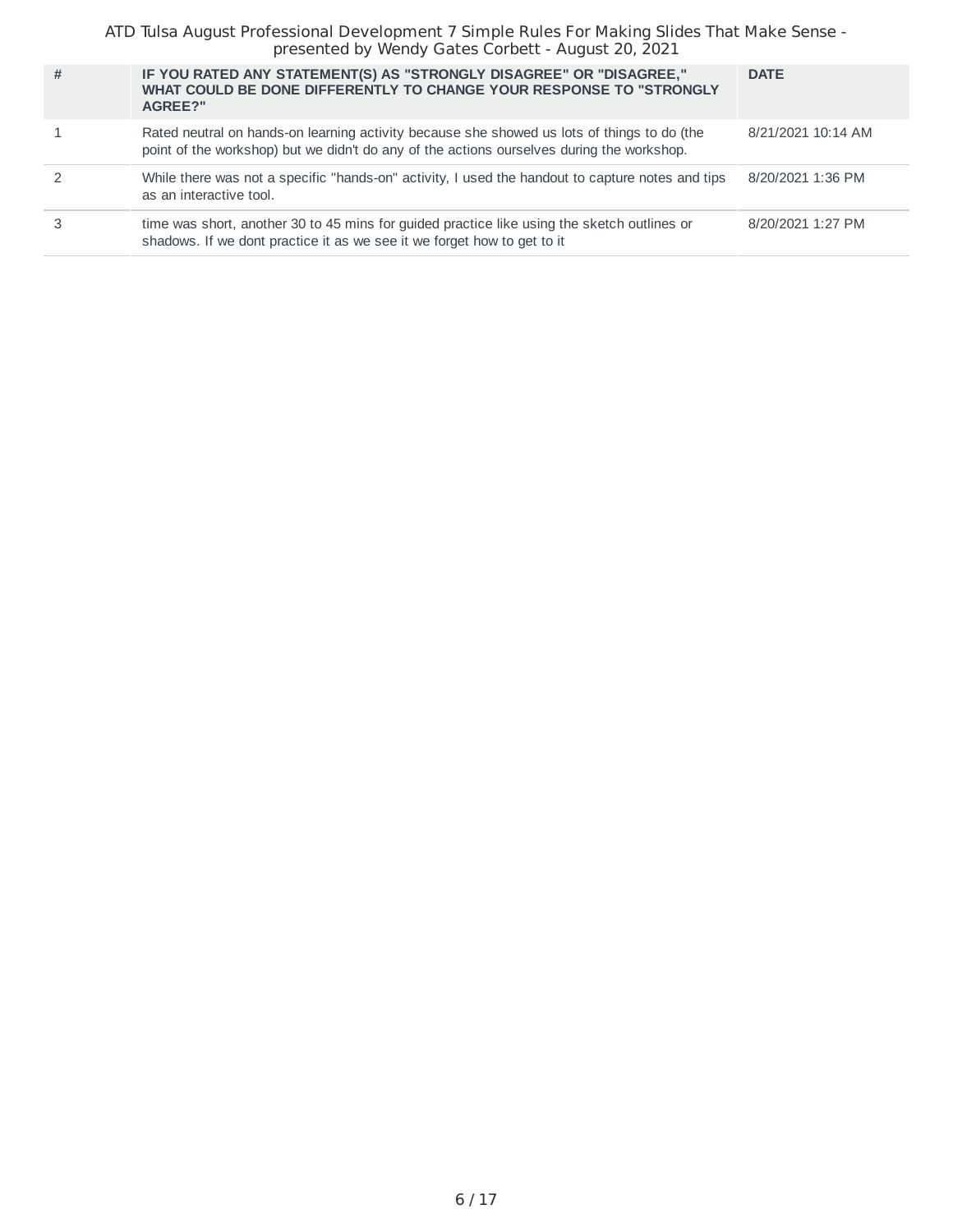# Q3 How likely are you to recommend the session facilitator to other organizations?



| <b>ANSWER CHOICES</b> | <b>RESPONSES</b> |             |
|-----------------------|------------------|-------------|
| Very Likely           | 90.00%           | 9           |
| Somewhat Likely       | 10.00%           |             |
| Not Likely            | $0.00\%$         | $\mathbf 0$ |
| <b>TOTAL</b>          | 10               |             |
|                       |                  |             |

| # | IF YOU ANSWERED SOMEWHAT LIKELY OR NOT LIKELY, WHAT COULD WE DO<br>DIFFERENTLY TO CHANGE YOUR RESPONSE TO VERY LIKELY? | <b>DATE</b>       |
|---|------------------------------------------------------------------------------------------------------------------------|-------------------|
|   | Every business professional needs to know these 7 tips!                                                                | 8/20/2021 1:36 PM |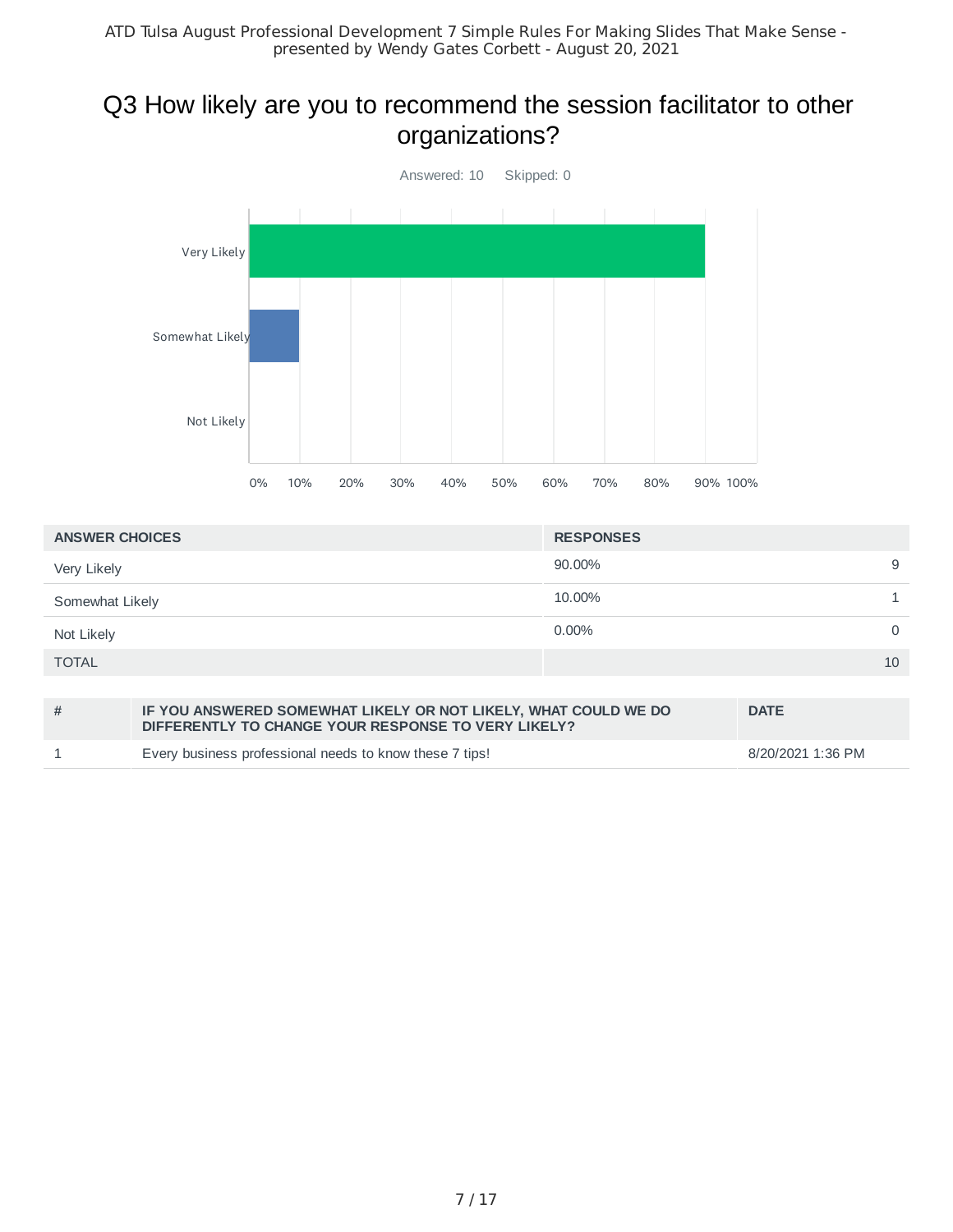# Q4 What were your top one or two takeaways from this session?

Answered: 9 Skipped: 1

| # | <b>RESPONSES</b>                                                                                                                           | <b>DATE</b>        |
|---|--------------------------------------------------------------------------------------------------------------------------------------------|--------------------|
| 1 | That I was doing a few things already but there's still so much more I can do!                                                             | 8/24/2021 6:14 PM  |
| 2 | Prepare my participant handout 1st! Use more images and less text.                                                                         | 8/21/2021 10:14 AM |
| 3 | Create handout first; use "transparency" shapes for emphasis; avoid photos of people looking<br>directly at camera; more ways to use icons | 8/20/2021 2:32 PM  |
| 4 |                                                                                                                                            | 8/20/2021 1:56 PM  |
| 5 | Just two!?!?! Using the transparency function on shapes to highlight an area; and using the<br>sketched lines function.                    | 8/20/2021 1:36 PM  |
| 6 | Less bullet points look at titles to see if we can reduce redundancy                                                                       | 8/20/2021 1:31 PM  |
|   | trying different things like the horizontal bullet points or using transparent objects other than<br>arrows                                | 8/20/2021 1:27 PM  |
| 8 | Changing the fonts and creating curiosity                                                                                                  | 8/20/2021 1:26 PM  |
| 9 | All of Wendy's 7 slide rules were AMAZING, but I will definitely be working to reduce my use of<br>bullet points! :)                       | 8/20/2021 1:25 PM  |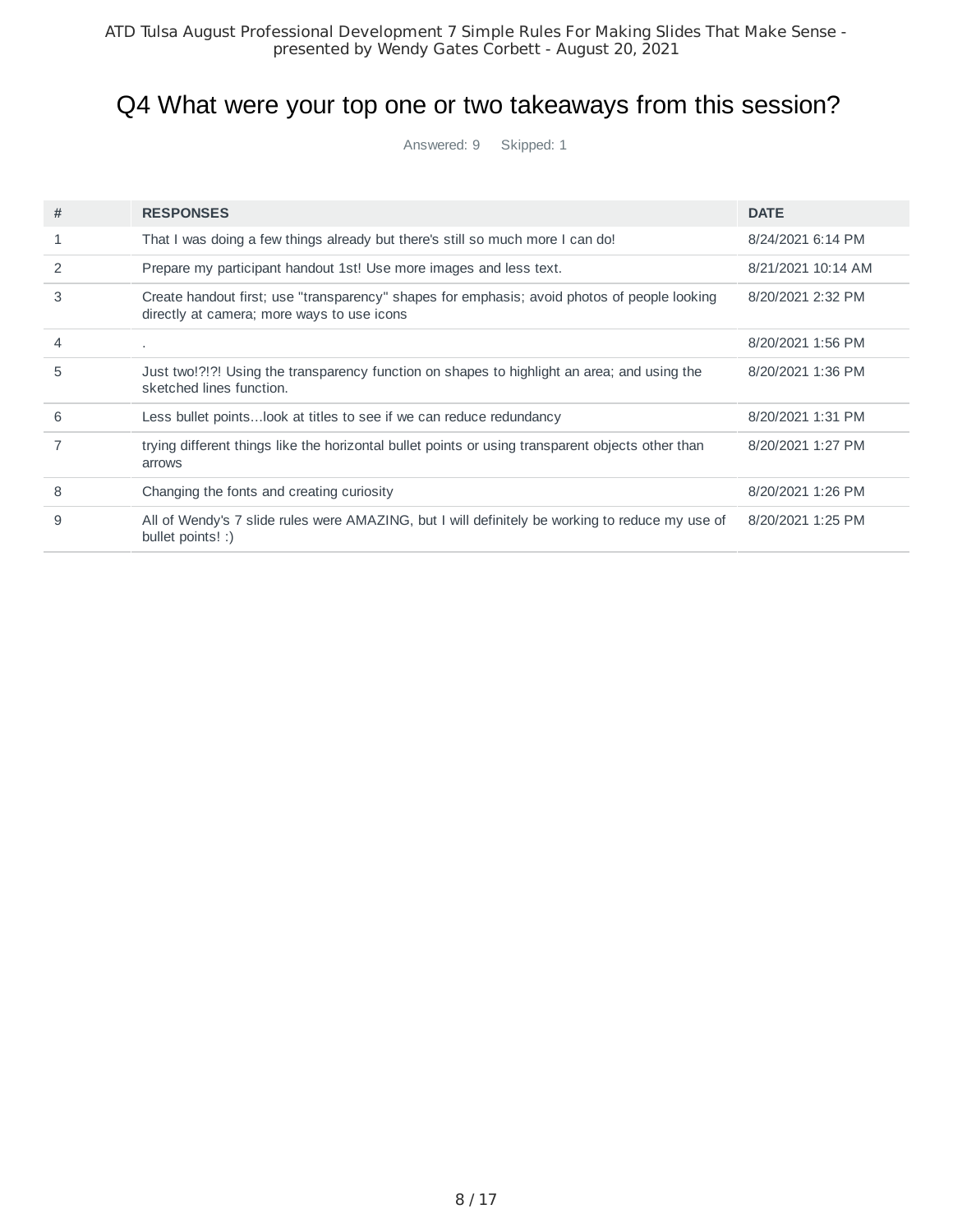# Q5 Please rate the following aspects of the program as Excellent, Good, Fair, Poor, or Terrible. Or if it does not apply to you, Not Applicable.

Answered: 10 Skipped: 0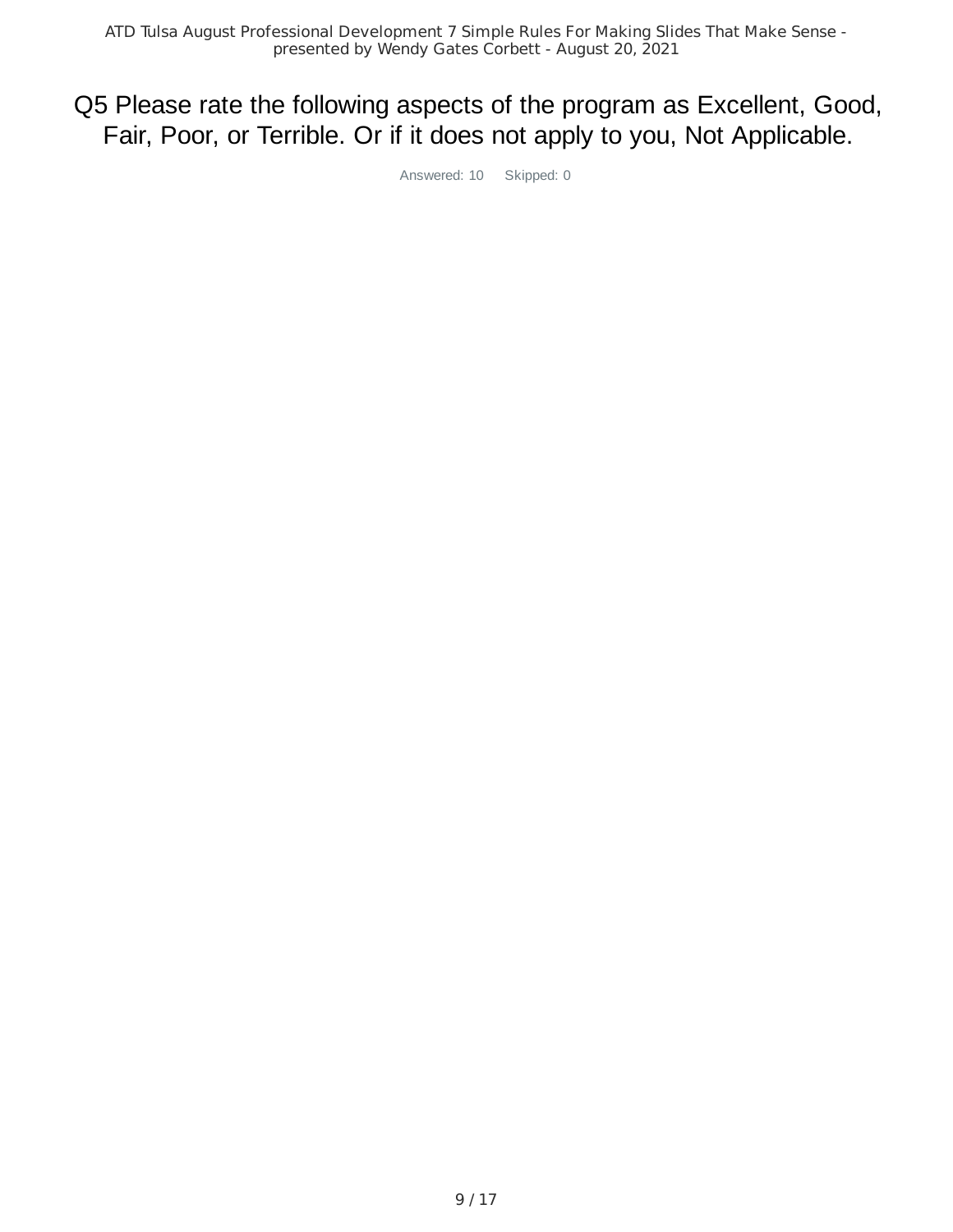ATD Tulsa August Professional Development 7 Simple Rules For Making Slides That Make Sense presented by Wendy Gates Corbett - August 20, 2021

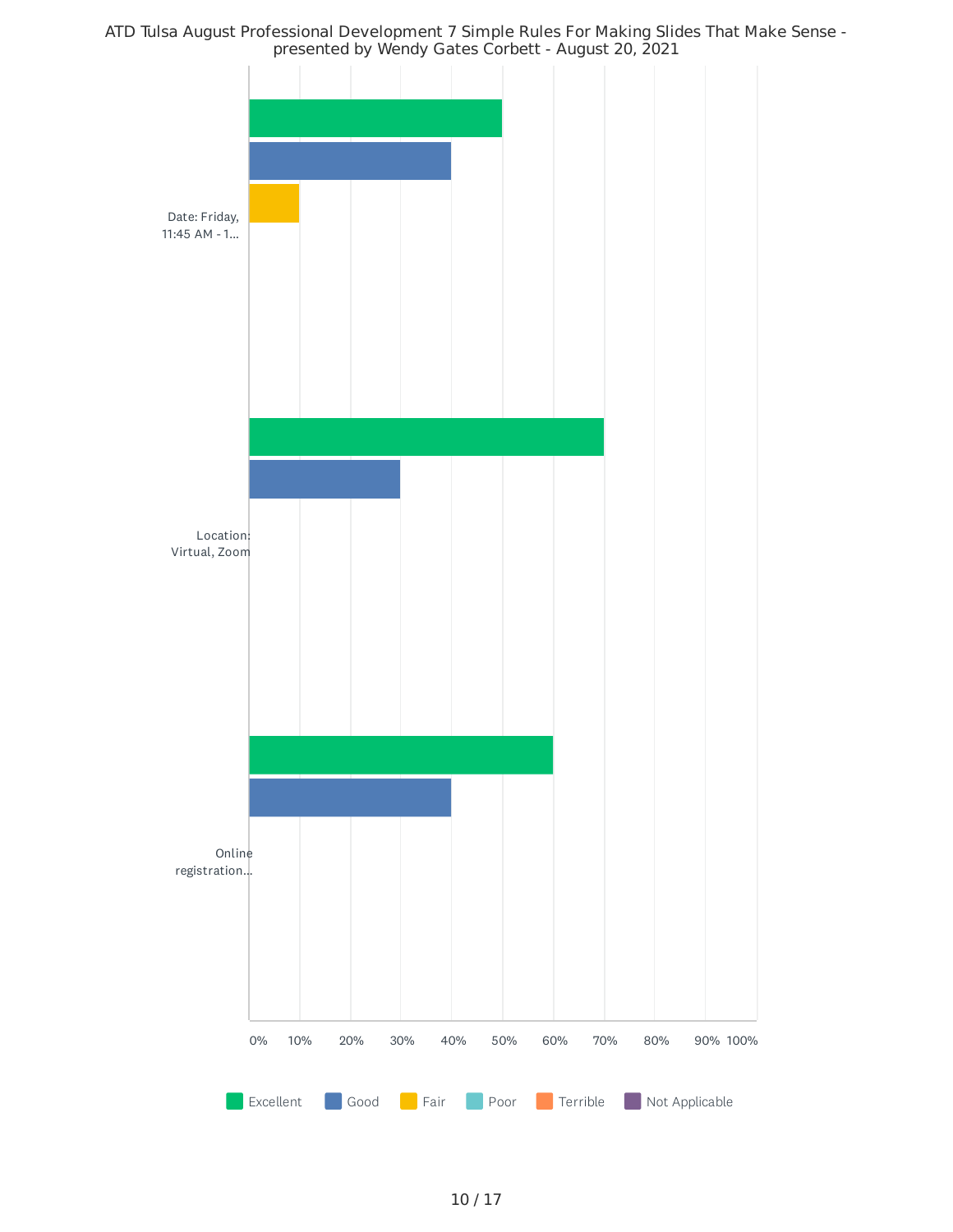#### ATD Tulsa August Professional Development 7 Simple Rules For Making Slides That Make Sense presented by Wendy Gates Corbett - August 20, 2021

| <b>EXCELLENT</b> | <b>GOOD</b>              | <b>FAIR</b> | <b>POOR</b>   | <b>TERRIBLE</b> | <b>NOT APPLICABLE</b> | <b>TOTAL</b> |
|------------------|--------------------------|-------------|---------------|-----------------|-----------------------|--------------|
| 50.00%<br>5      | 40.00%<br>$\overline{4}$ | 10.00%      | $0.00\%$<br>0 | $0.00\%$        | $0.00\%$              | 10           |
| 70.00%           | $30.00\%$                | $0.00\%$    | $0.00\%$<br>0 | $0.00\%$<br>0   | $0.00\%$              | 10           |
| 60.00%<br>6      | 40.00%<br>4              | $0.00\%$    | $0.00\%$<br>0 | $0.00\%$<br>0   | $0.00\%$              | 10           |
|                  |                          |             |               |                 |                       |              |

#### **# IF YOU RATED ANY ITEM(S) AS FAIR, POOR OR TERRIBLE, WHAT COULD WE DO DIFFERENTLY TO CHANGE YOUR RATING TO EXCELLENT?**

8/20/2021 1:36 PM

**DATE**

#### 1 I would love to have programs on different days and at different times. Late afternoon would be an excellent option.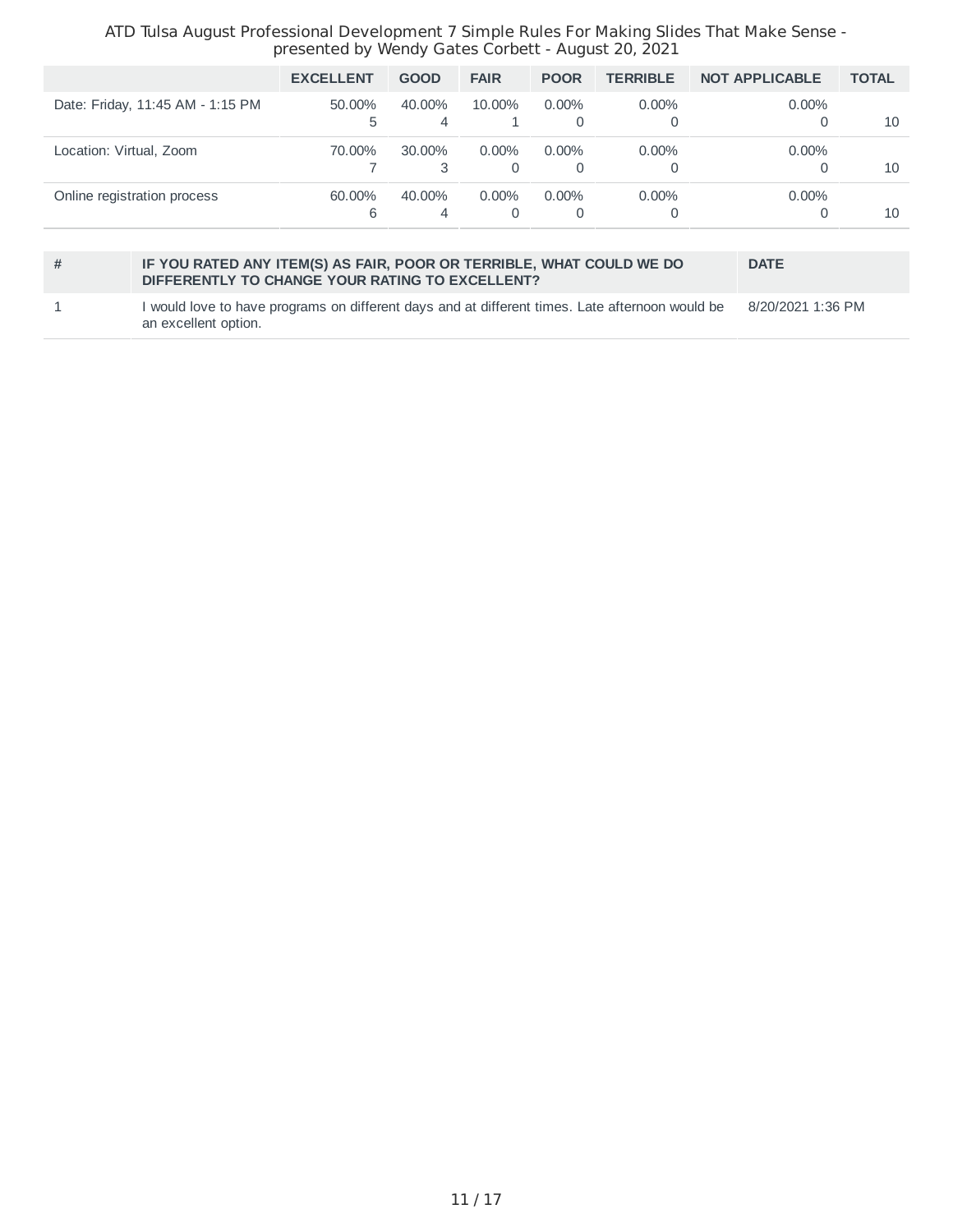# Q6 Based on your experience at this ATD Tulsa program meeting, how likely are you to attend another program meeting?



| <b>ANSWER CHOICES</b> | <b>RESPONSES</b> |          |
|-----------------------|------------------|----------|
| Very Likely           | 100,00%<br>10    |          |
| Somewhat Likely       | $0.00\%$         | 0        |
| Not Likely            | $0.00\%$         | $\Omega$ |
| <b>TOTAL</b>          | 10               |          |

| # | IF YOU ANSWERED SOMEWHAT LIKELY OR NOT LIKELY, WHAT COULD WE DO<br>DIFFERENTLY TO CHANGE YOUR RESPONSE TO VERY LIKELY? | <b>DATE</b> |
|---|------------------------------------------------------------------------------------------------------------------------|-------------|
|   | There are no responses.                                                                                                |             |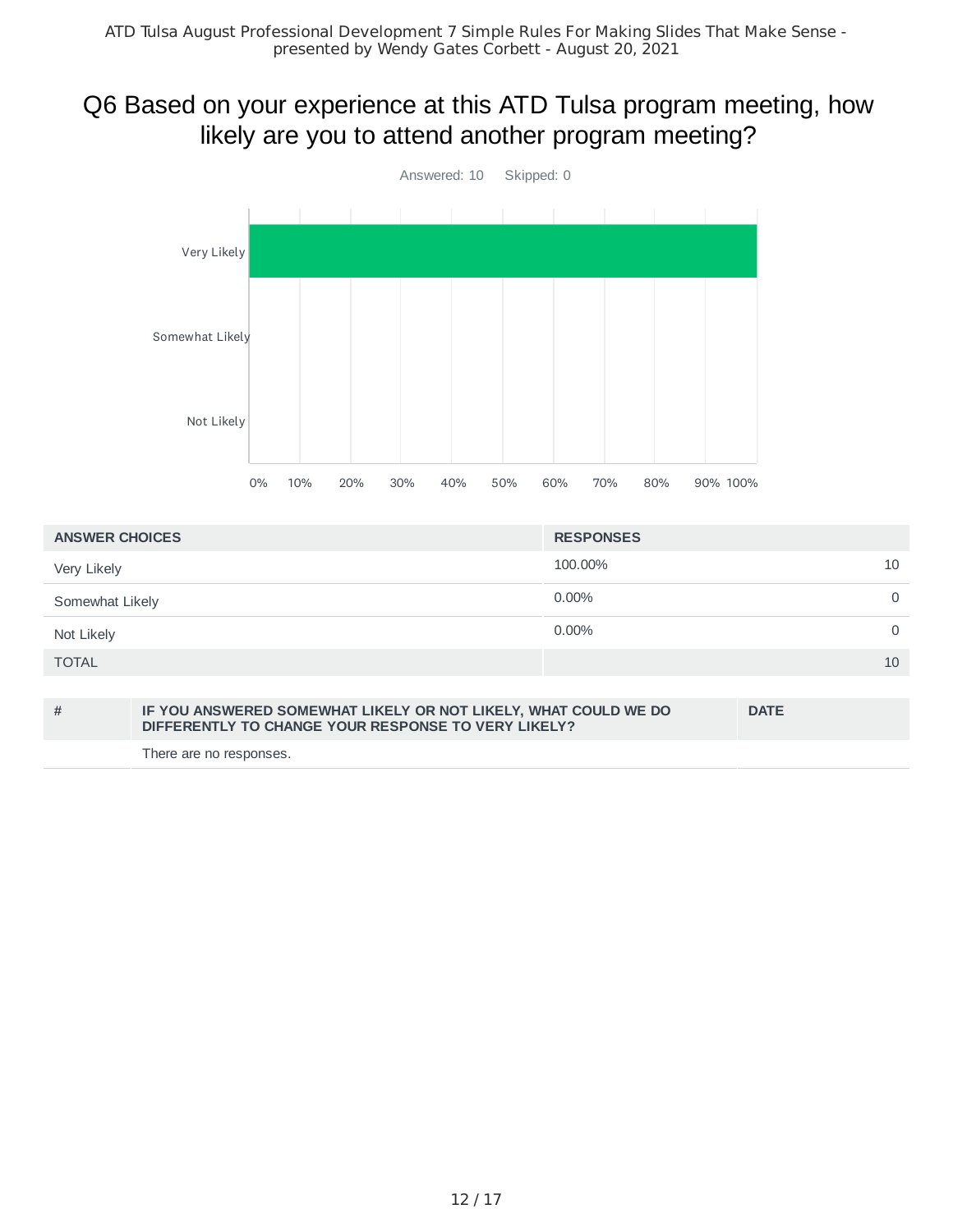# Q7 Are there trainers, consultants, speakers, companies, or organizations that you would like to have present at a future ATD Tulsa program meeting? If yes, please list them.

Answered: 4 Skipped: 6

| # | <b>RESPONSES</b>                                  | <b>DATE</b>       |
|---|---------------------------------------------------|-------------------|
|   | Moises Echeverria, OCCJ                           | 8/24/2021 6:14 PM |
|   |                                                   | 8/20/2021 1:56 PM |
|   | my boss and other directors already belong to ATD | 8/20/2021 1:27 PM |
|   | N/A                                               | 8/20/2021 1:26 PM |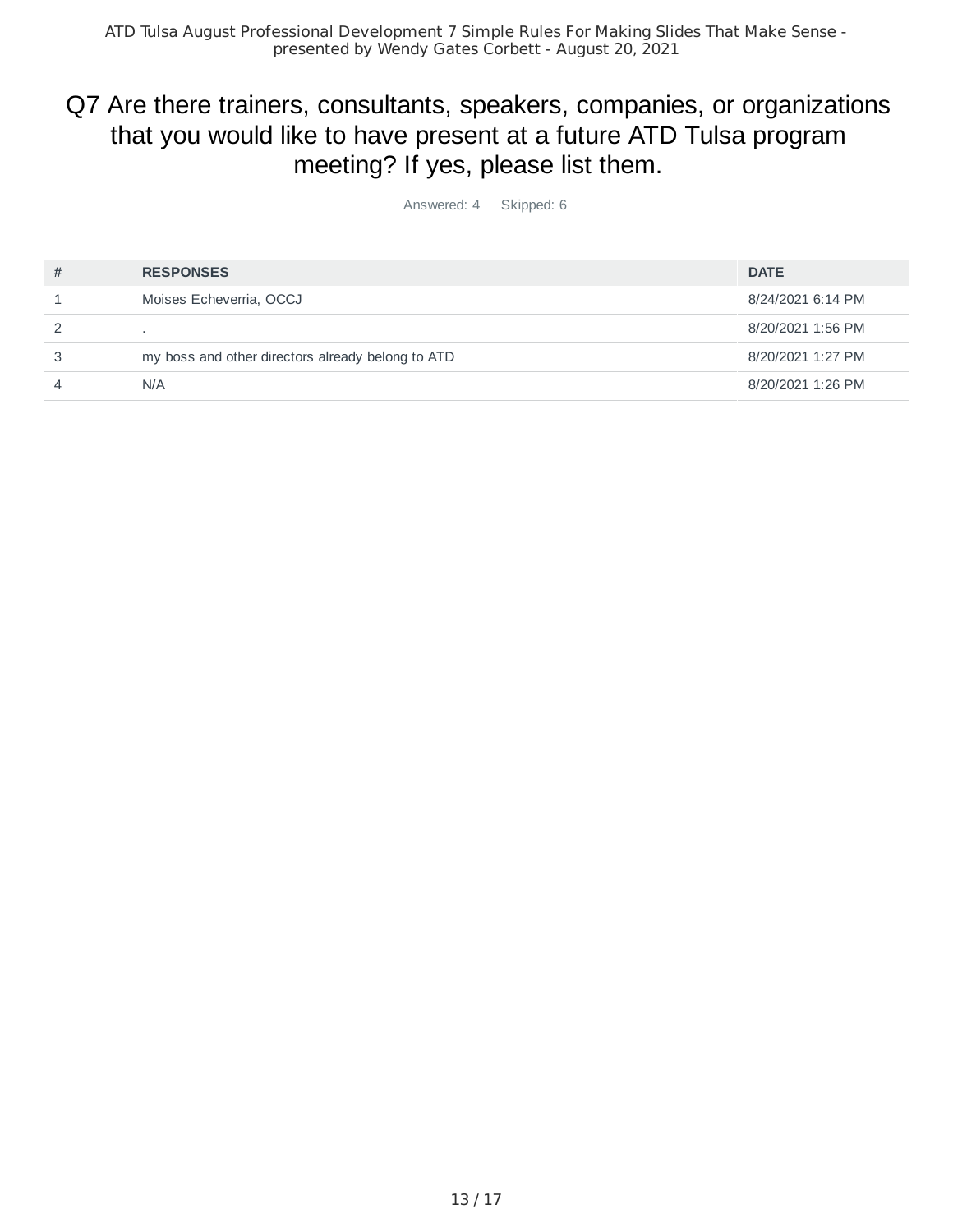# Q8 Which of the following ATD Capability Model topics are you most interested in seeing presented? Check all that apply.

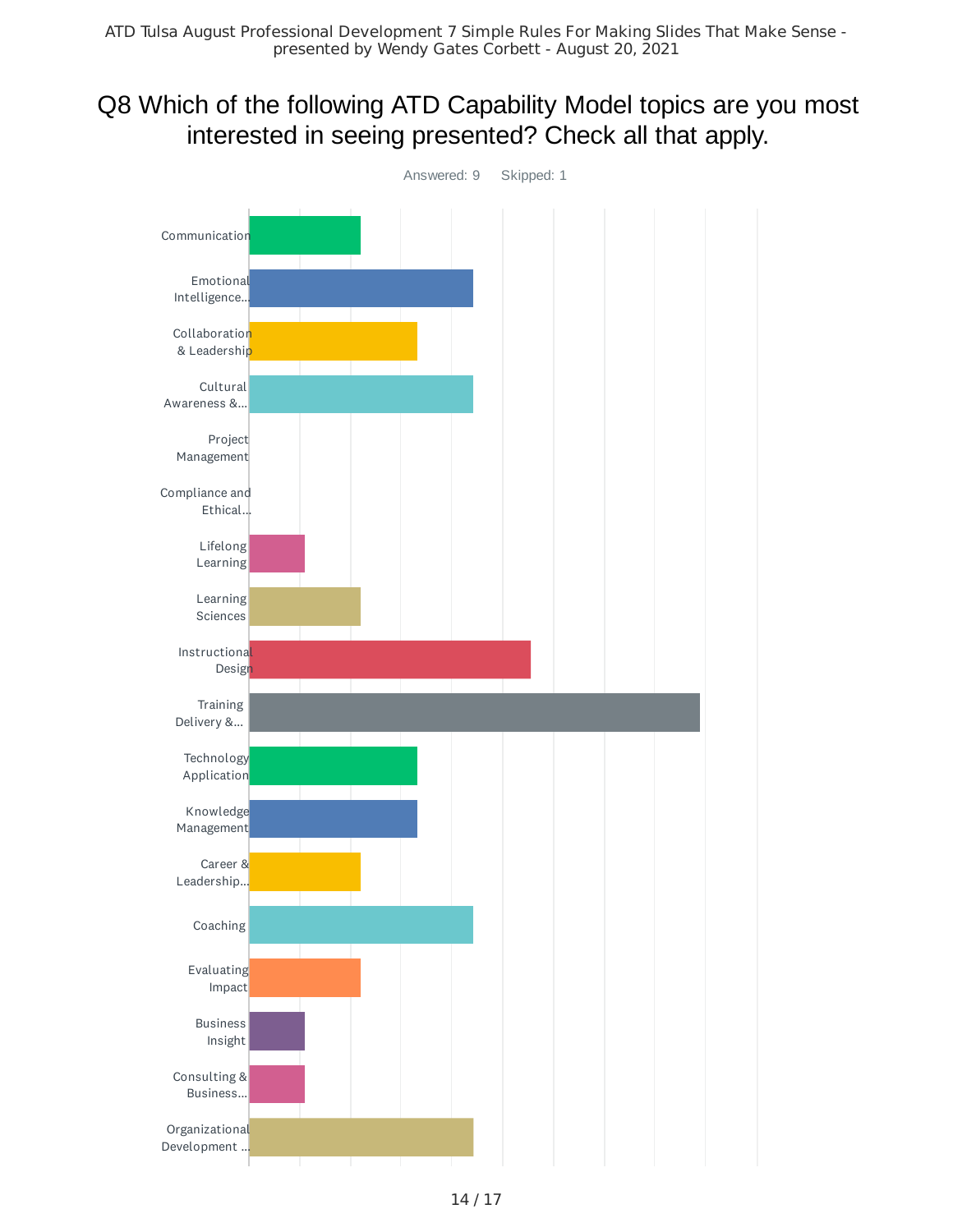ATD Tulsa August Professional Development 7 Simple Rules For Making Slides That Make Sense presented by Wendy Gates Corbett - August 20, 2021

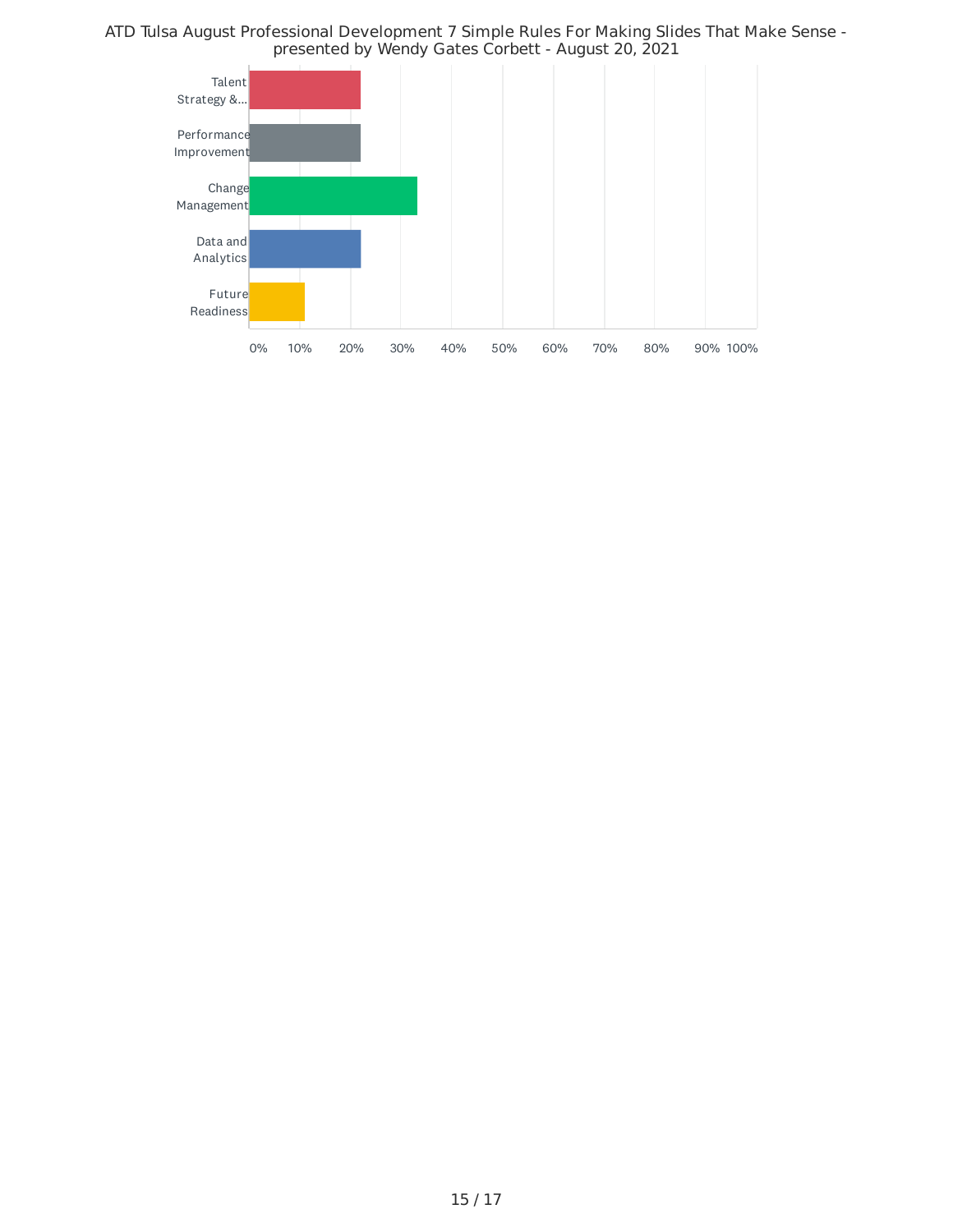#### ATD Tulsa August Professional Development 7 Simple Rules For Making Slides That Make Sense presented by Wendy Gates Corbett - August 20, 2021

| <b>ANSWER CHOICES</b>                     | <b>RESPONSES</b> |                           |
|-------------------------------------------|------------------|---------------------------|
| Communication                             | 22.22%           | $\overline{c}$            |
| Emotional Intelligence & Decision Making  | 44.44%           | $\overline{4}$            |
| Collaboration & Leadership                | 33.33%           | $\ensuremath{\mathsf{3}}$ |
| <b>Cultural Awareness &amp; Inclusion</b> | 44.44%           | $\overline{4}$            |
| Project Management                        | $0.00\%$         | $\mathbf 0$               |
| Compliance and Ethical Behavior           | 0.00%            | $\mathsf{O}\xspace$       |
| Lifelong Learning                         | 11.11%           | $\mathbf{1}$              |
| <b>Learning Sciences</b>                  | 22.22%           | $\overline{2}$            |
| <b>Instructional Design</b>               | 55.56%           | 5                         |
| Training Delivery & Facilitation          | 88.89%           | $\,8\,$                   |
| <b>Technology Application</b>             | 33.33%           | $\mathsf 3$               |
| Knowledge Management                      | 33.33%           | $\mathsf{3}$              |
| Career & Leadership Development           | 22.22%           | $\sqrt{2}$                |
| Coaching                                  | 44.44%           | $\overline{4}$            |
| <b>Evaluating Impact</b>                  | 22.22%           | 2                         |
| <b>Business Insight</b>                   | 11.11%           | $\mathbf{1}$              |
| Consulting & Business Partnering          | 11.11%           | $\mathbf{1}$              |
| Organizational Development & Culture      | 44.44%           | $\overline{4}$            |
| Talent Strategy & Management              | 22.22%           | 2                         |
| Performance Improvement                   | 22.22%           | $\overline{c}$            |
| Change Management                         | 33.33%           | 3                         |
| Data and Analytics                        | 22.22%           | $\overline{2}$            |
| <b>Future Readiness</b>                   | 11.11%           | 1                         |
| Total Respondents: 9                      |                  |                           |